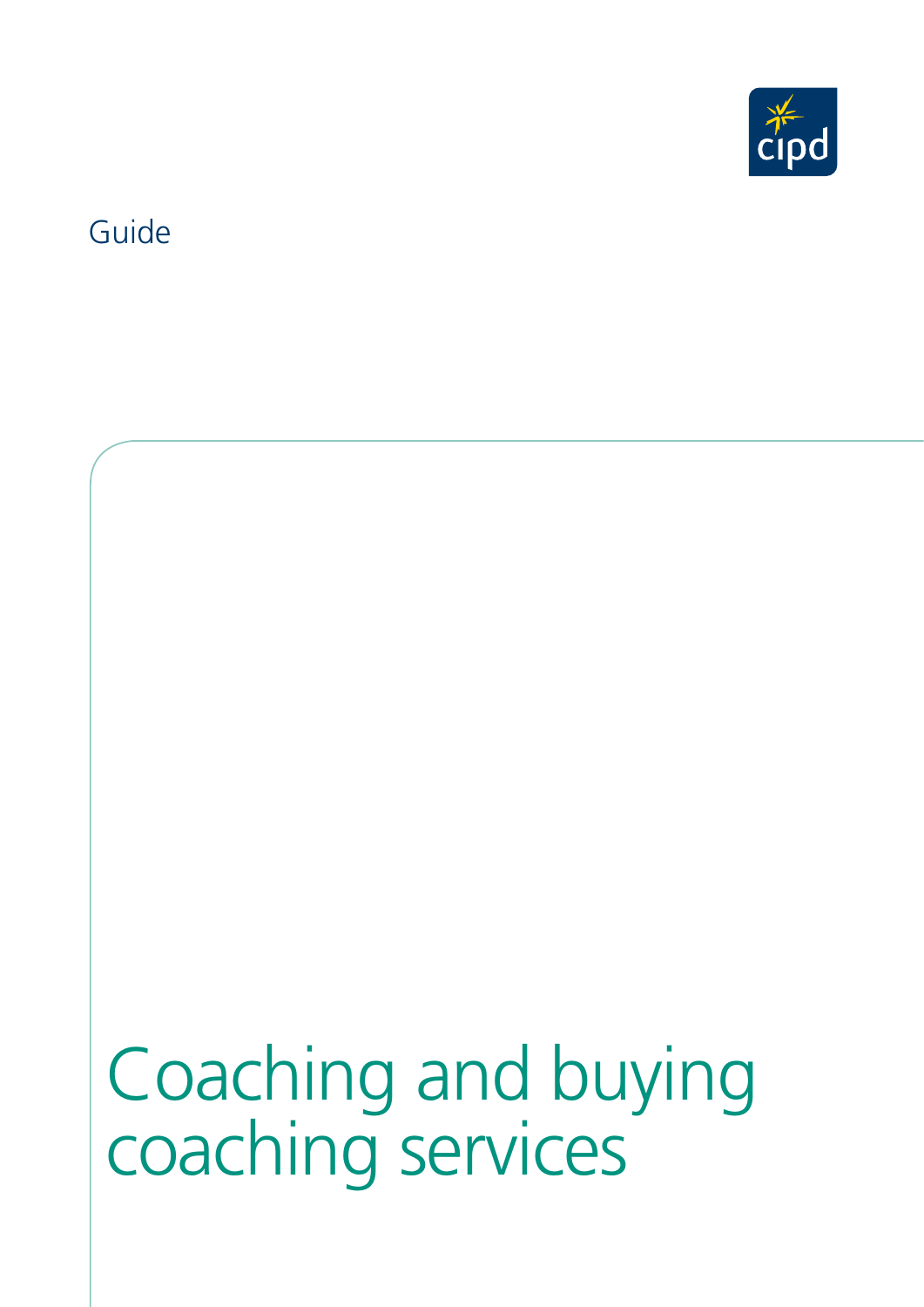# **Contents**

| Introduction                                         | $\overline{2}$ |
|------------------------------------------------------|----------------|
| Part 1: Coaching - the current position              | 3              |
| Part 2: Defining and demystifying coaching           | 11             |
| Part 3: The key players in the coaching relationship | 18             |
| Part 4: Making the case for coaching                 | 23             |
| Part 5: Preparation and setting the scene            | 29             |
| Part 6: Choosing the right coach                     | 32             |
| Part 7: Coach selection and matching                 | 38             |
| Part 8: Managing the onward coaching engagement      | 46             |
| Summary and conclusions                              | 51             |
| Coaching at the crossroads - Martin Howe             | 52             |
| References                                           | 55             |
| Useful sources of information                        | 58             |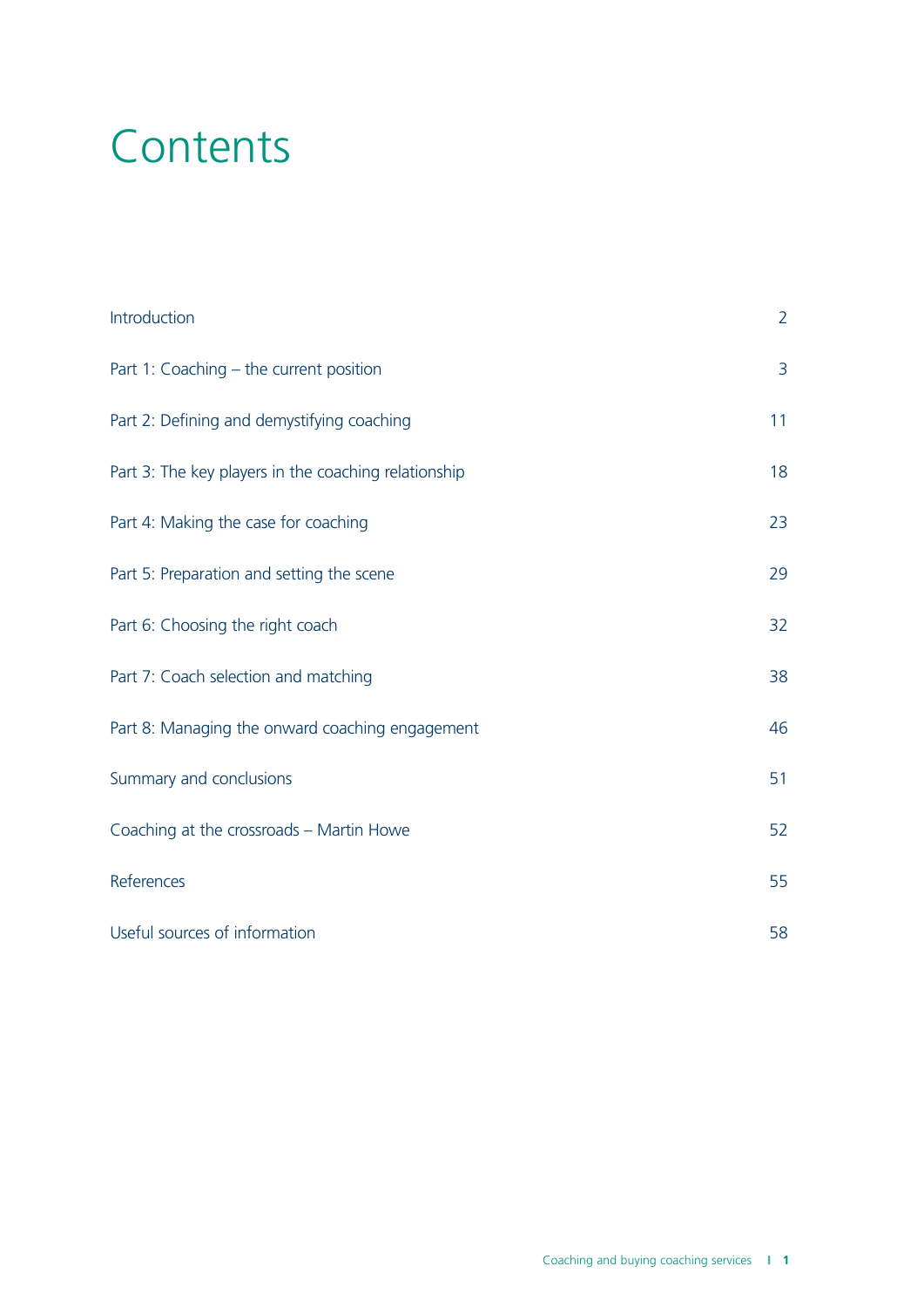### Introduction

 The first edition of this report indicated that coaching was a developing field and was concerned to map out the field and provide hard-headed and practical guidance for those involved in the commissioning of coaching assignments. Coaching has now come of age. Where it was once novel and innovative, it has become it as a method of developing people (CIPD 2008b). It has big pillars of the public sector, such as health, education and policing. It has also spread through the third sector, helping to build leadership and capability and helping to engage workers and volunteers. Railway companies a routine intervention, with 71% of organisations using spread far and wide, from the knowledge-based highvalue companies in the private sector through to the such as Southern Trains use it to drive performance and productivity, increase customer satisfaction and reduce turnover. The Metropolitan Police has used it to effect massive cultural change, and companies from all over the private sector have used it to develop careers, build customer loyalty and to deliver change.

 about how they use coaching as part of organisational development, emphasising the importance of context enterprise. Even as the clouds of economic downturn and dynamic business world we now inhabit. As our new report, *Developing Coaching Capability in Organisations* (Knights and Poppleton 2008), demonstrates, organisations are increasingly mindful and aligning coaching with the goals and purpose of the gather, coaching will remain as the management intervention best suited for the uncertain, ever-changing

 This report, like its predecessor, is a route map for coaching and mentoring, designed to help HR and others involved in the coaching relationship to manage coaching effectively and efficiently. The CIPD sees it's delivered – as it increasingly is – via line managers, or kick-started by external and internal coaches, the development. Effective coaching requires the input of managing coaching as a key challenge for HR, whether practice still requires an infrastructure of training and expert external resources to develop it, and it needs key support materials to make it work.

 The report also looks at a number of prickly challenges, 'boundary' issue between coaching, mentoring and from coaching selection and supervision to the therapy; these are issues that are increasingly coming to the fore as coaching becomes more widespread.

 The guide will help HR managers, line managers and those at senior level engage with coaching and mentoring industry-leading publication *Coaching at Work* and insights from our major conferences and events. We will also draw on the range of publications and books we have released into the field, as well as highlight as an aspect of business practice. We will draw on the extensive knowledge base that the CIPD has developed on coaching, including the contributions in the CIPD's the best available research and policy from a range of organisations and individuals. This revised guide:

- provides an overview of the coaching industry
- $\bullet$ provides a map of the professional bodies and the current professional training and qualifications available
- explains and outlines the different types of coaching
- discusses the business case for coaching
- locates coaching within learning and development (L&D) as an appropriate intervention
- discusses the different interest groups in coaching (HR, line managers, individuals, and so on)
- explains when the use of internal/external coaches may be appropriate
- provides guidance on coach selection
- provides guidance and advice for HR on recruiting and matching coaches
- provides some information on the boundary issues between coaching, mentoring and therapy
- provides some guidance on new trends and issues in supervision.

 We hope this revised guide will continue to support your understanding and engagement with coaching and will – as its predecessor did so well – provide a continued lever for good practice, ensuring that we continue to improve the value of coaching and mentoring across organisations.

Dr John McGurk Adviser; Coaching and Skills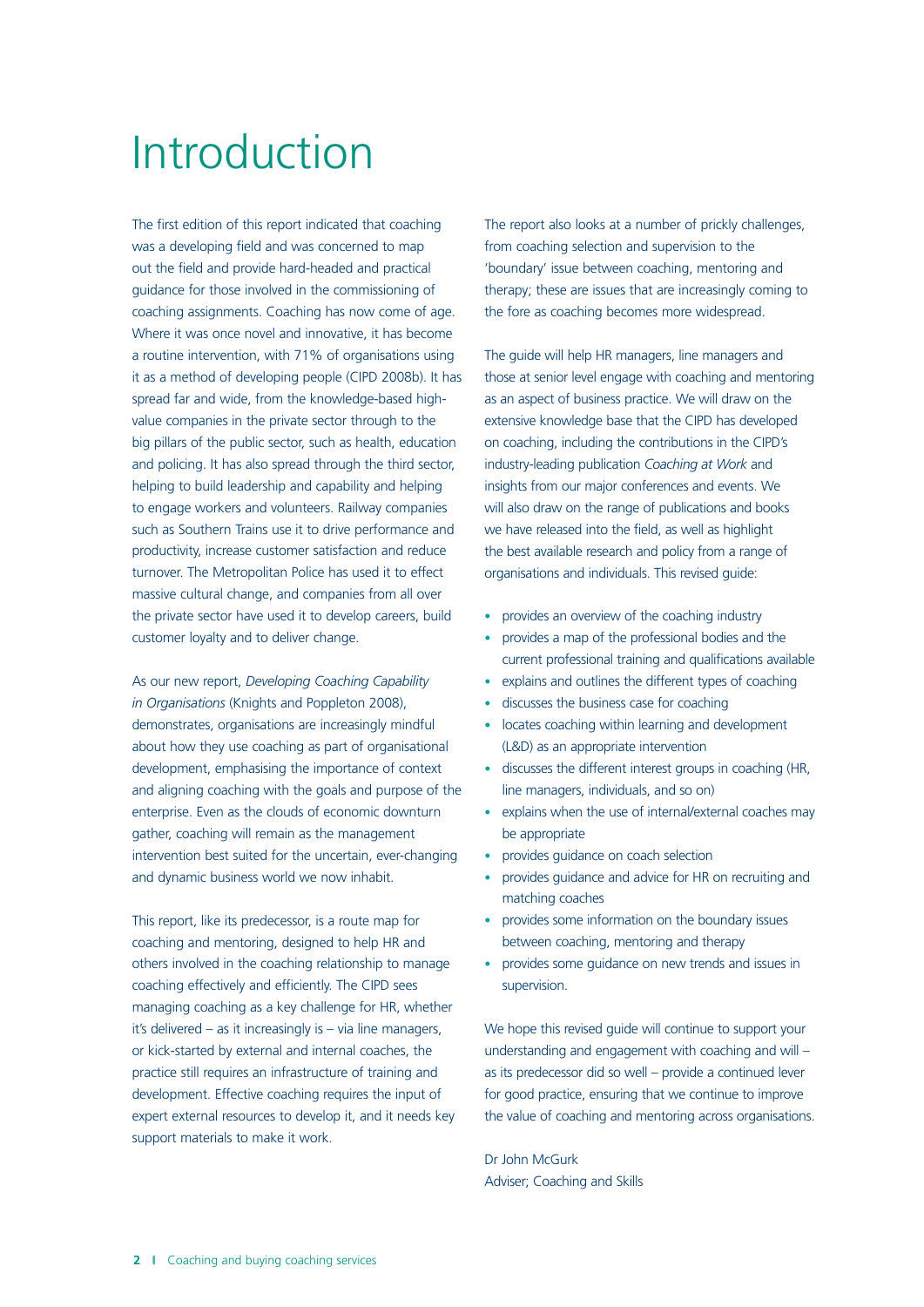### Part 1: Coaching – the current position

 Subsequent CIPD *Learning and Development* survey reports have charted the growth of coaching, and to an extent its maturity. Our 2004 survey, which formed the background to the first edition of this report, identified coaching being used in 80% of organisations. With the 2006 survey it increased to 74% of respondents, with only 1% reporting a decrease. The reported use a high and stable use of coaching, as the figure in our latest survey indicates. The 'stickablity' of coaching and mentoring as an aspect of management practice is pretty established. The new debate is on its purpose and in building coaching capability within organisations as well as its links to other management practices such of coaching did decline to 63% in 2007. However, that was very much a blip and the ongoing trend is towards as performance, leadership and talent management.

#### **The purpose of coaching**

 Reflecting these trends towards examining the process, purpose and design of coaching and mentoring, our 2007 *Learning and Development* survey report charted these trends. As the survey indicated, coaching delivery was increasingly the province of line managers (CIPD

 2007). There was also a move towards investigating the key factors in selecting coaches, a trend that started with the first version of this report. The 2008 survey report showed that coaching was being used primarily as a personal development tool and within management and leadership programmes (Table 1). mentoring for this purpose, with a surprisingly high number stating that the purpose of coaching was as a remedial measure in cases of poor performance. Sixty-one per cent of organisations used coaching and

 This finding does not quite fit with the perceived clear that in cases of poor performance coaching may well be an appropriate intervention. However, coaching is only one such aspect. Managers must continue to use performance management strategies, exercise leadership, manage well-being and demonstrate a range of other skills. Coaching is the common denominator in making these work effectively and in wisdom that coaching should always be a positive capability-building and empowering exercise, yet it's linking them to employee development, engagement and organisational performance.

| General personal development                                    | 61 |
|-----------------------------------------------------------------|----|
| Part of a wider management and leadership development programme | 61 |
| Remedial in cases of poor performance                           | 56 |
| Where a specific change of behaviour is required                | 55 |
| Transition support after change in role or joining organisation | 52 |
| Building capability to manage others                            | 51 |
| To support the development of senior executives                 | 49 |
| As a tool for organisational or culture change                  | 35 |
| To support achievement of specific organisational objectives    | 35 |
| To reach solutions to tactical issues                           | 25 |
| Non-specific performance development                            | 24 |
| Other                                                           | 3  |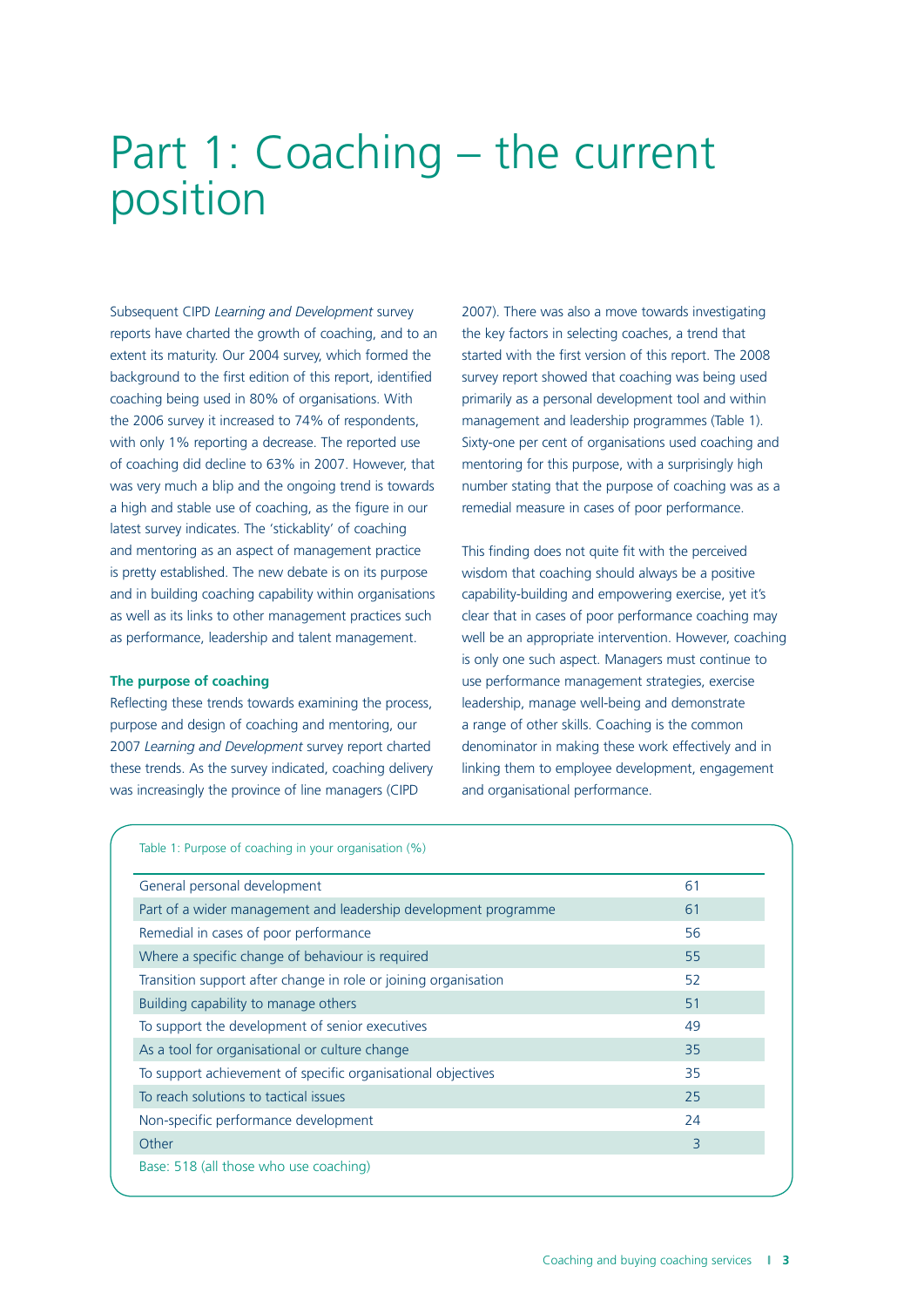organisations were using coaching as an organisational personal rather than an organisational development tool. trend towards aligning coaching and mentoring with survey report indicates that in terms of objectives, nearly 70% are set at individual level, even if set up with a senior level. This finding fits with what we know but it Our report indicates this is much more about building The 2008 survey reports that just over a third of development tool, or to achieve specific organisational objectives. Clearly coaching is still seen more as a Yet the CIPD/Ashridge report published in April 2008 (Knights and Poppleton 2008) showed an increasing corporate goals and objectives. However, the 2008 line manager or coach, and only 35% are set by HR or learning and development specialists. Just over a fifth of objectives for coaching are set by executives at also indicates a developing trend towards coaching as a key plank in building a unified organisational purpose. coaching capability within organisations.

#### **The drivers of the continued use of coaching and mentoring**

 The factors that propelled coaching as an organisational initiative continue to play out in embedding it as

 an intervention to facilitate both personal and organisational development (Figure 1):

- • **Employee demand for different types of training**. The 2001, 2005 and 2008 CIPD survey reports, *Who Learns at Work?*, showed that learning at work, as opposed to in the training room, is increasingly popular. Research has also frequently demonstrated that people are more motivated and learn best when they see that the training is relevant and improving job performance, fits in well with this. to their job. Coaching, with its focus on work issues
- • **Support for other learning and development activities**. Much money spent on training activities is wasted if the personal development momentum is allowed to dissipate after the event. Coaching is a valuable way of providing ongoing support for personal development plans (Table 2).
- A popular development mechanism. People enjoy participating in coaching. It has many features that make it attractive to those taking part. Participants get direct one-to-one assistance and attention; it can fit in with their own timeframes and schedules; and there is the potential to see quick results if they are dedicated.

Figure 1: Drivers of the rise in the popularity of coaching

 business environment, the need for lifelong learning and development and to support the development of executives. This figure captures the key drivers in the rise of the popularity of coaching. Key among these are the rapidly evolving We might also emphasise the financial costs of poor performance, which become all the more critical in difficult times.

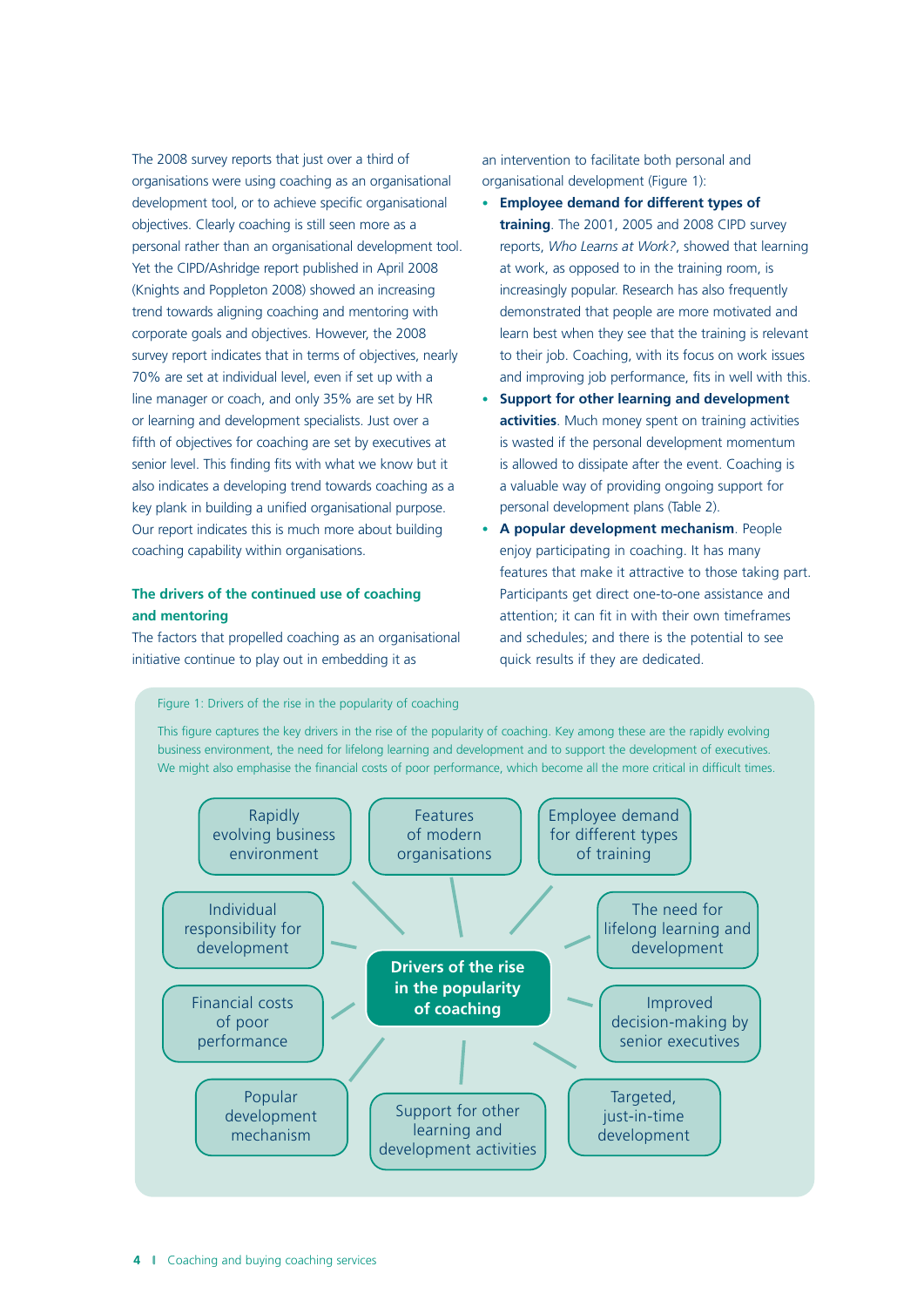| Table 2: How coaching is linked with overall learning and development strategy (%) |    |
|------------------------------------------------------------------------------------|----|
| Coaching is part of management development initiatives                             | 47 |
| Coaching is offered as part of leadership development programmes                   | 46 |
| Through performance management processes and personal development plans            | 45 |
| Through 360-degree feedback                                                        | 27 |
| Formally written into learning and development strategy                            | 25 |
| Forms part of a blended learning approach                                          | 25 |
| No $link$ – coaching is a stand-alone process                                      | 23 |
| Through the internal succession planning process                                   | 21 |
| Through a competency framework                                                     | 19 |
| Coaching is integrated into change programmes                                      | 14 |
| Other                                                                              | 2  |
| Base: 518 (all those who use coaching)                                             |    |

- **A rapidly evolving business environment**. The fast pace of business alongside significant time pressures mean that dealing with change is of individuals can be diverse and in smaller skill. Targeted development interventions such design of a formal training programme. This
- **The features of modern organisations**. Flatter organisational structures, broader management contributing factors to the growth of coaching. Organisational downsizing and the resulting flatter structures mean that newly promoted individuals often have to make large step-changes in skills, acceptance of the costs associated with poorly higher and broader requirements of their new roles. provides organisations with an opportunity Coaching can support these individuals in achieving to undertake pre-emptive and proactive these changes.
- **Lifelong learning**. The importance of learning throughout a person's life is increasingly being recognised. This has paralleled the growing need paced, turbulent world market. Coaching has the A coach can be used to provide a 'safe and
- **The need for targeted, individualised, justin-time development**. The development needs becoming an everyday challenge. The ability to organisations there are often too few individuals learn and adapt is quickly becoming an essential with specific development needs to warrant the as coaching have become popular in helping often means that the traditional 'one size fits all' individuals adjust to major changes in the training programme that takes place every few workplace. months is inappropriate. Coaching offers a flexible, responsive approach to development, which can be delivered individually, and 'just in time' to address roles and lower job security have also been deficiencies in current performance or to strengthen underdeveloped skills.
- **The financial costs of the poor performance of senior managers/executives**. There is a growing responsibilities and performance because of the performing senior managers/executives. Coaching interventions to improve their performance (Greco 2001; Kilburg 1996).
- **Improving the decision-making of senior employees**. For senior-level employees it can be for organisations and individuals to change and  $\qquad$  'lonely at the top' as they have few people they keep changing in order to keep up with a fast- can confide in, develop ideas and discuss decisions. adaptability to support different learning styles objective haven' to discuss issues and give support so may be able to support more employees than (Masciarelli 1999). This can be valuable when the traditional training methods. The return on improvement in skill level and decisionmaking is considered.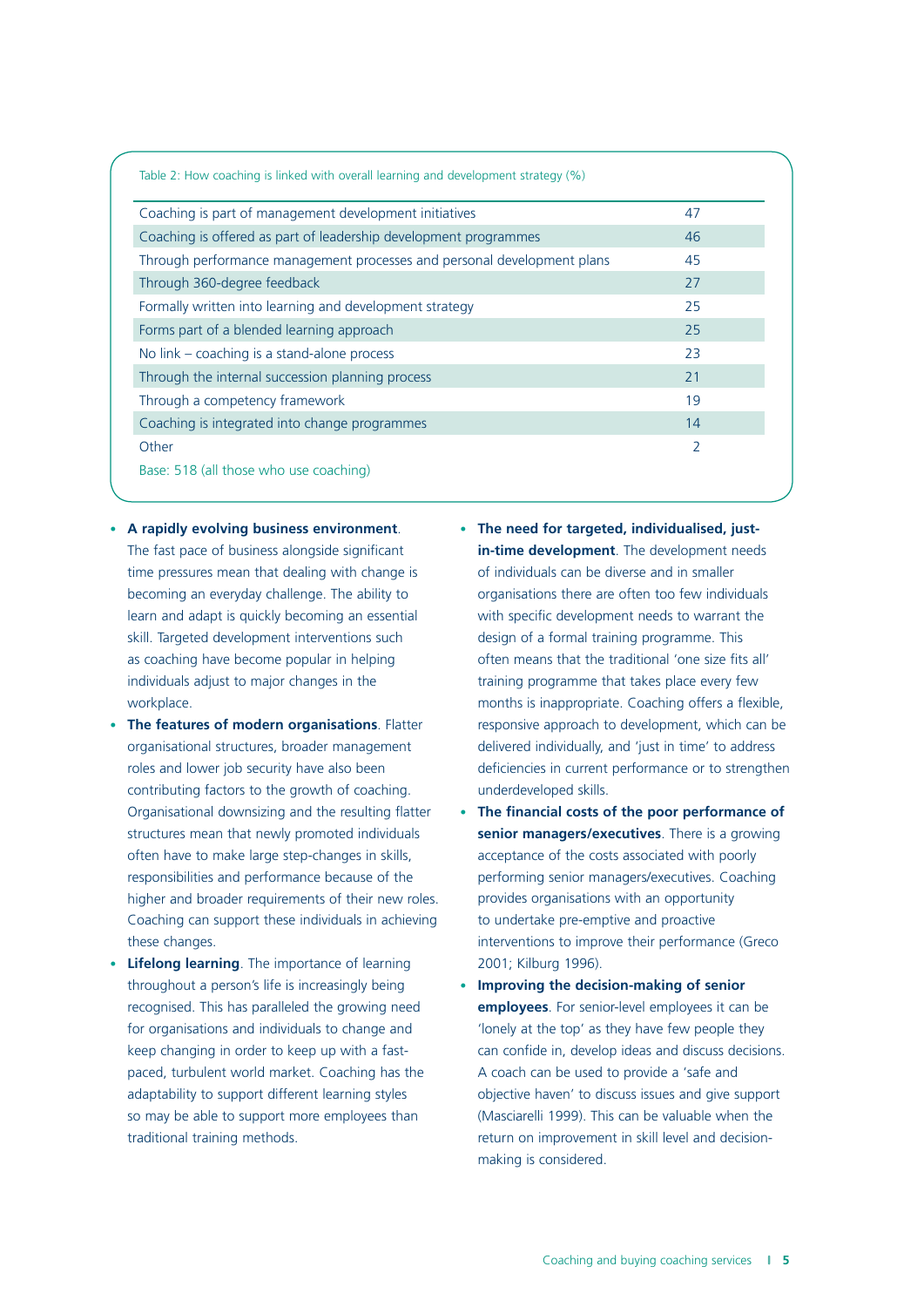• **Individual responsibility for development**. There is an increasing trend for individuals to take greater responsibility for their personal and professional development (Lees 2008; see also CIPD 2003a). With the decline of 'jobs for life', employees can no longer rely on employers to provide them with all of their career development needs. If individuals are to take responsibility, they need support and advice. Coaching can help individuals identify development needs, plan development activities and support personal problem-solving.

 These are just some of the characteristics of the modern led to the burgeoning popularity of coaching. There is also little doubt that the increased demand for coaching has been partly fuelled by the popular press. However, along with the increase in demand have come concerns how to navigate the complex coaching industry. organisation and contemporary working lives that have about how to ensure the effective use of coaching and

#### **From fad to normal management practice**

 question whether coaching was 'here to stay or growth of coaching, that question is no longer management practice to the extent that it sometimes won't even be referred to as coaching. The term 'just good management practice' or performance management 360-degree feedback, or employee In the 2005 version of this report, we asked the a passing fad'. With the passage of time and the relevant. Coaching has become embedded in normal

 development, will often be used instead. This suggests we can 'get over' the perennial debate about whether coaching is here to stay: it most definitely is.

 survey report indicates how organisations view coaching. When asked to state their views of how coaching was being used, about half of HR professionals responding to development initiative, or part of a leadership development programme. The practice was also strongly identified with the performance management process and development plans. Only a quarter saw coaching having a distinctive learning and development focus linked to change programmes. The 2008 CIPD/Ashridge report (Knights and Poppleton 2008) investigated these issues in depth using a deeper case study approach and found that coaching was much more integrated with change programmes. For example, the report development of new customer service goals in Orange Our 2007 survey looked at the factors that drove coach selection was driven more by an understanding of business and leadership issues and corporate issues than Table 3 from the CIPD's 2007 *Learning and Development*  the survey regarded coaching as part of a management and just under 15% (a surprisingly small number) saw it describes cultural change in the Metropolitan Police, the and the empowerment of staff at Oxford City Council. selection. For both internal coaches and line managers, specific coaching factors.

 has to a certain extent become part of standard It's clear therefore that what had been termed a fad

| Table 3: Views on coaching (%)                                                          |                          |                      |                   |            |
|-----------------------------------------------------------------------------------------|--------------------------|----------------------|-------------------|------------|
|                                                                                         | Completely               | To a great<br>extent | To some<br>extent | Not at all |
| Coaching activities are closely linked to business goals                                | 11                       | 32                   | 44                | 13         |
| Coaching is integrated into wider HR and learning and<br>development strategy           | 9                        | 25                   | 50                | 16         |
| Individuals are encouraged to use coaching to support<br>their personal development     | 9                        | 26                   | 55                | 10         |
| Coaching is a formal part of managers' job descriptions                                 | 7                        | 15                   | 33                | 45         |
| Line managers take their responsibilities seriously                                     | $\overline{4}$           | 12                   | 67                | 17         |
| Individuals are recognised and rewarded for their<br>involvement in coaching activities | $\overline{2}$           | 5                    | 33                | 60         |
| Coaching is the predominant management style in the<br>organisation                     | $\overline{\phantom{a}}$ | 11                   | 42                | 45         |
| Base: 416                                                                               |                          |                      |                   |            |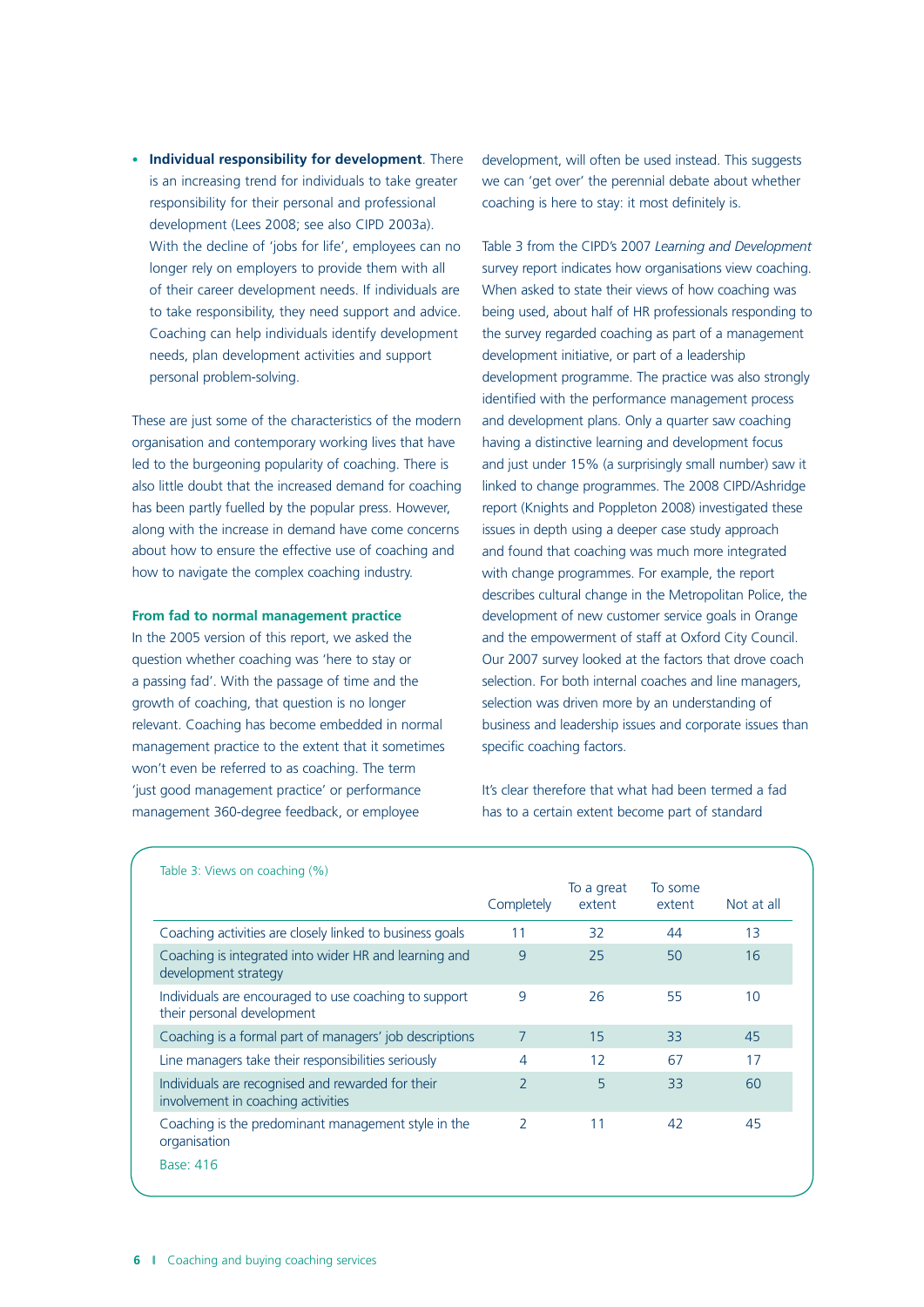management technique – to such an extent that the CIPD has, at the time of going to press, engaged a team from Portsmouth Business School to look at the day-to-day coaching responsibilities and practical use project entitled *Coaching at the Sharp End*, we will seek to understand coaching from the perspective of line of coaching and mentoring of line managers. In a managers, who are in the main responsible for delivery.

 It is clear that coaching has become established but we are concerned that the evaluation needed to assess the effectiveness of coaching is not being conducted at the level necessary. In the 2008 survey a fifth of organisations were not evaluating the effectiveness of coaching. Rigorous evaluation of coaching is crucial. Whether using return on investment (ROI) (models readily used in learning and development evaluation) or more nuanced approaches such as the return  Portsmouth Business School report *The Value of Learning* (Anderson 2007), it is crucial that coaching is properly evaluated and assessed. The importance of properly evaluating coaching is all the more important in a constrained economic environment where expenditure that is not seen to deliver will be rigorously on expectation model identified in the 2007 CIPD/ and rightly questioned.

As Table 3 from the 2007 survey indicates, 43% link coaching most closely to business goals. Around 34% link it most closely to HR and learning and development strategy, while roughly the same number see it linking most with personal development goals. Just over a fifth see it as most closely linked to line managers in the sense of being written into job descriptions; however, 45% did not have coaching detailed in this way. Indeed, contrary to some of the hype that has arisen from the coaching industry, only 13% viewed coaching as the predominant management style in the organisation.

#### **HR as the designers and managers of coaching and line managers as the delivery mechanism**

Increasingly line managers are delivering coaching. The 2008 survey report shows that 36% had main responsibility, while 34% had some involvement in coaching. This deepens the trend identified four years previously in the first version of this report, where about a third reported that line managers were in

the main responsible for the delivery of coaching. Internal coaches were taking main responsibility for coaching in only a quarter of organisations. Just under 15% reported the use of internal specialist coaches whose primary job is to coach. However as we will discuss below these individuals though being numerically small have become very influential in terms of their impact on the future shape and size of organisational coaching. These trends will continue as coaching is increasingly delivered by line managers. External coaches have become less important, with 45% reporting external coaches as having the main responsibility or some involvement for coaching. This reflects a trend towards the use of line management for delivery, and learning and development managers as the designers and architects of coaching and mentoring programmes. Together these are the loadbearers of coaching and mentoring. This represents a significant shift from a period whereby most coaching was being delivered externally and often delivered by internal coaches as well. This trend towards the 'in sourcing' of coaching and mentoring is driven by those factors. The role of external bodies is usually confined to coaching consultancy initial design with HR, and often supervision and assessment. These are important roles as a recent survey of coaches (Meyler Campbell 2008) suggests that the coaching offer is becoming 'commoditised' at the lower level. Clearly to differentiate in such a market consultants and external coaches have to offer something unique. This is normally a package of advice on design, training supervision and assessment.

 Interestingly, only 5% of line managers mainly coach delivery mechanism for coaching. This raises issues of confidentiality and engagement, addressed later in the report. The issue of responsibility for coaching delivery is addressed in Table 4 (overleaf), again taken from CIPD's beyond their own direct reports and only 14% reported specialist internal coaches as the main latest *Learning and Development* survey report (2008b).

Briefly though, there is still some confusion about how coaching should be delivered by line managers to direct reports. The manager–report relationship with its attendant link to performance and appraisal is fraught with difficulties, an issue which will be explored in the new CIPD project *Coaching at the Sharp End*, due to be delivered in 2009.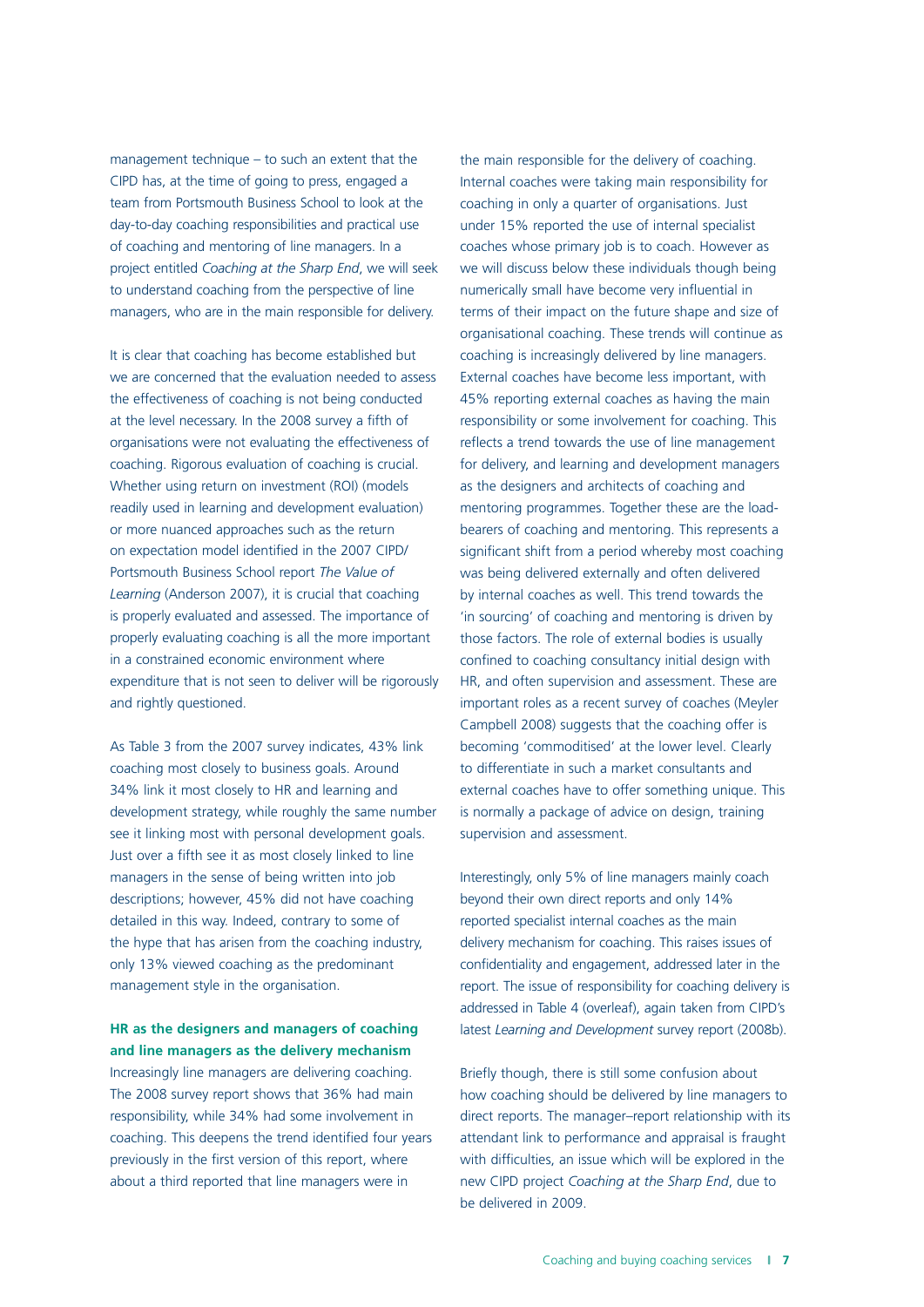|                                                                   | Main<br>responsibility | Some<br>involvement | Limited<br>involvement | N <sub>o</sub><br>involvement |
|-------------------------------------------------------------------|------------------------|---------------------|------------------------|-------------------------------|
| Line managers coaching those who report<br>to them                | 36                     | 34                  | 10                     | 5                             |
| HR and/or learning, training and development<br>specialists       | 30                     | 42                  | 12                     | 4                             |
| External coaches                                                  | 24                     | 21                  | 18                     | 23                            |
| Senior managers                                                   | 14                     | 42                  | 16                     | 8                             |
| Specialist internal coaches<br>(whose primary job it is to coach) | 14                     | 11                  | 9                      | 41                            |
| Line managers coaching those who do not<br>report to them         | 5                      | 22                  | 20                     | 27                            |

#### **Who is receiving and delivering coaching in organisations?**

Just under half of respondents to the 2008 survey report that coaching is used to develop executives; however, about the same number report its use as an aspect to build the capability of others. Increasingly coaching is being used across organisations at all levels, as our report *Developing Coaching Capability*  (Knights and Poppleton 2008) indicates. Environments where coaching would be seen as impractical in the past – such as the police, the rail industry and the armed services – are increasingly becoming areas where coaching is being used to drive development, performance and improvement. While our 2004 study showed that the recipients were junior and middle managers, this is still the case. But increasingly employees at all levels receive coaching and mentoring as part of their development. Coaching is becoming commonplace.

#### **Clearing out the cowboys?**

In our original 2005 report we talked of the dangers of a number of poorly qualified individuals often 'rebadging' themselves as coaches and flying under a flag of convenience. Many were poorly qualified, lacked experience in business and were often incapable of determining the boundaries between coaching and more serious situations requiring therapy or other interventions. There was also a 'Klondike' mentality in coaching for a time, where exorbitant fees – often for poorly qualified, badly evaluated coaching assignments – were easily gained from an unsuspecting HR profession. Several developments have changed that picture.

#### **HR gets smarter**

First and foremost, HR became smarter about coaching. The CIPD provided a wealth of advice and survey evidence that helped HR professionals to engage coaches more critically. The publication of *Coaching at Work* as a prestigious magazine of coaching news, views and good practice helped to develop the muscles of coaching practitioners. We also produced a comprehensive evidence-based practice manual, *The Case for Coaching* (Jarvis et al 2007).

Building upon the earlier version of this report, *The Case for Coaching* quite simply has become the practice manual for HR as it designs and manages coaching assignments. Written with Middlesex University coaching academics, it covers issues such as the link between coaching and learning and development, the role of internal coaches and the evaluation of coaching. It also boasts a variety of case studies which, supplemented by the CIPD's later studies of coaching, provides a rich practicebased resource for everyone involved in coaching. Dr Jonathan Passmore, Coaching Psychology Unit at the University of East London, believes that many organisations still have many lessons to learn in commissioning coaching services:

 Organisations need to think about the experience, training and competences of the individual coaches they coaching to those who coach directors and the chief 'While coaching commissioning has moved forward over the past three years, it still lags behind the processes and procedures used to commission training. allow access to their organisation, from middle manager executive' (Passmore 2008).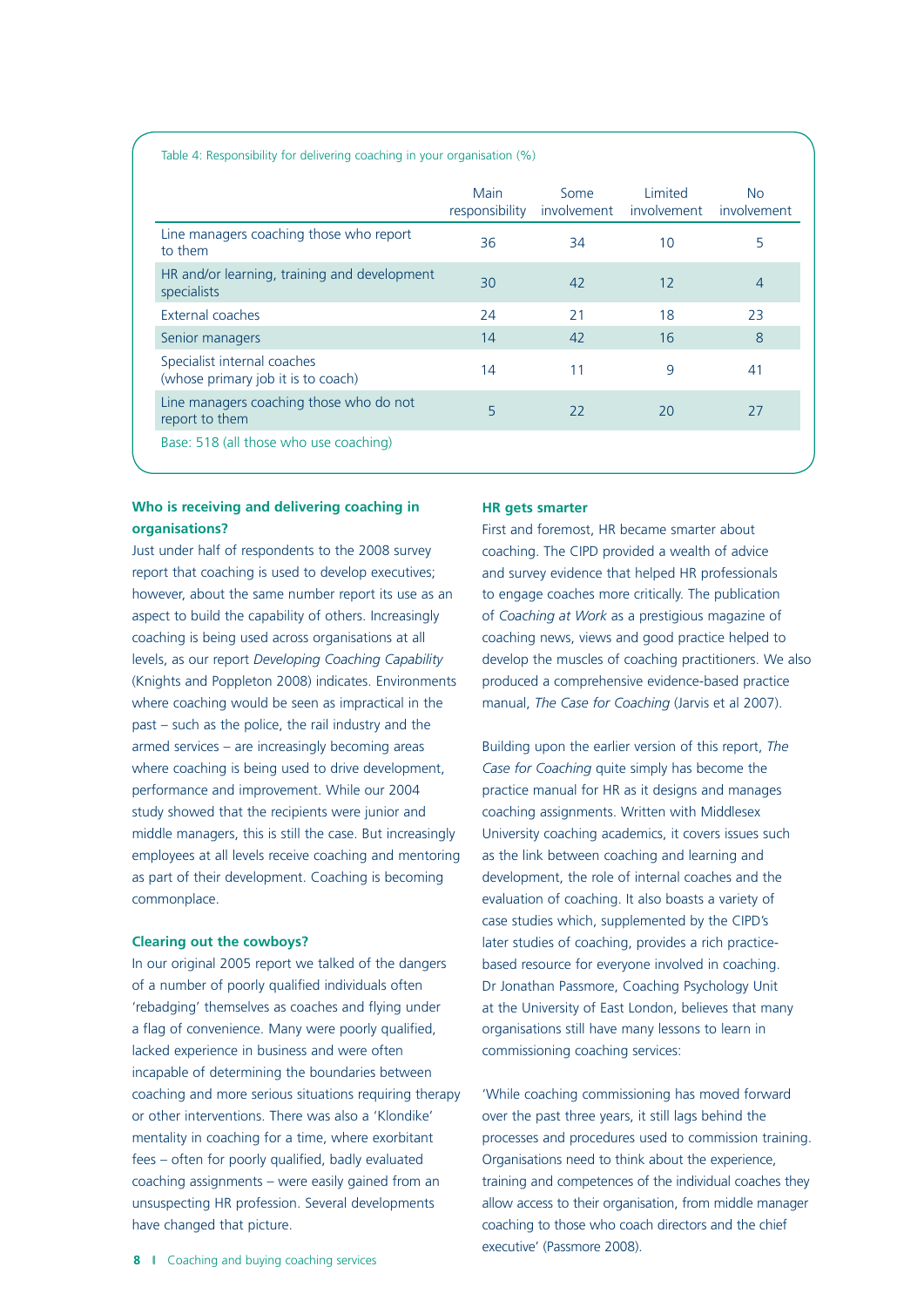#### **Rise of internal coaches**

 (Jarvis et al 2006) we pointed to the rise of the internal coach Martin Howe suggests in his thought-provoking piece in the conclusion of this report, only 14% of caveat is needed here. Many self-described internal public sector, including the BBC and the NHS. Many have advanced coaching qualifications often undertaken at master's level. They may be small in number but are hugely influential. They have a profile as speakers, are fiercely proud and committed to coaching and often tigerish in defending the coaching space from unqualified and incompetent predators. In consequence, Secondly, these HR professionals started to develop the role of internal coach, managing the engagement with external coaches and in some cases reducing the need for external coaches. In the CIPD's *The Case for Coaching*  coach. However, as leading HR professional and internal respondents to the 2008 *Learning and Development*  survey define *themselves* as internal coaches. Yet a coaches are employed by large organisations in areas like pharmaceuticals, finance, local government and the contributors and sometimes authors on coaching. They within organisations much wider than their own, they define a corporate stance on coaching which promotes good practice.

 More generally, HR professionals, including the many built their capability in various ways. Some undertook and at master's level and began to act as internal coaches and quality gatekeepers. Some simply used take ownership of the coaching effort within their organisations, working in partnership with professional coaches. Passionate about the value of coaching and quality and incompetent coaches who had previously been welcomed by the unwitting. They were aided by the previous version of this report, which in its unchanged later sections provided an excellent roadmap to coaching procurement and evaluation. who are not self-desribed internal coaches, have coaching courses often at highly prestigious institutions the resources provided by the CIPD and others to mentoring, they were determined to chase out the poor

Although some continued to exploit professional relationships to get access to the boardroom beyond the scrutiny of HR, it is clear that HR and learning and development professionals are much more likely to have oversight of and, in many cases, manage

coaching. That said, the issue of experience wins out over qualification in decisions around coaching selection. According to our 2007 survey report, experience is rated higher by respondents; 36% of respondents cited this as the top criteria for external coaches, and just under a quarter ranked specialist qualifications as the most important factor. Supervision was rated as important by fewer than 10%; however, we would expect HR professionals managing coaching to be less concerned with qualification and coaching practice than with the issue of experience and fit. Can the coach deliver for our organisation? Do they understand our business? These are the questions that are most asked. However, it is also important that we ask if coaches are qualified, if they are developing themselves and if they are accountable.

 Thirdly, the coaching business raised its game, recognising that the real value of coaching could be destroyed by the coaching opportunists. The coaching brand of coaching, firstly by developing robust coaching standards, by ensuring that their coaches were more qualified and by developing a set of professional standards that should be shared by the various coaching bodies. As in many areas, primarily sports, the proliferation of regulatory and accreditation bodies can lead to confusion and a lack of transparency. business sought therefore to build the reputation and

These developments raised the game and left some of the 'fly by night' coaches exposed. Many have started to hunt in less informed territory such as poorly resourced SMEs, the voluntary sector and individuals. However, the CIPD has ensured that – with factsheets, guides and toolkits – credible information is available for anyone that wants to check on the competence and credibility of business coaches. These trends were supplemented by a drive towards professionalisation within the coaching business, and that has been a key factor in building the reputation of coaching.

#### **The drive towards professionalism**

 The European Mentoring and Coaching Council (EMCC), the Association for Coaching (AC), the International Coach Federation (ICF) and the Association for Professional and Executive Coaching and Supervision (APECS) are all coach membership and accreditation bodies. They represent different types of coach in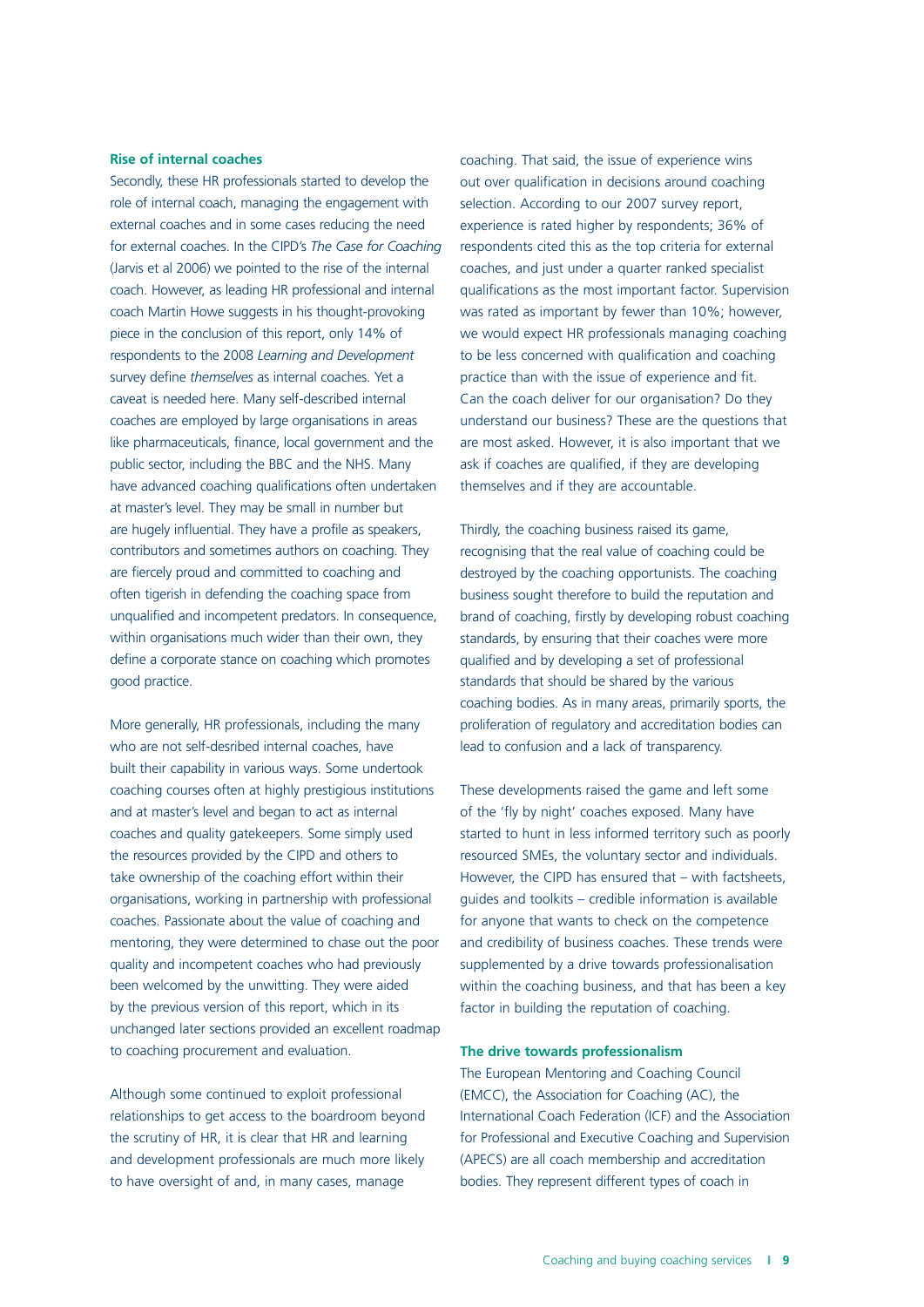different markets. All have their own codes of conduct, although like all self-regulated areas of practice, it's easy for an opportunist to join an organisation and practice under the umbrella of apparent standards. As long as the organisations compete for members, it will be difficult to keep tabs on the unscrupulous. The organisations understand this and, because coaching is a relatively young area of developing expertise, standards and practice are disputed and debated as they should be. That said, one of the key issues towards developing professionalism – an aim of all the coaching bodies – is that they need to ensure a core set of standards and practice that every practitioner adheres to. The problem of making this happen when there are so many coaching bodies has been addressed at least in some way by the development of the UK Coaching Bodies Round Table. The 'Round Table' seeks to develop a common set of standards and a common set of values. It looks at issues like:

- professional accreditation on a recognised and properly evaluated coaching programme
- a commitment to continuous professional development
- a commitment to undergo supervision as a crucial aspect of professional practice
- the holding of professional indemnity insurance
- an ethical statement that binds all individual coaches.

 These are welcome developments on the supply side. encourage the demand side to ask more of suppliers. These are the key dynamics that we believe are improving the quality of coaching. The other key issue is the creation of rigorous evaluation methods aimed at coaching, which ensure that the more opaque aspects And it's clear when an aspiring professional group starts to build such institutions, they spread good practice and of coaching are made transparent.

 through this report and by developing novel evaluation methodologies for the learning and development profession, such as the value of learning/return on expectations approach conducted with Portsmouth Business School. Yet, while coaches may aspire to opinion on what that means. The refusal of the British Psychological Society's coaching section to endorse Again, the CIPD has had a big role in this, primarily professionalism, there is by no means a unity of the Round Table agreement along with the British Association for Counselling and Therapy suggests that

 there is still enough diversity of practice to work against opportunity to position itself as the professional core and evaluative methodologies, as well as some of the regulating practices such as supervision, are borrowed from psychology and counselling. Psychological practitioners such as Jonathan Passmore, Tony Grant, David Lane and others have driven the evidence base of coaching forward. Their publications and models have the ideal of a profession. The psychology profession, which is a regulated professional group, even sees an of coaching. In fairness, there is much that coaching owes to psychology. Most of the techniques, processes helped build the rigour of coaching.

 However, coaching is not just about psychology; it's about a range of skills. Questioning, motivation, understanding the wider context of management organisations, processes and decision-making. These are attributes that can be found in a whole range of whole range of people. Coaching is an interdisciplinary skill-set that owes much to psychology, but a coaching profession where only accredited psychologists are clarifying, challenging, empathy and goal-setting are all key skills found in a good coach. It's also about disciplines, and more importantly they are found in a allowed to practise would be the wrong road to follow.

 The debate on coaching is likely to persist. Should suggests, or focus on solutions as key coaching advocates such as Jackson and McKergow (2005) and Starr (2007) propose. Clutterbuck and Meggison advocate a 'purpose based' approach (see Megginson 2007). Others place a new emphasis on team coaching many views. The reader can explore these at his or her we address the whole person as Graham Lee (2003) (Whiteley 2008). There are many roads to coaching and leisure. This report, however, focuses on the proven and the practical. In adopting this approach we provide the reader with a basic, reliable and roadworthy model which gets the HR specialists to the destination of understanding how coaching works. Who is doing it? How does it operate within organisations? How it should be bought (and sold), and a range of other issues. When to coach, when not to coach, who to coach. How to make sure coaching is delivering for the organisation, and the individual. Within the following pages, practically focused and clear illustrations of all of these issues and more will help HR in understanding coaching and buying coaching services.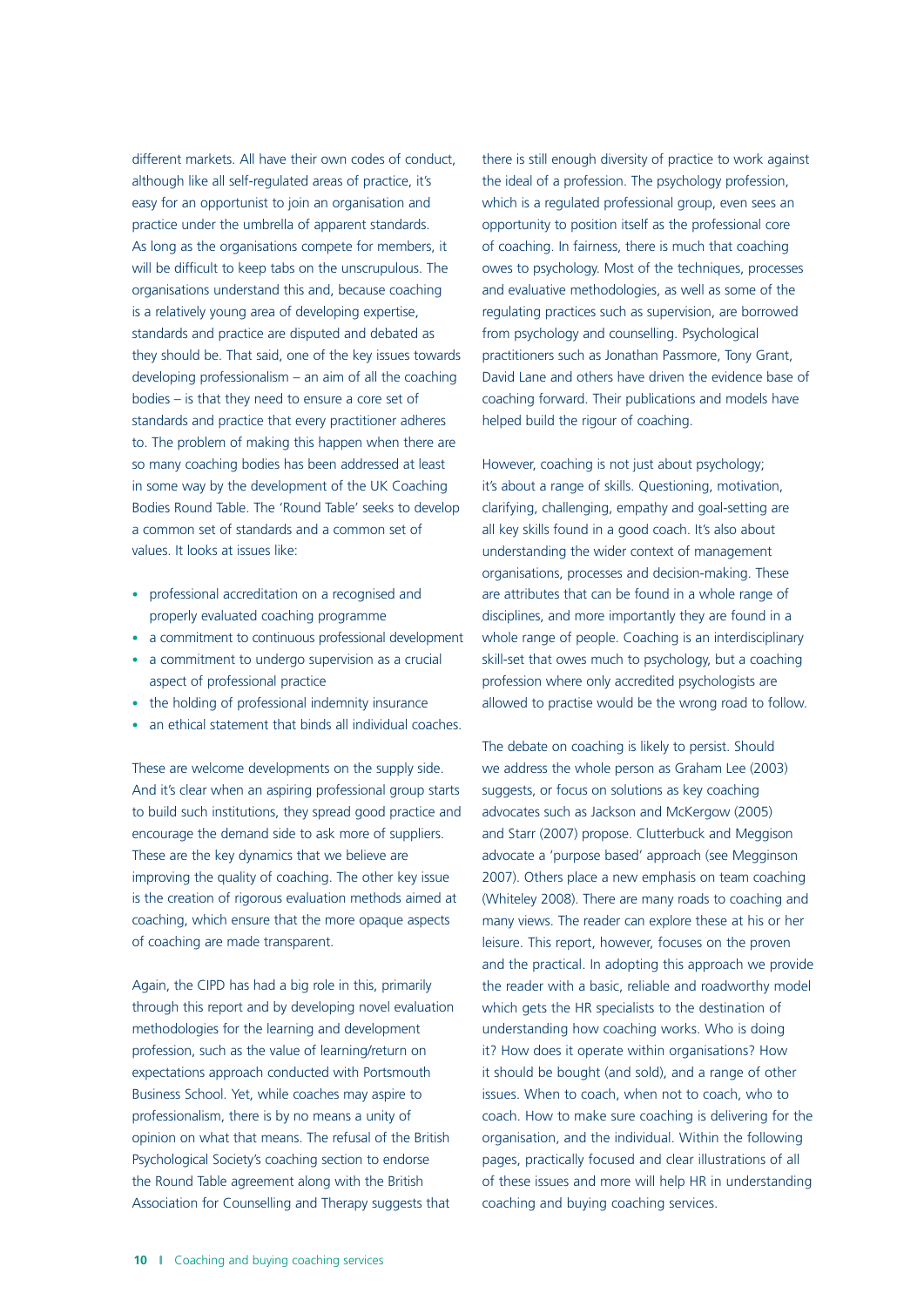### Part 2: Defining and demystifying coaching

 The term 'coaching' has come to refer to many different coaching in organisational settings, it can be used in many other situations. Its early use in the business world often carried a remedial connotation – people were coached because they were underperforming or their *Development* survey report these sorts of performance issues were identified as the 'purpose of coaching' by usually seen as a means of developing people within an organisation in order that they perform more effectively activities. Although this guide focuses on the use of behaviour was unsatisfactory. In our 2008 *Learning and*  58% of respondents. These days, coaching is more and reach their potential.

 Confusion exists about what exactly coaching is, and how it is different from other 'helping behaviours' types of coaching have also developed as the term has been popularised – life coaching, skills coaching, health coaching, executive coaching, to name but a few. In part, this may have arisen as a result of some practitioners taking advantage of a popular new term and applying it to their general services. Consequently, coaching has suffered from a degree of misperception and misrepresentation. To make things worse, people often use the terms interchangeably so that one person's life coaching is another's developmental mentoring. Many organisations use the terms for specific interventions in their own organisational most acceptable within their organisation. In the 2008 *Learning and Development* survey report referred to above, for example, a case study of the former milk and coaching are used they are used interchangeably. In our *Coaching Capability* (Knights and Poppleton 2008) report coaching was used as a career management tool in a variety of firms, including Orange, Nokia and the BBC. The key issue is that coaching can be used in such as counselling and mentoring. A variety of niche contexts and others choose the terminology that seems marketing board Milk Link shows that coaching is used for succession planning, and when succession planning

 a variety of ways and the organisational context is all important.

 In this guide, we simply try to illustrate and explain the that are currently being used. We will then concentrate on suggesting ways for practitioners to ensure they have secured a good understanding of what exactly coaches mean when they describe their services. key differences between some of the common terms

#### **Some generally agreed characteristics of coaching in organisations**

 Although there is a lack of agreement about precise definitions, there are some core characteristics of coaching activities that are generally agreed on by most coaching professionals:

- It consists of one-to-one developmental discussions.
- It provides people with feedback on both their strengths and weaknesses.
- It is aimed at specific issues/areas.
- It is a relatively short-term activity, except in executive coaching, which tends to have a longer timeframe.
- It is essentially a non-directive form of development.
- It focuses on improving performance and developing/enhancing individuals skills.
- It is used to address a wide range of issues.
- $\bullet$ Coaching activities have both organisational and individual goals.
- It assumes that the individual is psychologically healthy and does not require a clinical intervention.
- It works on the premise that clients are self-aware, or can achieve self-awareness.
- It is time-bounded.
- • It is a skilled activity.
- $\bullet$ Personal issues may be discussed but the emphasis is on performance at work.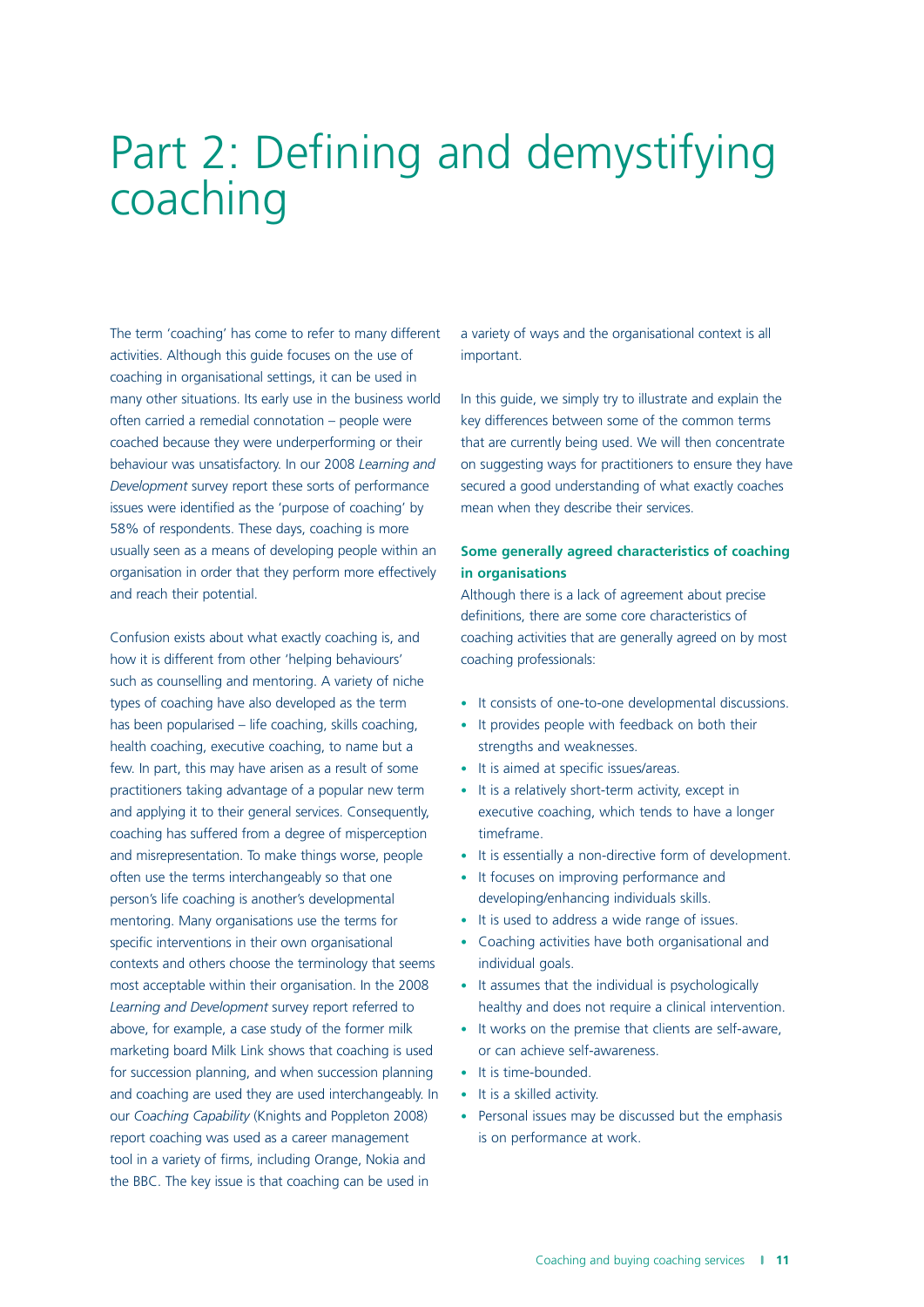| Table 5: Definitions of coaching                                                                                                                                                                                                                                                                                                                                                                                                      |                                     |
|---------------------------------------------------------------------------------------------------------------------------------------------------------------------------------------------------------------------------------------------------------------------------------------------------------------------------------------------------------------------------------------------------------------------------------------|-------------------------------------|
| General personal development                                                                                                                                                                                                                                                                                                                                                                                                          | Author                              |
| A process that enables learning and development to occur and thus<br>performance to improve                                                                                                                                                                                                                                                                                                                                           | Parsloe (1999)                      |
| Unlocking a person's potential to maximise their own performance                                                                                                                                                                                                                                                                                                                                                                      | Whitmore (1996)                     |
| The overall purpose of coach-mentoring is to provide help and support for<br>people in an increasingly competitive and pressurised world in order to help them:<br>· develop their skills<br>• improve their performance<br>· maximise their potential<br>• and to become the person they want to be.                                                                                                                                 | CIPD coaching<br>courses definition |
| Primarily a short-term intervention aimed at performance improvement or<br>developing a particular competence                                                                                                                                                                                                                                                                                                                         | Clutterbuck (2003)                  |
| A conversation, or series of conversations, one person has with another                                                                                                                                                                                                                                                                                                                                                               | Starr (2003)                        |
| The art of facilitating the performance, learning and development of another                                                                                                                                                                                                                                                                                                                                                          | Downey (1999)                       |
| Defines the verb 'coach' - 'tutor, train, give hints to, prime with facts'                                                                                                                                                                                                                                                                                                                                                            | Concise Oxford<br>Dictionary        |
| A coach is a collaborative partner who works with the learner to help them<br>achieve goals, solve problems, learn and develop                                                                                                                                                                                                                                                                                                        | Caplan (2003)                       |
| Meant to be a practical, goal-focused form of personal, one-on-one learning<br>for busy executives and may be used to improve performance or executive<br>behaviour, enhance a career or prevent derailment, and work through<br>organisational issues or change initiatives. Essentially, coaches provide executives<br>with feedback they would normally never get about personal, performance, career<br>and organisational issues | Hall et al (1999)                   |
| A collaborative, solution-focused, results-oriented and systematic process in<br>which the coach facilitates the enhancement of work performance, life<br>experience, self-directed learning and personal growth of the coach                                                                                                                                                                                                         | Grant (2001)                        |

 Broadly speaking, from the CIPD's perspective, coaching their job performance improves, hopefully leading to the achievement of organisational objectives. It targets high performance and improvement at work, although it may also have an impact on an individual's private life. skills and goals. Some useful definitions are given in is developing a person's skills and knowledge so that It usually lasts for a short period and focuses on specific Table 5 above.

#### **The 'helping behaviours' – differences between coaching, mentoring, counselling and consulting**

 Garvey (2004) suggests that activities such as coaching, mentoring and counselling can all be understood to be 'helping activities'. However, he agrees that understanding how they are different is difficult 'because of the sheer confusion over the terminology'. One way to tackle this is to make a brief comparison of the activities involved.

#### **Coaching vs mentoring**

 mentoring since both involve a one-to-one relationship that provides an opportunity for individuals to reflect, learn and develop. However, when comparing coaching with the traditional understanding of mentoring, there There are many similarities between coaching and are some key differences.

 Odysseus entrusted his house and the education of his son to his friend, Mentor, saying to him, 'tell him all you know.' In practice, 'mentoring' has come to be used interchangeably with 'coaching'. David Clutterbuck (2001) comments, 'In spite of the variety of definitions has its origins in the concept of apprenticeship, when an older, more experienced individual passed down his knowledge of how the task was done and how to The term 'mentoring' originates from Greek mythology. of mentoring, all the experts appear to agree that it operate in the commercial world.'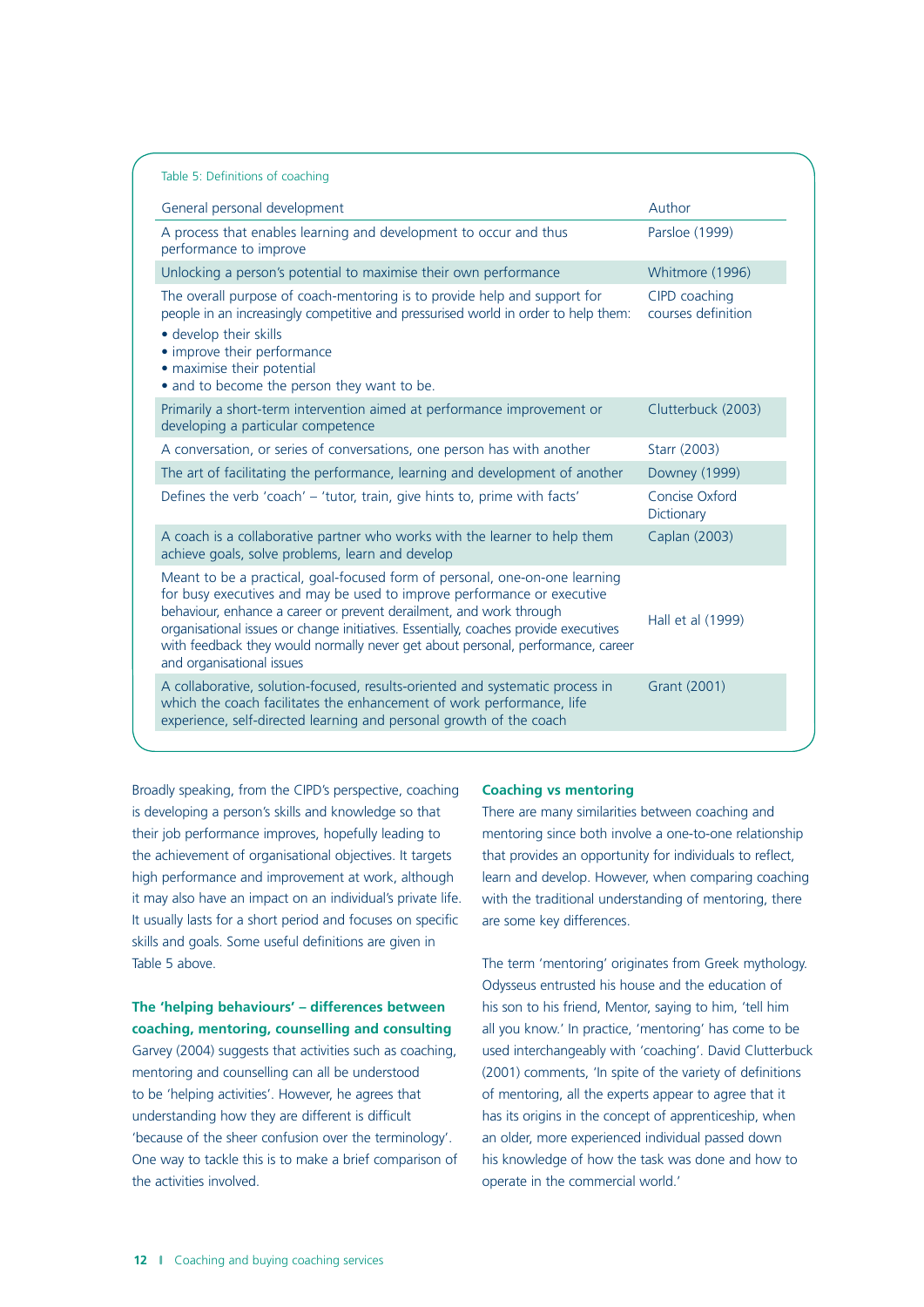| Table 6: Differences between mentoring and coaching                                                                                                                                                                 |                                                                                                                                                                                                            |
|---------------------------------------------------------------------------------------------------------------------------------------------------------------------------------------------------------------------|------------------------------------------------------------------------------------------------------------------------------------------------------------------------------------------------------------|
| Mentoring                                                                                                                                                                                                           | Coaching                                                                                                                                                                                                   |
| Ongoing relationship that can last for a long period of time                                                                                                                                                        | Relationship generally has a set duration                                                                                                                                                                  |
| Can be more informal and meetings can take place as and<br>when the mentee needs some advice, guidance or support                                                                                                   | Generally more structured in nature and<br>meetings are scheduled on a regular basis                                                                                                                       |
| More long term and takes a broader view of the person                                                                                                                                                               | Short term (sometimes time-bounded) and<br>focused on specific development areas/issues                                                                                                                    |
| Mentor is usually more experienced and qualified than the<br>'mentee'. Often a senior person in the organisation who<br>can pass on knowledge, experience and open doors to<br>otherwise out-of-reach opportunities | Coaching is generally not performed on<br>the basis that the coach needs to have<br>direct experience of their client's formal<br>occupational role, unless the coaching is<br>specific and skills-focused |
| Focus is on career and personal development                                                                                                                                                                         | Focus is generally on development/issues<br>at work                                                                                                                                                        |
| Agenda is set by the mentee, with the mentor providing<br>support and guidance to prepare them for future roles                                                                                                     | The agenda is focused on achieving<br>specific, immediate goals                                                                                                                                            |
| Mentoring revolves more around developing the mentee<br>professionally                                                                                                                                              | Coaching revolves more around specific<br>development areas/issues                                                                                                                                         |

Some commonly agreed differences between coaching and mentoring (in its traditional sense) are shown in of coaching. Table 6.

Some commonly agreed differences between coaching the relatively short-term and performance-related focus

of coach and mentor. A mentor may do some coaching existence (for example transformational mentoring). and a coach may do some mentoring if he or she is working with someone over time on issues that relate to their career. Many people also understand mentoring to counselling. It is therefore important to make sure that be a useful adjunct to coaching, specifically in providing career guidance and longer-term support, as opposed to so that confusion is avoided. and a coach may do some mentoring if he or she is These are understood to refer to different concepts, working with someone over time on issues that relate to many of which bear more similarities to coaching and/or be a useful adjunct to coaching, specifically in providing everyone understands what is meant by different terms, In reality, there can be large overlaps between the roles now other types of mentoring that have come into

 Alongside the traditional idea of mentoring, there are existence (for example transformational mentoring). counselling. It is therefore important to make sure that

#### **Watch out for the cowboys!**

In the UK, the use of the designations 'psychologist', 'therapist', 'counsellor' are not restricted by law to those who are qualified, so purchasers need to beware of 'self-styled' psychologists, counsellors and therapists who may not have formal training or hold any degree of professional accountability. It is therefore important to check the qualifications, experience and membership of appropriate professional bodies of any firms or individuals that an organisation uses to support their workforce in a counselling or coaching capacity.

Some individuals offering coaching services are qualified therapists or counselling psychologists who are marketing their services in the name of coaching. When using these individuals, it is important to be sure of the type of approach the person intends to use during sessions and that they have appropriate business knowledge.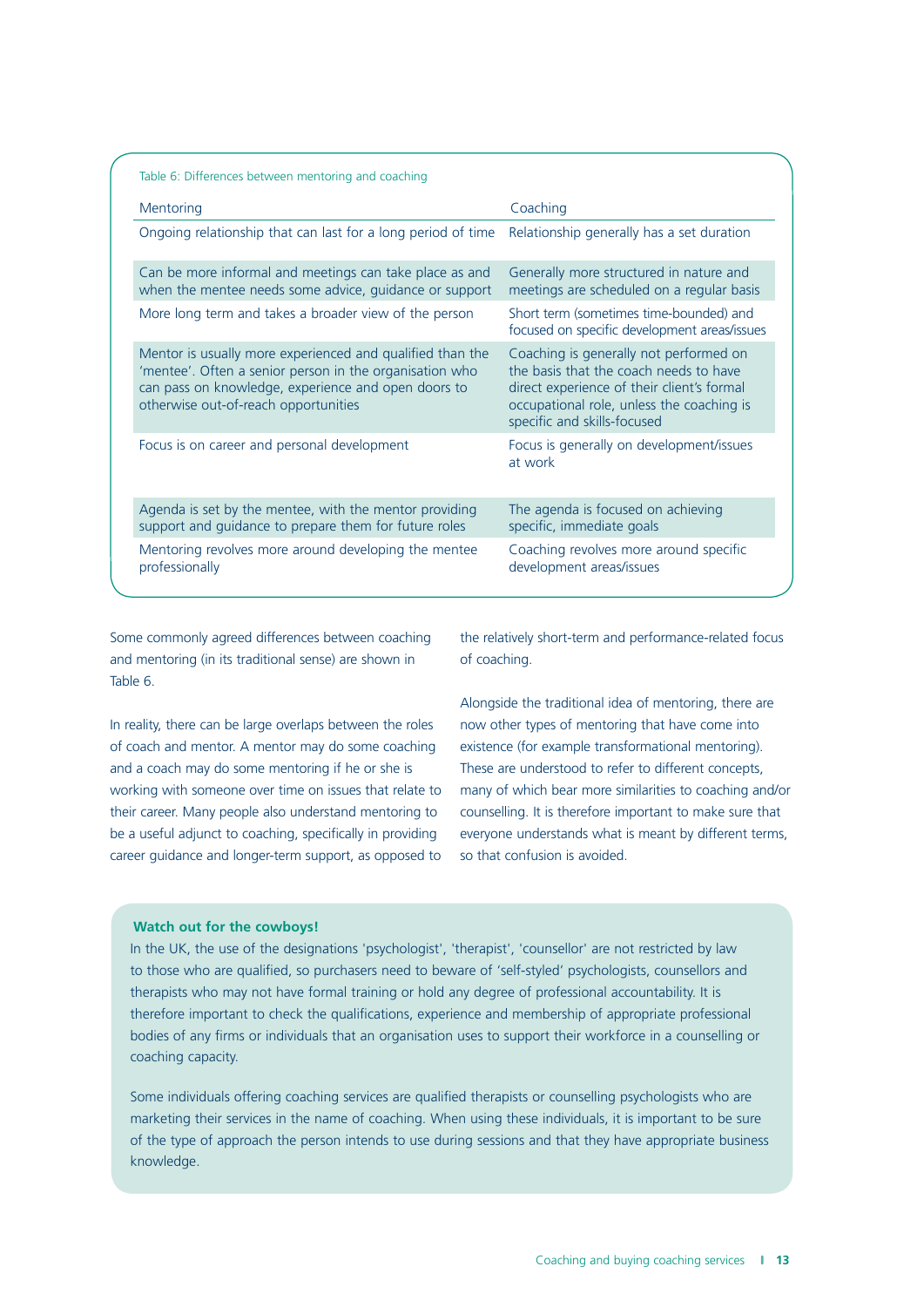| Counselling                                                                                                     | Coaching                                                                                                                                            |
|-----------------------------------------------------------------------------------------------------------------|-----------------------------------------------------------------------------------------------------------------------------------------------------|
| Broader focus and greater depth                                                                                 | Narrower focus                                                                                                                                      |
| Goal is to help people understand the root causes of<br>longstanding performance problems/issues at work        | The goal is to improve an individual's<br>performance at work                                                                                       |
| A short-term intervention, but can last for longer time<br>periods due to the breadth of issues to be addressed | Tends to be a short-term intervention                                                                                                               |
| Counselling can be used to address psycho-social<br>as well as performance issues                               | Coaching does not seek to resolve any<br>underlying psychological problems. It<br>assumes a person does not require a<br>psycho-social intervention |
| The agenda is generally agreed by the individuals<br>and the counsellor                                         | The agenda is typically set by the<br>individual, but in agreement/consultation<br>with the organisation                                            |
| Other stakeholders are rarely involved                                                                          | Other stakeholders (for example manager)<br>are involved                                                                                            |

#### **Coaching vs counselling/therapy**

 There are obvious similarities between coaching and counselling activities, with much of coaching's theoretical underpinnings, models and techniques being therapies, and applied in organisational contexts. However, while coaching and counselling both work within similar areas, they are not the same thing. They can, however, work together in a complementary way in workplace settings. Counselling is a highly skilled intervention focused on helping individuals address underlying psychological problems. It can be useful if employees are unable to resolve difficulties or make changes to their behaviour during coaching, which may indicate deeper underlying problems/issues. Key derived from fields such as psychology and associated differences between counselling and coaching are shown in Table 7.

 Psychological assessment is a complex process that requires in-depth and specialised training. A professional coach will be keen to maintain the professional boundaries between coaching and the traditional therapies and will refer a client to an appropriate therapist/counsellor if they feel it will be useful and appropriate.

#### **Modelling the differences between the 'helping behaviours'**

Some academics and practitioners have attempted to clarify some of the key differences between the common forms of coaching, mentoring and counselling via a series of helpful models.

#### **Relationship between coaching style and the different helping behaviours (Britnor-Guest and Willis 2004)**

One way of looking at the differences between the different types of helping behaviour is to consider how directive the practitioner will be in their approach. To what extent will the person 'tell' the individual what

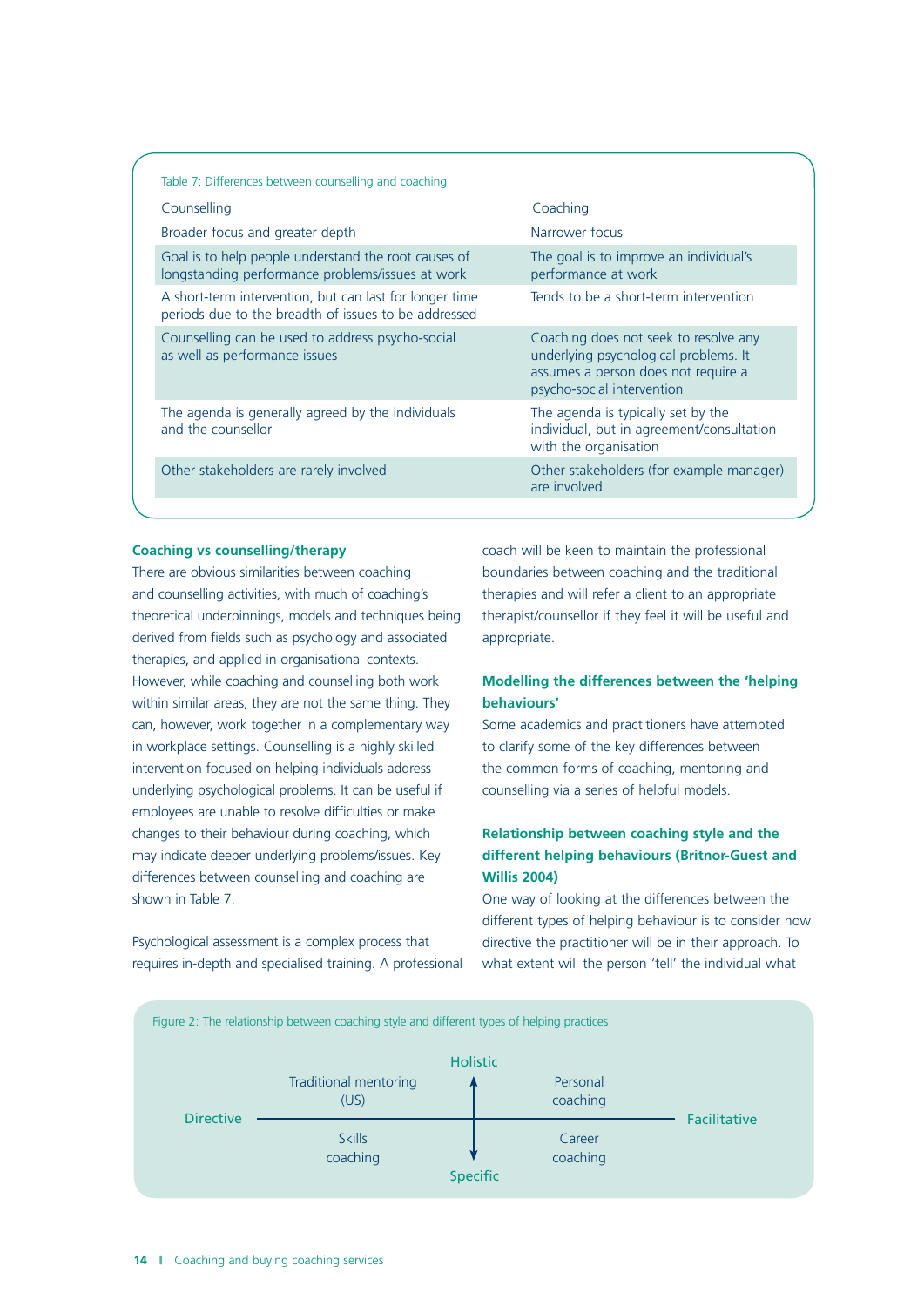to do or help them work out their own solutions to their problems? Another key differentiator is the scope of the activities. Does it concentrate on specific parts of a person's life (for example work issues) or does it take a more holistic perspective? These two dimensions and how they relate to the different forms of 'helping behaviours' are shown in Figure 2.

#### **Model of the differences depending on whether the focus is business or personal content (Horner 2002)**

 personal content (high/low). For example, counselling is understood to have high personal content and low business content, whereas consulting is seen as being the opposite – high in business content and low in personal content. This model is shown below in Figure 3. Another useful way of considering the different types of development/helping activities is given by Caroline Horner from the i-coach academy, developed in conjunction with Morag Dwyer. The differences between coaching, counselling and consulting are discussed in relation to the extent to which activities deal with business content (high/low) or

#### **Coach/mentoring and other approaches – a framework for differentiating (Hay 1997)**

 Another useful dimension to think about is who is or a mixture of both? On this dimension, counselling leading the activity – the individual, the organisation

 is clearly individually led, but different types of mentoring and coaching will differ in the extent to which the individual or the coach/organisation are are plotted on this continuum as well as considering whether the objectives for the coaching are long term and broad, or short term and specific.To add to the coaching, including executive coaching, performance coaching, skills coaching, developmental coaching, career coaching, to name but a few. Again, these terms tend to be used in different ways by different people. leading the activity. In Figure 4, different activities varying definitions, there are also many niche types of

The 2008 *Learning and Development* survey report referred to in Part 1 identified the most common types of coaching used by CIPD members (CIPD 2008b). Bear in mind that in the 2004 survey 50% of respondents reported that they didn't clearly understand the differences between the different types of coaching. There now seems to be much more clarity, with general personal development and the ability to build the capability of others scoring highly on the purpose of coaching.

It was clear from the 'purpose of coaching table' on page 3 that the most common types of coaching in use are performance and skills coaching, which were both used by two-thirds of respondents. Coaching types aimed at the personal needs/concerns of

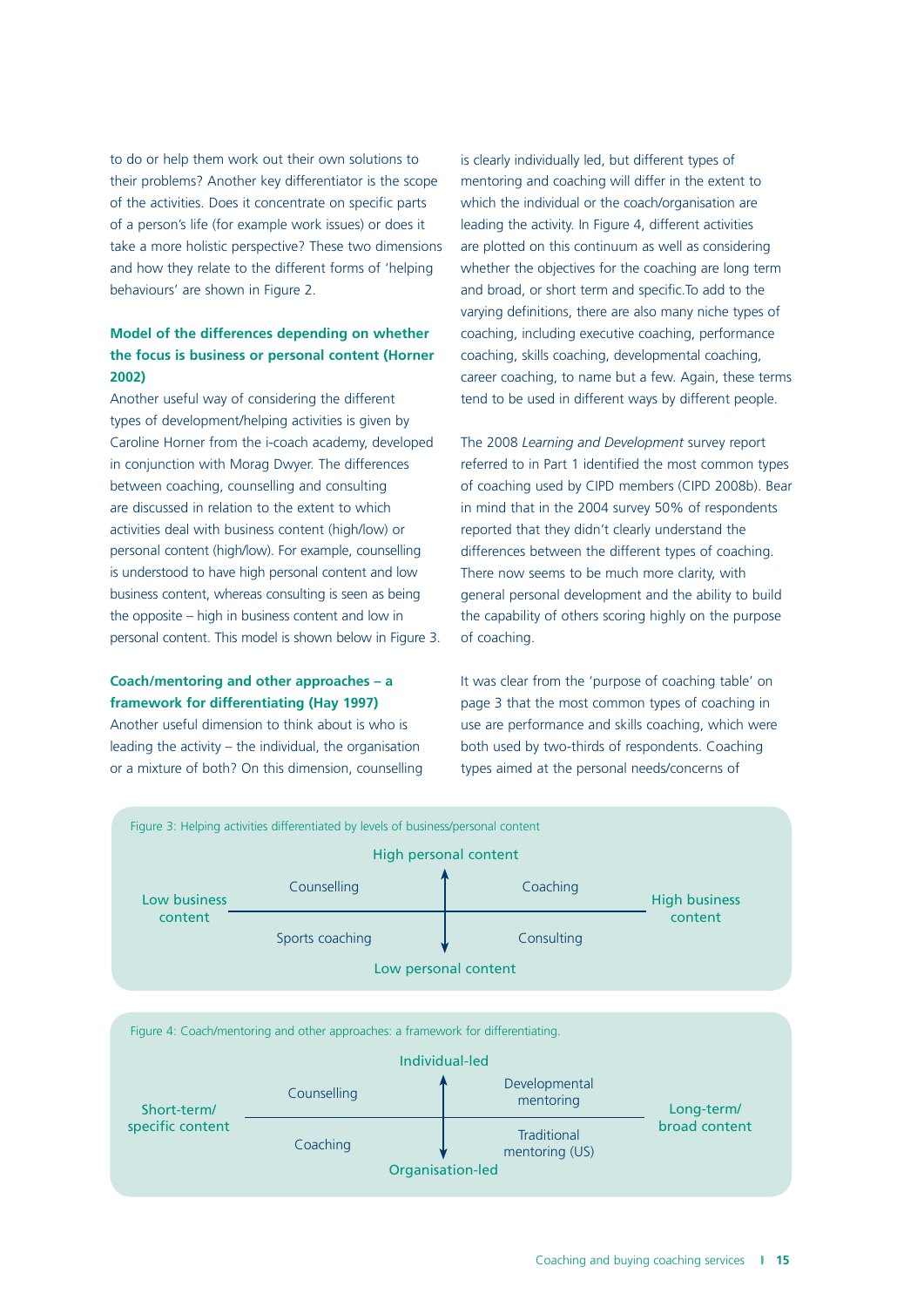employees, such as life and career coaching, were among the least common forms of coaching used.

 **Performance coaching**. Coaching activities here are aimed at enhancing an individual's performance in their current role at work. The specific issues covered by the coaching will vary, but the aim will always be to increase their effectiveness and productivity its theoretical underpinnings and models from business and sports psychology as well as general **So what is meant by these different terms?**  at work. Generally, performance coaching derives psychological theory.

**Executive coaching**. Organisations are now generally more willing to invest in coaching for their senior managers and executives. By improving the performance of the most influential people within the organisation, the theory goes that business results should improve. Executive coaching is often delivered by coaches operating from outside the organisation whose services are sessions. However the opacity of much executive coaching means that these results are often not delivered. There is a far greater chance of the organisation achieving its goals strategy, though in practice this can sometimes be difficult requested for an agreed duration or number of coaching and its often highly personalised and specific nature, if executive coaching is aligned as part of HR's coaching because of the politics and power relationships involved.

#### **Practical tool: Making sense of the terminology and the coaching approach you want**

The simple tool shown below can be used in a variety of different ways to help you define the type of coaching that best meets your needs.

**Exercise 1:** A useful exercise may be to map the key characteristics of the coaching approach/activity that would work well in your particular organisational context. On each of the dimensions below, mark a cross where your ideal approach sits. This can be used as part of the 'ideal coach profile' when selecting a coach.

 **Exercise 2:** When considering introducing coaching to an organisation, it can be helpful to use the tool to draw out different people's understanding of the term 'coaching'. For example, ask all key stakeholders to mark a cross on the dimensions indicating what they consider 'coaching' to involve. By comparing answers, a discussion can emerge through which you can gain shared understanding.

 approach. All of these dimensions could also be turned into questions to gain greater understanding of the **Exercise 3:** This tool can also be used in the coach selection process. You could ask the coach to discuss their approach with regard to the different dimensions, perhaps even marking it on the diagram. This can then be referred back to your original map of the key coaching characteristics you were looking for in a coaching coach's approach, for example to what extent does the individual lead the agenda?

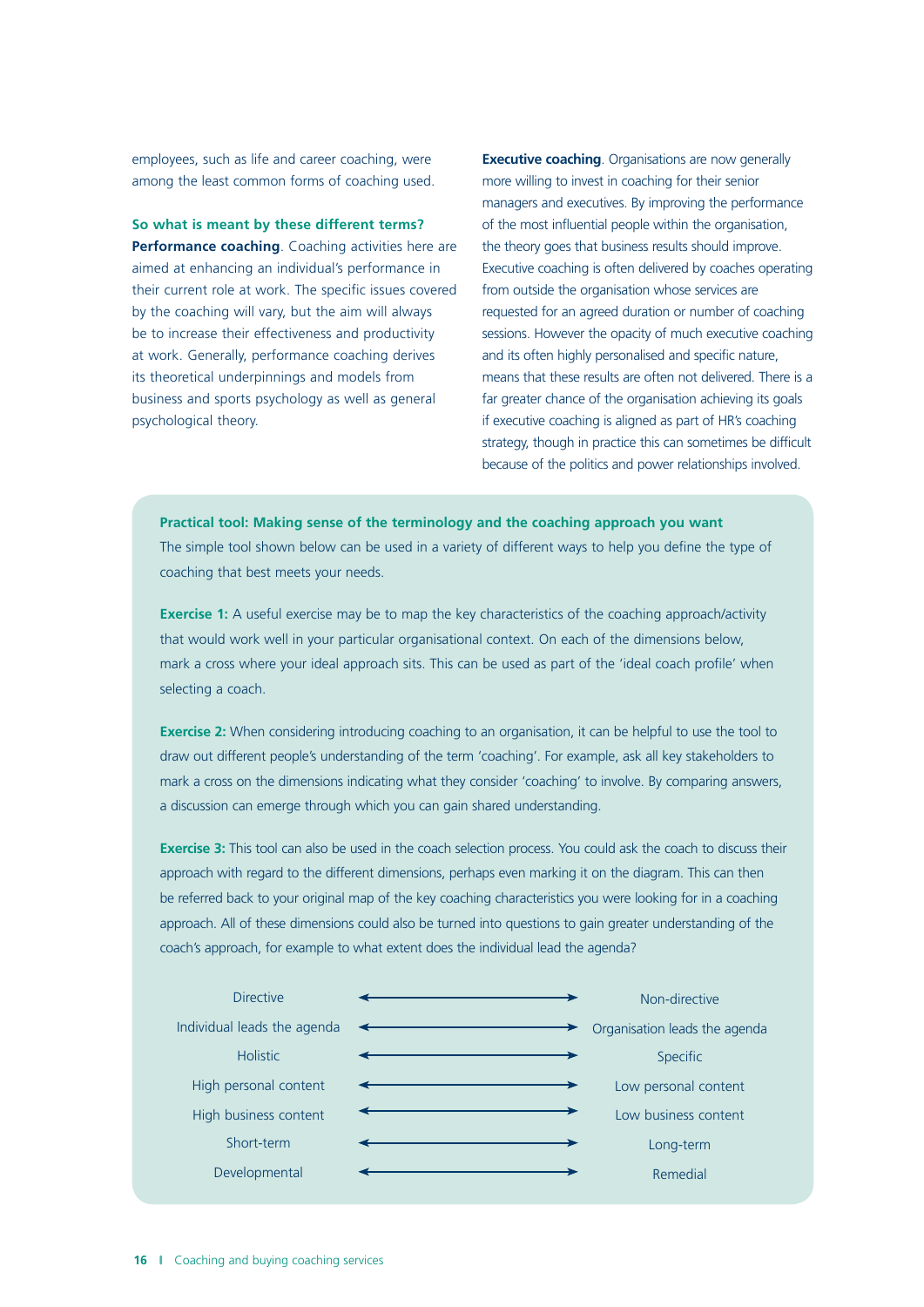in-time' approach to skills development. Coaching programmes are tailored specifically to the individual and are generally focused on achieving a number of skill development objectives that are linked to the needs of **Skills coaching**. This form of coaching focuses on the core skills an employee needs to perform in their role. Skills coaching provides a flexible, adaptive, 'justthe organisation.

 **Career coaching**. Coaching activities focus on the individual's career concerns, with the coach eliciting and using feedback on the individual's capabilities as part of a discussion of career options. The process should lead to increased clarity, personal change and forward action.

 provides support to individuals wishing to make some form of significant changes happen within their lives. fulfil their needs. Personal/life coaching generally takes **Personal or life coaching**. This form of coaching Coaches help individuals to explore what they want in life and how they might achieve their aspirations and the individual's agenda as its start point.

 **Business coaching**. Business coaching is always conducted within the constraints placed on the individual or group by the organisational context. The place in a business setting, so by definition overlaps term is used to refer to any coaching activity that takes with other terms.

#### **Making sure you sort through the terminology issues**

 Because of the terminology issues that surround coaching, all parties concerned should check that there are talking about the same thing when they refer to coaching or mentoring. In reality, it doesn't really matter whether the activity is labelled 'coaching', 'advising', 'counselling' or anything else, as long as everyone involved understands what it means in their specific situation. For this shared understanding of terminology is shared understanding. You can't assume that people to take place, the CIPD recommends:

- clear understanding of what they mean by the terms they use and the approach they offer. In this way, about the nature of the activities on offer. • Coaches must be encouraged to provide clients with a purchasers and users can make informed judgements
- To avoid serious misunderstandings, HR practitioners should check definitions and, more importantly, intended outcomes. It is necessary for the terms to be discussed by the users so that the overlaps in meaning are understood and the differences appreciated.

 As a rule of thumb, it is probably best to simply pick the terms that most people find acceptable and then provide definitions to prevent misunderstandings.

#### **Coaching standards**

Organisations and coaches should try to convert the confusion around terminology into understanding of the overlaps, the distinctive objectives and the characteristics of each. The CIPD hopes that this Guide provides encouragement in this direction. However, further advances are progressing through a project being co-ordinated by the European Mentoring and Coaching Council (EMCC) with the collaboration of all the coaching professional bodies.

 This project has drawn together information about coaching and mentoring practice from documented competencies are core to all types of coaching practice, and which competencies are specific to the standards and competency frameworks created by experts in the field, professional bodies, private organisations as well as specialist coaching and mentoring training companies. The information has been distilled into a single comprehensive framework that makes sense of the overlaps and differences between the services on offer. The EMCC is currently in the process of collecting data to determine which different 'types' of coaching and mentoring (for example executive coaching, developmental mentoring and so on). More information about the project can be found on the EMCC website: **www.emccouncil.org**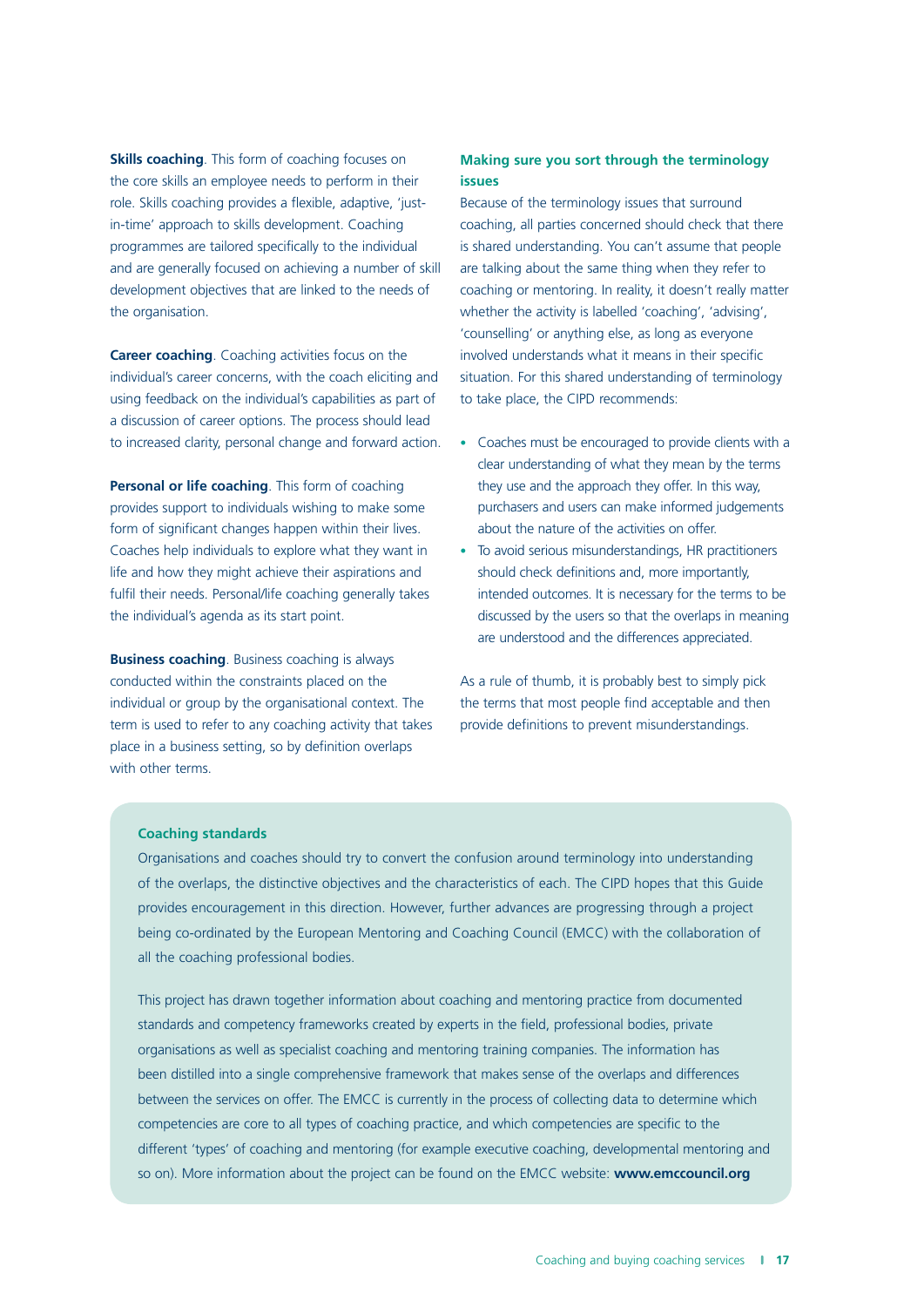### Part 3: The key players in the coaching relationship

The primary relationship in any coaching activity involves the coach and the individual. However, it is not the only important relationship. Other key stakeholders include the person representing the organisation's interests – most frequently an HR practitioner and the individual's manager. Both of these parties are interested in improving the individual's performance and therefore their contribution to the organisation. Figure 5 depicts these different relationships.

- The individual and HR. HR must explain why the individual is being coached, and allay any concerns they have about it. They must also assess that there is a genuine need for coaching and that the individual is ready for it.
- • **The individual and line manager**. The line manager must understand and be supportive of the individual during the coaching intervention, and for ongoing development plans. They can also be involved in helping the individual decide the development objectives for the coaching programme.



Figure 5 shows that there are different relationships that need to be managed for coaching to have maximum impact:

- • **The individual and coach**. This is the most visible relationship, and requires good matching for it to work effectively.
- • **The coach and HR**. These parties agree the contractual relationship, with the HR practitioner representing the organisation's interests. HR should thoroughly brief the coach so they understand the organisational context in which the coaching will take place.
- • **HR and the line manager**. HR must manage the line manager's expectations and explain his or her role in supporting the coaching relationship.

These relationships must be carefully managed for maximum benefit to be gained from a coaching initiative. HR practitioners play a critical role in making sure that all the other stakeholders to the coaching intervention are brought into the process and understand their roles in its success.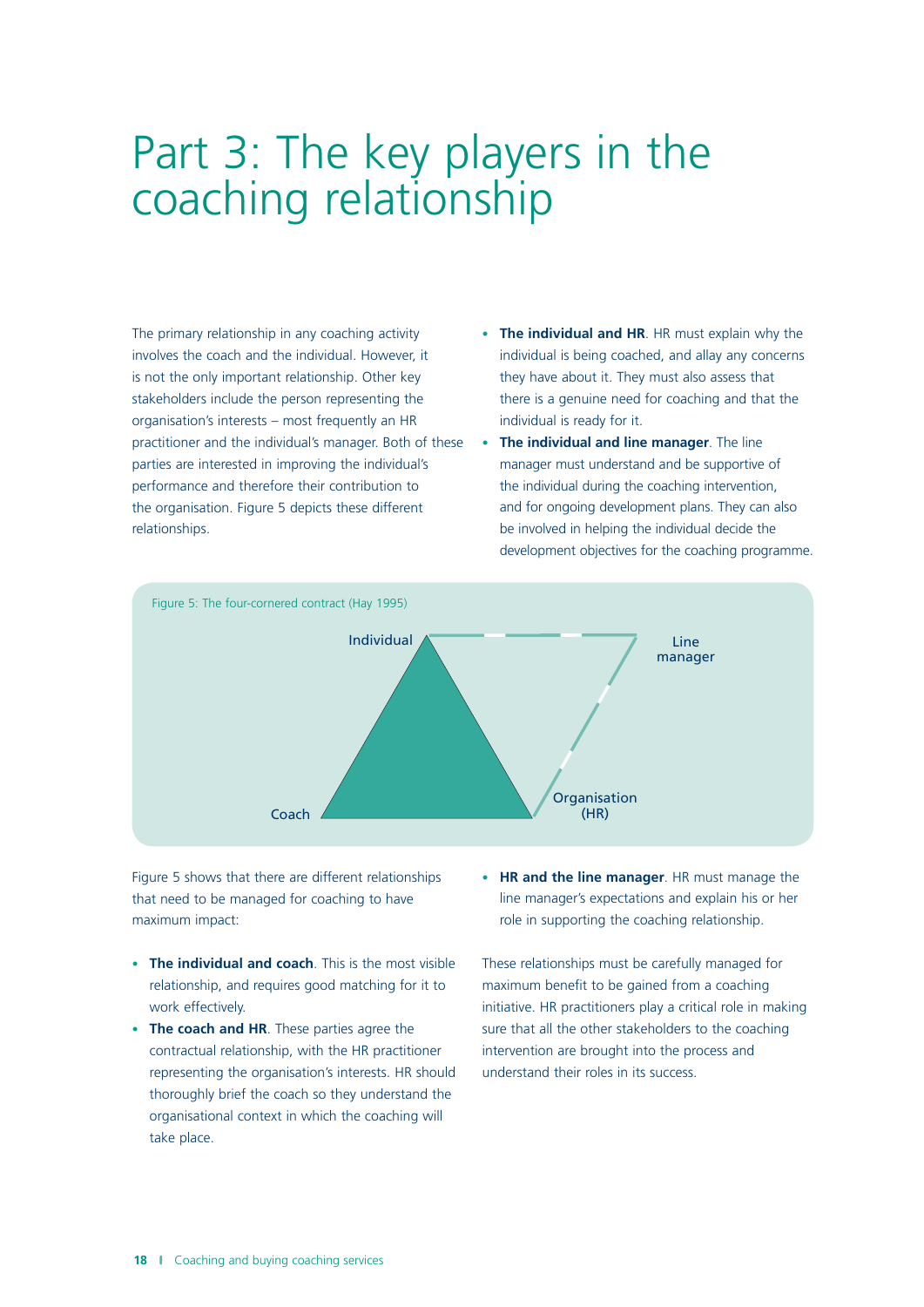#### **A crucial role for HR?**

Eighty per cent of respondents to the 2004 CIPD *Training and Development* survey felt that 'HR has a crucial role to play in selecting and evaluating the impact of coaching initiatives'. Furthermore, 92% agreed that 'when coaching is managed effectively it can have a positive impact on an organisation's bottom line'. It therefore seems as though HR practitioners have a critical role in drawing up a framework for the coaching activities that take place to ensure value for money and alignment with the organisation's strategic goals. This finding is borne out in our 2008 survey, with around three-quarters seeing a major role for HR.

In some organisations, individual managers or executives arrange their own coaching. When this happens and if the HR department fails to play a co-ordinating and overseeing role, the organisation loses a valuable opportunity to create a coaching strategy aligned with organisational goals and the overall training and development strategy. Because no evaluation is taking place, they are also losing the opportunity to build up a body of knowledge about lessons learned in the use of coaching in the organisation. Without HR overseeing the coaching, it will be very difficult to get a clear picture of what coaching is taking place and how effective it is. The evaluation of coaching activities will therefore be impossible. An overall perspective allows the HR team to identify pockets of good and poor practice and to plan any necessary remedial action. The HR team needs to have a good understanding of all the coaching taking place and to ensure it is grounded in the goals of the organisation. (See Hilpern (2008: 21–26) for a review of HR's role in coach selection.)

Being a knowledgeable and discerning customer is crucial. HR practitioners may not necessarily have a great deal of expertise about the process of coaching, but many of the generic skills held by HR practitioners lend themselves to effectively managing coaching relationships. The skills and experience of selection interviewing, drawing up contracts/agreements, ensuring there are efficient measurement systems, supervising projects with multiple stakeholder groups, are all important parts of managing coaching activities. If, as an HR person, you are given responsibility for managing a coaching initiative, you should try to build

up your knowledge of coaching processes, models and frameworks. This will enable you to become a more knowledgeable buyer of coaching services and to cut through the issues around terminology and jargon that we have profiled.

#### **The key components of HR's role in managing coaching engagements**

HR practitioners should get involved in coaching engagements from the outset. Key areas of HR involvement include:

- assessing an individual's need for coaching
- assessing an individual's readiness for coaching
- getting line managers on board
- determining best use of internal and external coaches
- running a rigorous coach selection process
- assisting in the matching process
- briefing the coach
- managing the contracting process
- monitoring effectiveness and measuring the impact
- • capturing internal knowledge and evaluation data
- integrating coaching with other HR and development activity.

This list demonstrates just how much time and effort is needed to formally manage a coaching process, particularly in large organisations or in organisations where coaching is being offered to a large number of people. The details of these activities are tackled later. Table 8 (overleaf) shows where in the guide you can find this information.

#### **Challenges for HR**

The activities listed opposite illustrate how complex the role of HR can be in this area. The multiple stakeholders in coaching relationships create difficult issues that require consideration. Who is the primary client? Is it the client organisation because it pays for the coach? Or is it the individual enduser because coaching requires an environment of trust to be effective? The most common answer to these questions is that both the individual and the organisation are clients, with their own goals and objectives for the coaching initiative. The coach and the HR practitioner must work to ensure that the needs and goals of both parties are aligned and are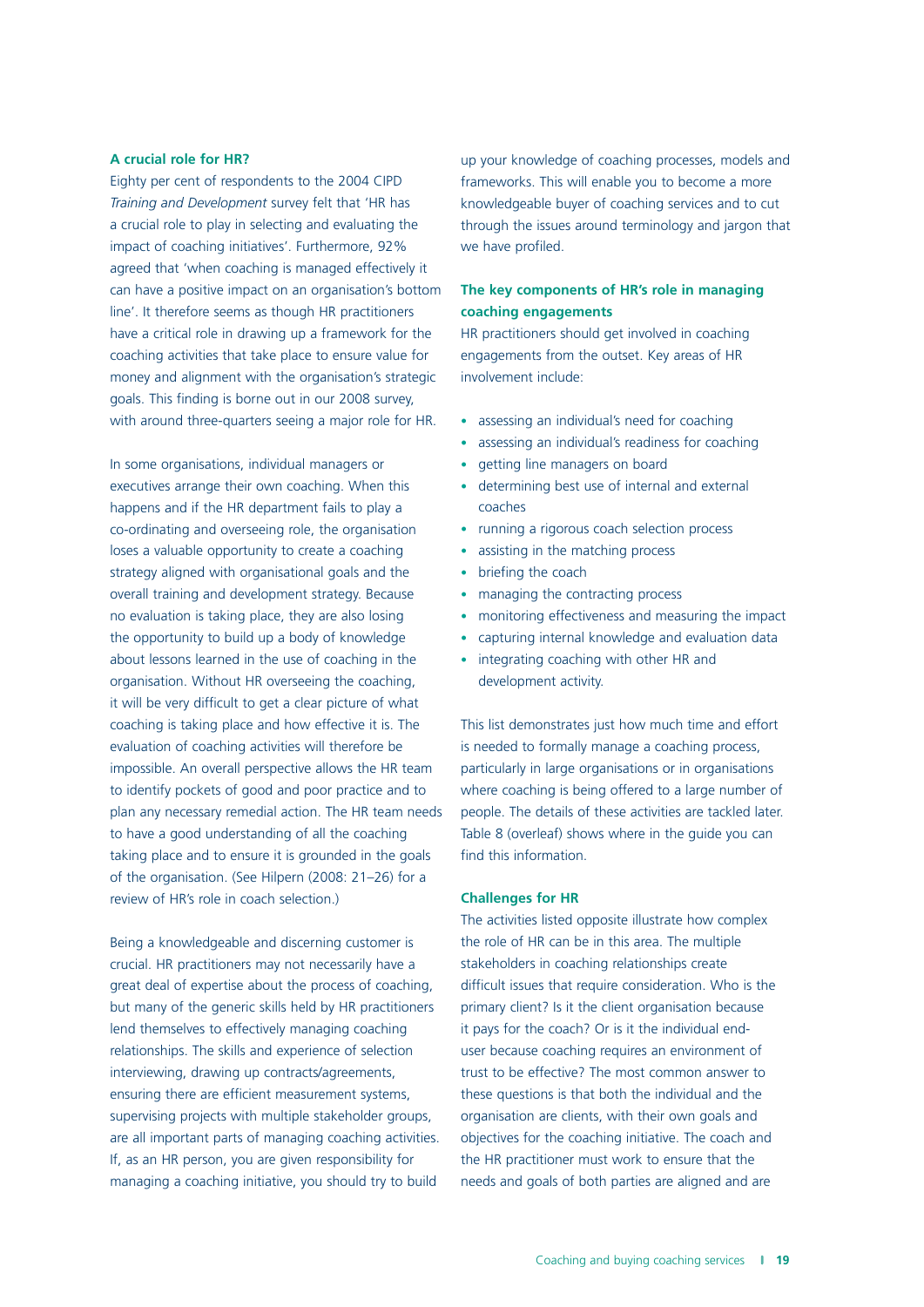| Table 8: Where to find further information in the quide        |                                                |      |
|----------------------------------------------------------------|------------------------------------------------|------|
| Areas of HR involvement                                        | Where to find further information in the quide | Page |
| Assessing an individual's need for coaching                    | See Part 4: Making the case for coaching       | 24   |
| Assessing an individual's readiness for<br>coaching            | See Part 4: Making the case for coaching       | 24   |
| Briefing the individual                                        | See Part 5: Preparation and setting the scene  | 30   |
| Getting line managers on board and<br>managing expectations    | See Part 5: Preparation and setting the scene  | 30   |
| Determining best use of internal and<br>external coaches       | See Part 6: Choosing the right coach           | 33   |
| Running a rigorous coach selection process                     | See Part 7: Coach selection and matching       | 39   |
| Assisting the matching process                                 | See Part 7: Coach selection and matching       | 39   |
| Briefing the coach                                             | See Part 8: Managing the onward engagement     | 47   |
| Managing the contracting process                               | See Part 7: Coach selection and matching       | 39   |
| Monitoring effectiveness and measuring the<br>impact           | See Part 8: Managing the onward engagement     | 47   |
| Capturing internal knowledge and<br>evaluation data            | See Part 8: Managing the onward engagement     | 47   |
| Integrating coaching with other HR and<br>development activity | See Part 8: Managing the onward engagement     | 47   |

understanding is crucial for managing issues around coaches. Organisations can't learn from such confidentiality and information flow. coaching engagements.

- HR also holds the responsibility for ensuring that coaching activities are aligned with the strategic the requirements of the organisation and the integrated with other HR/training plans and activities. At the moment it seems that this often doesn't who indicated coaching takes place in their **Another issue to think about is how information** organisation reported that there is no formal strategy from coaching conversations is used within an said that it only covers certain groups of employees that HR is clear about what information the written strategy on coaching for all staff. goals of the organisation, and that they are individual being coached. The onus is on those happen – the 2004 CIPD *Training and Development* to achieve value for money. survey report revealed that two-thirds of respondents • **Information flow and confidentiality**. that governs coaching activities. Of respondents organisation, regardless of whether the coaching and only 6% of respondents using coaching have a organisation wants so that the coaches and
- is when coaching happens behind 'closed doors' organisation to measure the results. because senior-level employees bring in their own • **Scoping and controlling costs**. In making by HR. This means that there are no reporting organisation, there are several factors to think

met by the coaching intervention. Ensuring clarity of structures and no accountability for the professional

- **Meeting the needs of both the organisation**  Other key challenges facing HR practitioners include: **and the individual**. Any HR practitioners who • **Integrating coaching with the bigger picture**. currently have a responsibility for procuring coaching will be aware of the challenge of meeting buying coaching to ensure that they approach the area in an informed and structured way, if they are
- who do have a strategy in place, the vast majority is external or internal. From the start, it is essential clients are clearly working towards specific goals. • **Opening 'closed doors'**. A key problem for HR The clearer the goals, the easier it will be for the
	- coaches and the activities aren't co-ordinated decisions about how coaching will be run in an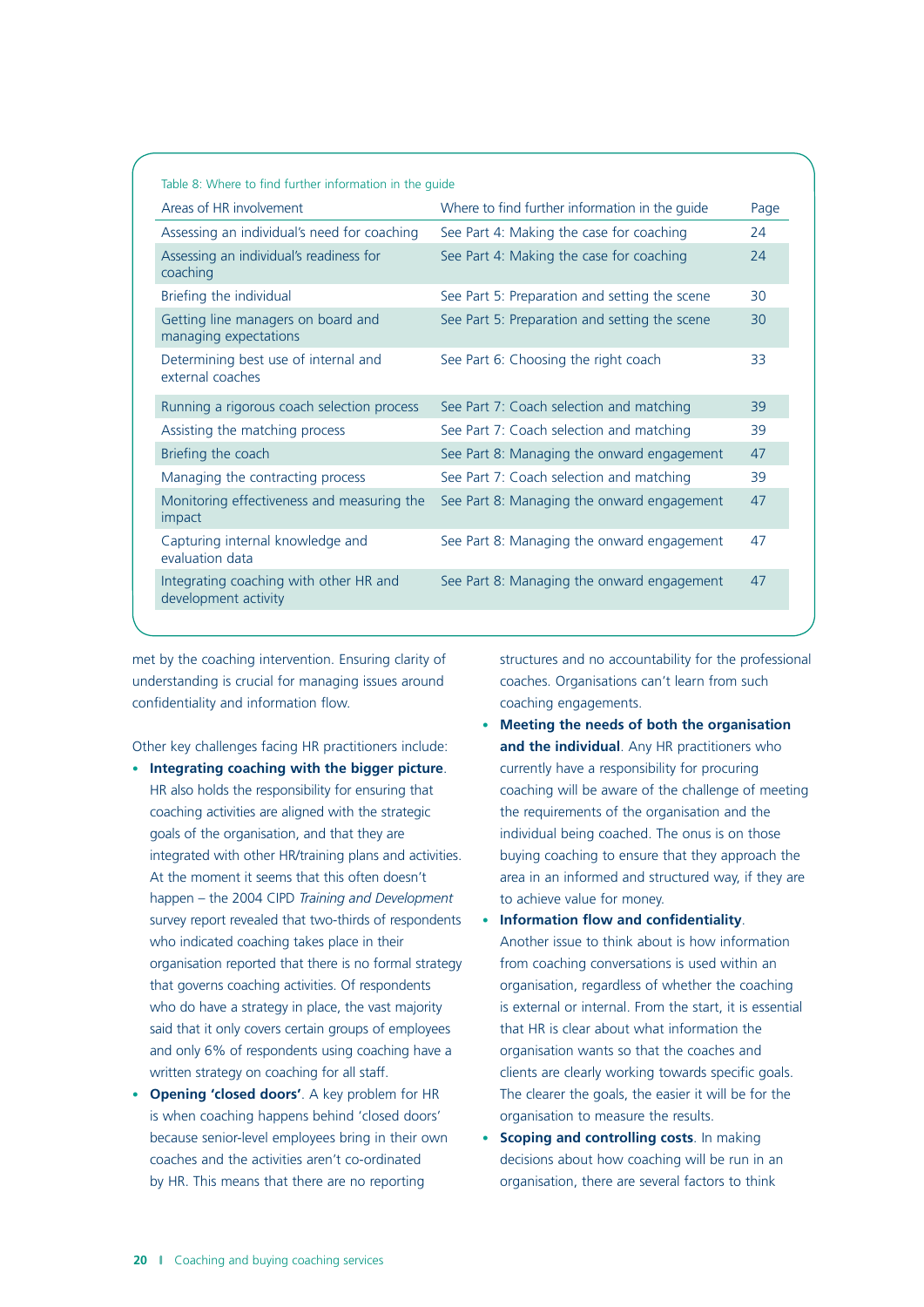HR practitioners need to consider how resource can continue for long periods of time, becoming constraints will affect how much coaching can a permanent 'sounding board' for a person's work the organisation. Some questions for practitioners coaching assignments and control costs. to consider are:

through. A factor that can't be ignored is cost. Without agreed parameters, coaching relationships be undertaken. With constrained resources, it's issues. This can mean costs can spiral. An ongoing role important to establish parameters about coaching in for HR practitioners therefore is to define the scope of

- Who should receive coaching will there be limits?
- Which employee groups should we invest in?
- Will coaching be restricted to individuals of a certain level of seniority?
- Will coaching only be provided in relation to certain development activities?
- Will there be a limit on the number of hours available to each individual?
- Will you use internal or external coaches?
- How will you measure/evaluate success and value for money?

#### Table 9: Establishing a coaching climate (Clutterbuck 2004)

#### **So what exactly is a coaching climate? You will know you have a coaching climate when:**

- • Personal growth, team development and organisational learning are integrated and the links clearly understood.
- People are able to engage in constructive and positive challenging.
- People welcome feedback (even at the top) and actively seek it.
- Coaching is seen as a responsibility of managers and their direct reports.
- There is good understanding at all levels about what effective developers and developees do.
- Coaching is seen primarily as an opportunity rather than as a remedial intervention.
- People are recognised and rewarded for their activity in sharing knowledge.
- Time for reflection is valued.
- There are effective mechanisms for identifying and addressing barriers to learning.
- People look first inside the organisation for their next job.
- There are strong role models of good coaching practice.

#### **So how do you create a coaching climate?**

- By ensuring that managers have at least the basic skills of coaching.
- By equipping all employees with the skills to be coached effectively.
- By providing an advanced coaching skills programme for senior managers and HR staff.
- By providing opportunities to review good coaching practice.
- • By recognising and rewarding managers who demonstrate good coaching behaviour and commitment to coaching.
- By measuring and providing feedback on the quality, relevance and accessibility of coaching.
- By ensuring that top management provides strong, positive role models.
- By identifying cultural and systems barriers to developmental behaviours.

 HR practitioners can track how much the organisation is perceived to support development and coaching activity in a variety of ways, including through employee attitude surveys. This is something that can be measured and used as a broad benchmark of progress towards a coaching culture.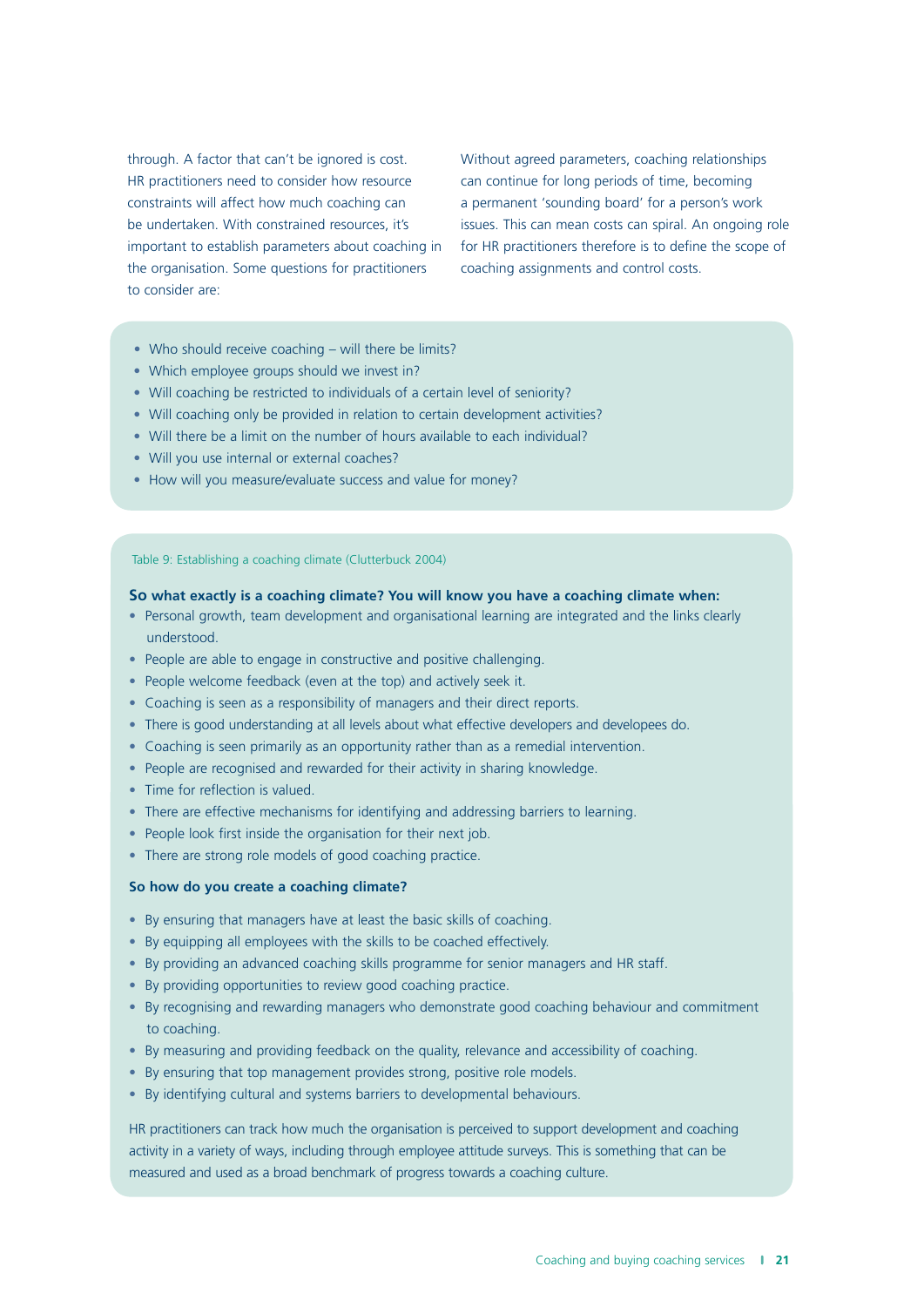Coaching is believed to have a key role in supporting other learning and development activities. For example, 93% of respondents in the training and development survey agreed that coaching is a key mechanism for transferring learning from training courses back to the workplace. However, four years on only a quarter of respondents had coaching written into their formal learning and development strategy.

An essential role for HR practitioners in creating effective conditions for coaching is to ensure that the culture and climate within the organisation is

Figure 6: Developing coaching capability

#### **Evaluation: organisation vs individual**

*What this means:* 

This dimension is concerned with the requirement to show outcomes primarily at an organisational or at an individual level. It is strongly aligned with the focus for coaching.

#### **Evaluation: short-term vs long-term**

#### *What this means:*

This dimension is concerned with the requirement to show results from coaching primarily in the immediate short term or primarily in the longer term. Organisations are likely to be interested in both short-term and long-term evaluation – but to have a greater interest in data from one perspective than another.

#### **Management: highly structured vs organic**

*What this means:*  This choice concerns the degree to which coaching services are standard and consistent across the organisation.

#### **Role of HR: manager vs enabler**

*What this means:*  The research clearly highlighted that HR (usually in the form of learning and development) has an important role to play in supporting an effective coaching offer. This role can be subtly, or even substantially, different, depending on factors such as the L&D climate and organisation culture. We found many organisations where HR plays an element of both roles – but in most cases the orientation was skewed one way or the other.



 Ashridge report (Knights and Poppleton 2008) on supportive of learning and development. In the survey, 80% of respondents agreed that 'coaching will only work well in a culture that supports learning and development'. Many practitioners and academics suggest that, ideally, a 'coaching climate' should exist within organisations. In Table 9, David Clutterbuck (2004) offers advice on this issue. The 2008 CIPD/ developing coaching capability provides a tool to help HR assess the development of coaching and mentoring within organisations. A summary of the report and its findings is provided by Knights (2008: 28–32).

#### **Fit: integrated vs independent**  *What this means:*

This dimension is concerned with the extent to which coaching is woven into the wider learning and development strategy and its components. In some organisations we found that coaching was deliberately somewhat separate from other forms of development.

#### **Focus: organisation vs individual**  *What this means:*

Most organisations would assert that their coaching offers are in the service of both organisational and personal development. However, in most cases, there is a primary focus for intervention. We found that, for many of the participant organisations, it was helpful to become aware of whether the primary orientation is towards organisational or individual outcomes first. This has particular implications for positioning coaching, the type of resource required to deliver coaching and, most critically, evaluation of the coaching offer.

#### **Scope of offer: everyone vs select few**  *What this means:*

This choice is concerned with identifying the target group for coaching in an organisation. This dimension is closely linked to the purpose for coaching, but is also impacted by other contextual factors such as resource availability and organisation culture. It may be helpful to think about this choice, not only for the overall coaching offer, but also for different types of coaching intervention (for example external coaches or internal specialist coaching).

#### **Ownership: central vs dispersed**  *What this means:*

There are strong links between this dimension and the process by which coaching is managed (standardised vs bespoke). The subtle difference is that this dimension is concerned with where ownership of coaching rests in the organisation and need not necessarily dictate the nature of the coaching offer itself.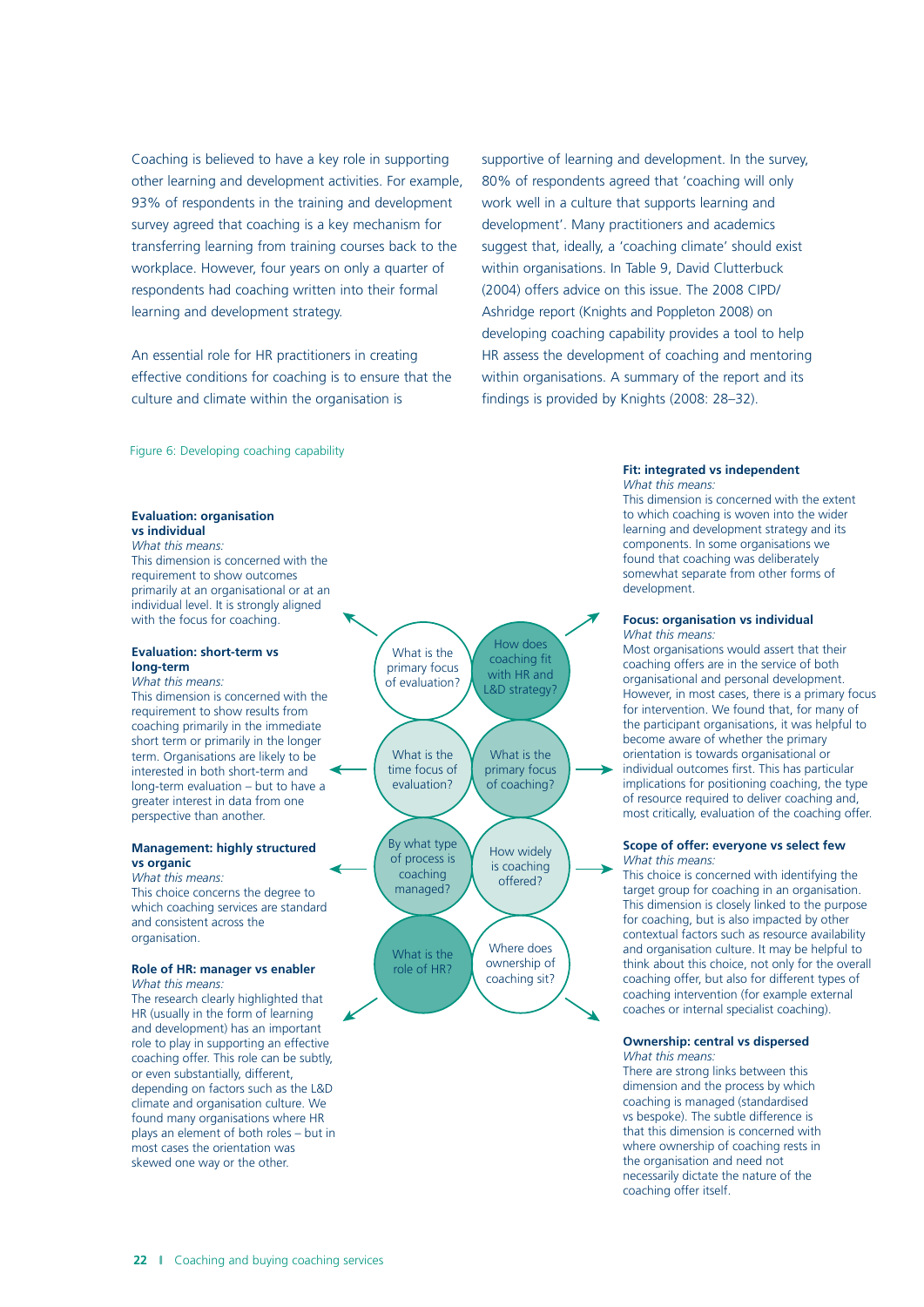### Part 4: Making the case for coaching

 Whether coaching is an appropriate intervention depends • **Belief that coaching can deliver long-term**  on several factors: whether the organisational conditions **performance improvement**. Organisations should are conducive to coaching; whether coaching is the most only invest in coaching when they think it will appropriate development intervention for an individual; deliver significant and long-term improvements and whether the individual is 'ready' for coaching. In this in individuals' performance – that is, that future in turn to allow practitioners to make informed decisions which can be translated into business benefits. part of the guide, these different areas will be looked at as to whether coaching is really the right answer. • **The organisation expects that behaviour** 

that maximises productivity. One study points to major structures or cultures. Coaching can help individuals organisational culture and climate should be supportive be achieved in a relatively short period of time. of learning and development. Many writers go further • **During times of organisational change**. and advocate a coaching culture that places emphasis Periods of major organisational change can require on learning, development and knowledge-sharing significant shifts in the behaviour and attitudes (Caplan 2003). Others emphasise a coaching effort of some employees in order to fit in with new improvements in customer service arising from BT Retail's make these necessary changes. coaching programme (Brumwell and Reynolds 2006). • **Changes in job role.** Coaching can help individuals

However, there are some particular organisational skills and abilities. Coaching can be a valuable situations where coaching may be appropriate as a short-term intervention to help people adapt and development intervention. Some examples of these are: cope with their role change.

- **Talent shortages**. When organisations are  **Supporting expatriates**. Coaching can offer suffering from significant skills shortages, money support for expatriates who have to adjust to a rather than spending a great deal of money support as issues arise. recruiting external candidates. (See Knights and • **Developing the skills of 'valuable' technical**
- **Small or fast-growing businesses**. People who with contractors/suppliers, and so on), the have the skills to manage larger businesses and the capital. In this situation, it may be more appropriate growing number of people they need to employ. It's also unlikely that they can be away from work for or develop some of their other skills (interpersonal/ extended periods of time for development activities. fitted into the individual's busy schedule.  $\qquad \qquad$  of coaching and mentoring for research scientists.)
- **Belief that coaching can deliver long-term** only invest in coaching when they think it will deliver significant and long-term improvements in individuals' performance - that is, that future performance will greatly exceed current performance, which can be translated into business benefits.
- As discussed in Part 3, for coaching to be successful, the think that the issues that need to be addressed can **can be changed in a short period of time**. **Organisational conditions for coaching Organisations should only invest in coaching if they** 
	-
	- who are moving to a new job that requires different
	- may be better spent developing the skills of current new culture and country. These people often have employees through interventions like coaching. very specific requirements and they need immediate
	- involving career development at Orange and Yell.) specific skills and experience (or critical relationships to provide coaching to these managers to improve managerial) so that their careers can progress within development on identified issues/areas that can be for a case study of Cadbury PLC and the development Poppleton (2008) for a discussion of case studies **experts**. Where certain employees have high levels of initially set up small businesses don't necessarily organisation might have difficulty replacing its human In this situation, coaching can offer targeted, timely the organisation. (See Knights and Poppleton 2008)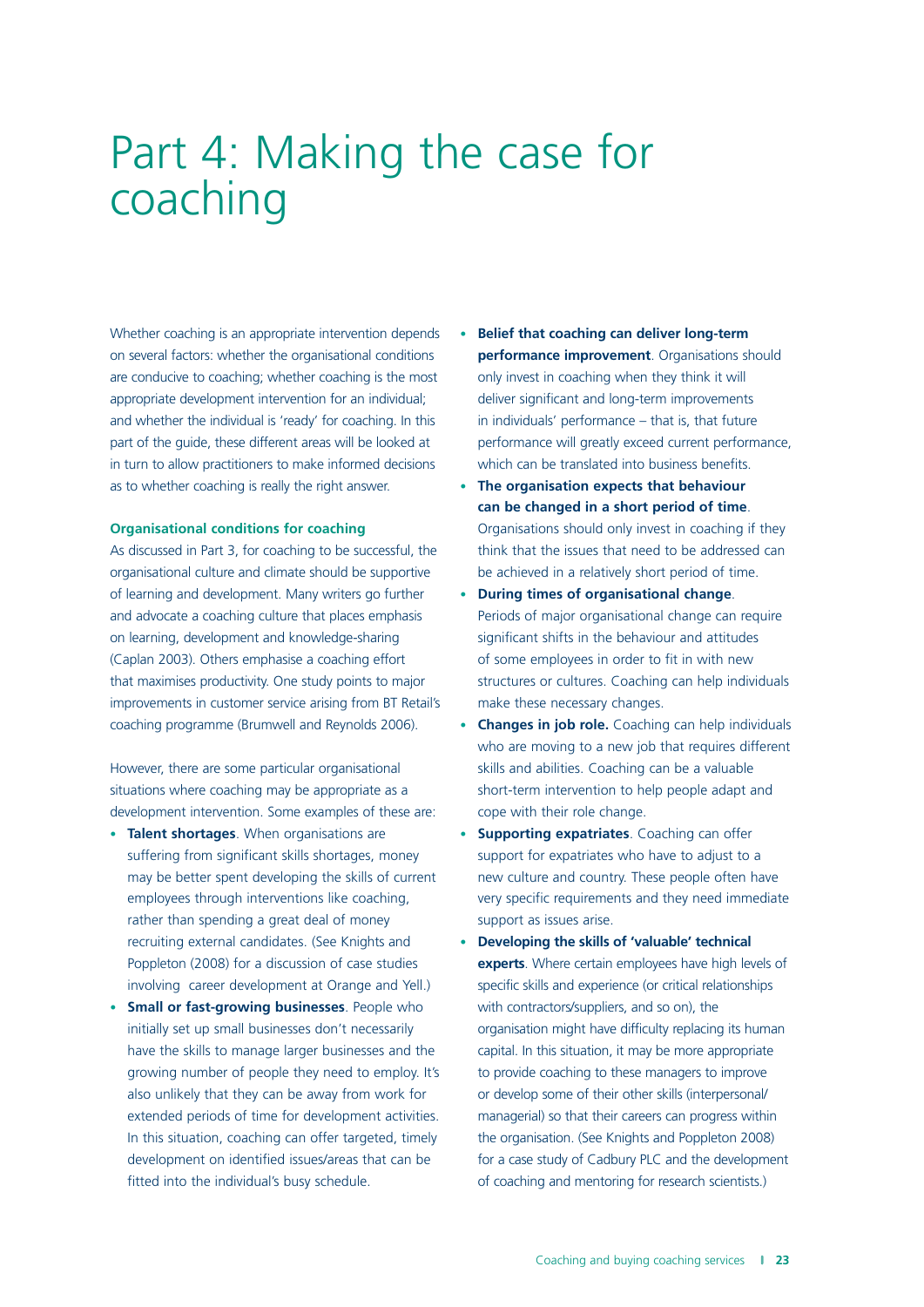**Support for future leaders or senior executives.** Senior managers or executives being groomed for leadership roles may be hesitant to attend training courses, as they may feel that they should already have the skills, expertise, and so on. In this situation, coaching can be a suitable intervention as it is a confidential, personal and 'safe' development option where the individual is using an objective, external person to help them with their development. (See Blakeley 2006 for a discussion of senior executive coaching conducted by Cass Business School.)

#### **Assessing when there is a need for an individual to receive coaching**

 Identifying that an individual could benefit from some coaching can happen in a variety of organisational settings. The first step will be the identification of some kind of learning or development need. This is most frequently articulated by the individual themselves, their (for example during a development centre). Once a learning need has been identified, the next step is for line manager or by a member of the HR department the manager and the individual to decide how best the need can be met.

 The rise in the popularity of coaching in recent years means that there is a danger that coaching can be However, it is important that coaching is only used when it is genuinely seen as the best way of helping of a range of training and development interventions that organisations can use to develop their employees. It can also be an expensive proposition, with costs quickly mounting up even if the coaching only lasts a few months. It is therefore necessary to make sure alongside other types of development interventions, such as training courses, mentoring or on-the-job training. Employee preferences should also be borne in mind. While coaching can be a very effective development tool, as with any learning intervention, it will be most effective when a genuine need for it is identified, and when it is the best development tool for the specific purpose. Decisions as to whether coaching is an appropriate approach are illustrated in Figure 7. seen as a panacea for all kinds of development needs. an individual learn and develop. Coaching is just one that other possible avenues for development are fully explored. The merits of coaching should be considered

#### **Examples of development needs when coaching may be an appropriate solution**

- an individual can be performing perfectly well, but could be even more successful with some assistance. In this situation, the coach is not helping the their future plans and next steps in their job or career. • **Developing an individual's potential**. Sometimes individual to 'fix' any particular problem, but instead will try to help motivate the individual to consider
- Poor interpersonal skills. Some individuals in the workplace are highly competent, technical experts. However, they can have poor interpersonal skills that make them appear arrogant or stubborn to those they work with. Coaches can help managers to better 'read' interpersonal situations and be more effective in their interactions with colleagues.
- **Poor conflict management skills**. In some intimidating to peers and team members. Coaching can help these individuals to develop the skills of negotiation and compromise so that conflict is resolved more effectively. (For example Down (2007) cases, managers may handle conflict situations in an aggressive and non-compromising way that antagonises their colleagues. This may be quite introduces coaching as a conflict resolution technique.)
- **Poor skills at developing others**. Some managers have difficulty supporting the development of their team members. Coaching can help managers develop junior colleagues more effectively by learning some coaching skills themselves.
- • **Developing a more strategic perspective**. As managers move from management or front-line positions to more senior levels, they often need assistance in gaining a more strategic perspective. This involves making decisions based on the best interests of the organisation as a whole, rather than their specific area of the business. Coaches can help managers to become more sensitive to wider organisational concerns and understand opportunities and problems occurring across multiple business units. (Uberoy (2006) provides an 'engagement roadmap' and other techniques for developing strategy using coaching.)
- **Developing new skills due to a change in role**. In instances where organisations restructure or refocus their workforce, some individuals may be required to develop new skills very quickly. An example is when an individual may move into a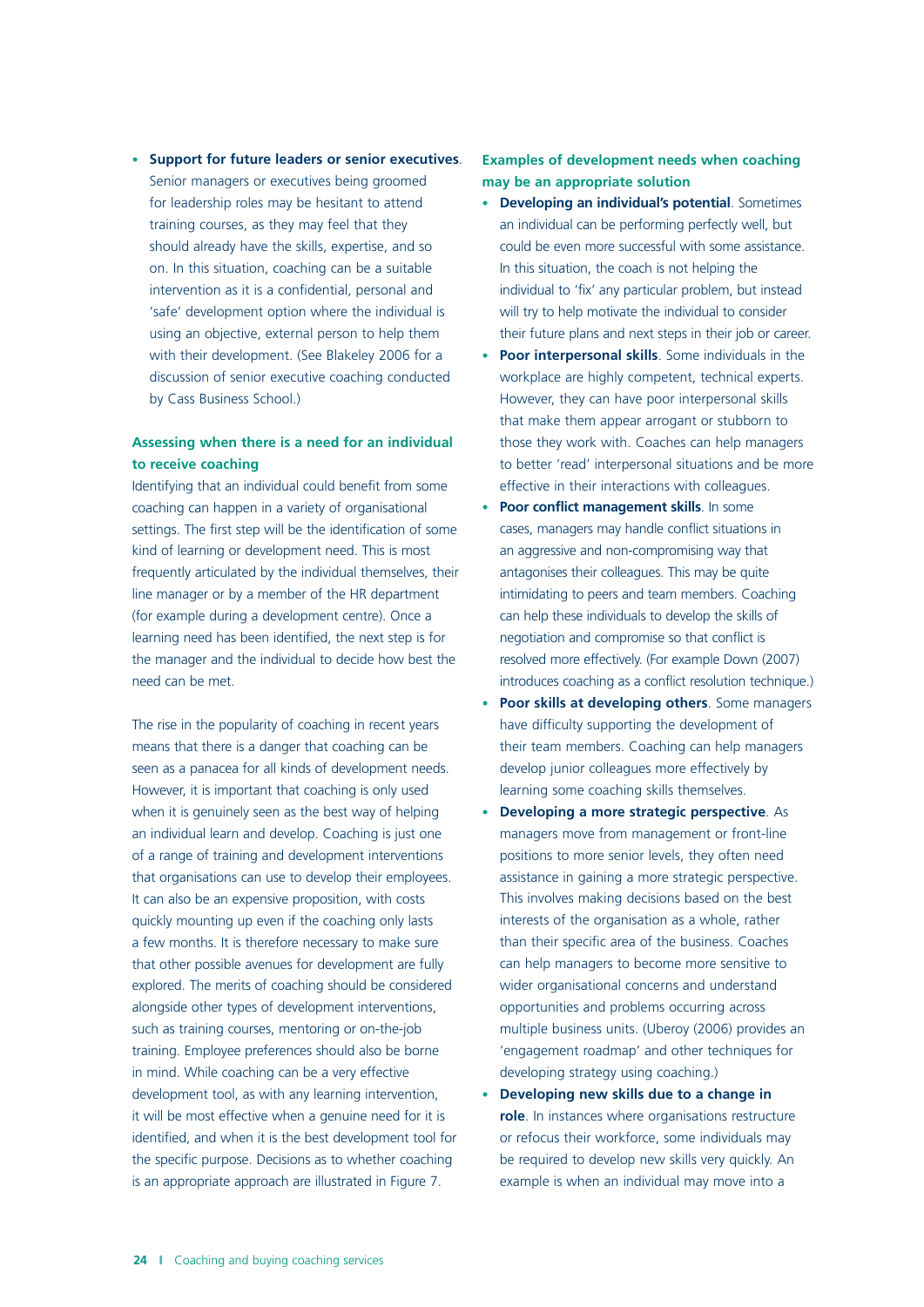

more customer-facing or business-development role. is not a professional coach. A highly confidential This can be quite daunting and coaching can help counselling intervention is likely to be more them to develop these skills and be more confident appropriate. and effective in their new role. • **If the individual has psychological problems**.

well to coaching for a variety of reasons. Sometimes, the depth of psychological training to deal with their attitude may interfere with the effectiveness of the problem (for example addiction, depression). coaching. Before a coaching intervention is begun, Figure 8 (overleaf) illustrates this. organisations need to assess an individual's 'readiness' • **If the individual has a developmental need**  intervention in the following circumstances: case the individual may not need an intervention

In this situation, the individuals will certainly need development programme may be an equally support and somebody to talk to, but that person effective and more cost-effective solution.

- People suspected of suffering from psychological **Assessing individual readiness for coaching problems** can be offered referral to appropriate There are some individuals who may not respond specialist support. Coaches don't necessarily have their problems are best dealt with by an intervention these issues, nor the medical training to address any other than coaching, and in other circumstances physiological components that may also be part of
- for coaching. Coaching may not be an appropriate **that is widely shared in the organisation**. In this • If the individual has a personal or family crisis. as costly or intensive as coaching. A course or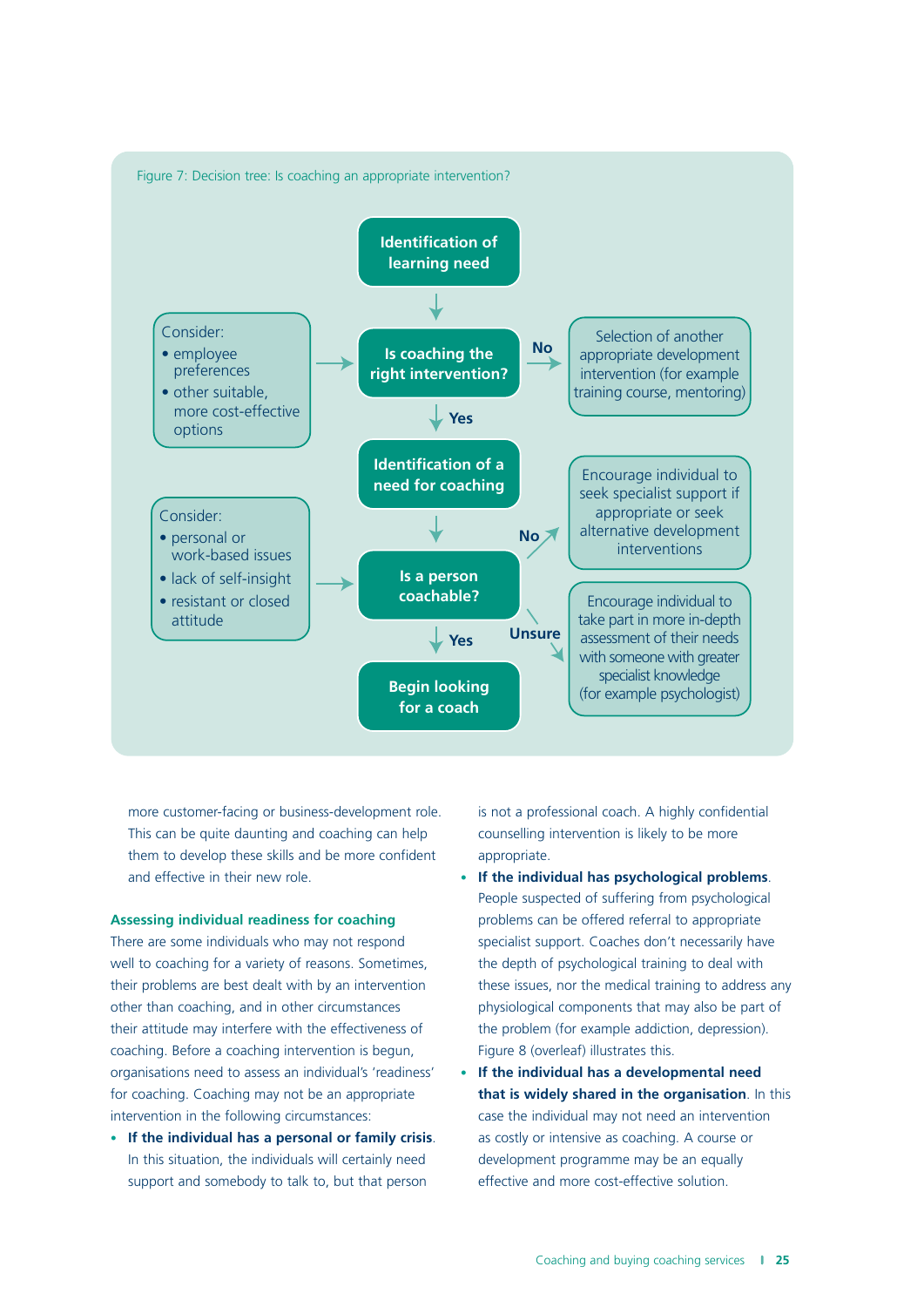- • **If the individual lacks self-insight**. If an individual is without adequate self-insight or has no ability to modify their behaviour from situation to situation, coaching will not be effective. In cases like this, a coach may not be able to overcome such strong resistance to change.
- • **If the individual is resistant or closed to coaching**. Coaching works best when there is a receptive audience. It is likely to be ineffective if the person is forced into coaching under duress because they are likely to be uncooperative. Attempts should be made to understand why they feel this way.
- If the individual continually engages in socially **inappropriate behaviour**. Once this kind of behavioural problem (for example, behaviours bordering on sexual harassment) has become more frequent and ingrained, coaching is not an appropriate intervention. Either the person in question will need long-term, intense counselling or will be subject to the formal disciplinary process. As coaches can't refuse to testify against clients in any subsequent legal proceedings, it is also in the best interests of employees themselves to have professional counsellors with whom to discuss problems in total confidentiality.

**If the individual sees the coaching as a 'quick fix' and doesn't take responsibility for changing their behaviour**. Such individuals are unlikely to be successful if provided with coaching. Long-term successful behavioural change requires a great deal of effort and hard work for it to really happen.

If the individual is leaving the company or **retiring**. In this situation, it is unlikely that in such a short timeframe the organisation will see any benefits in terms of improved performance. Outplacement or career counselling may be a more appropriate solution.

 In many of these situations, we are looking at the boundaries between coaching and therapy. Sometimes a clinical intervention will be more appropriate support for the individual. A coach should be able to assess if a person is coachable, but ideally the HR practitioner should try to identify any wider issues before the coach is contracted.

#### **The business case for coaching**

Is coaching worth the time and investment? Based on the results from the 2004 CIPD *Training and* 



#### **Questions to consider when assessing an individual's readiness for coaching**

- Does the problem/development area require more in-depth psychological expertise?
- Is the problem/development area personal or work-based?
- Is the individual a willing participant in the coaching?
- • Does the individual accept that the coaching requires considerable effort from them for it to be successful? Are they resistant to change?
- Is there another equally effective development option that may be more cost-effective?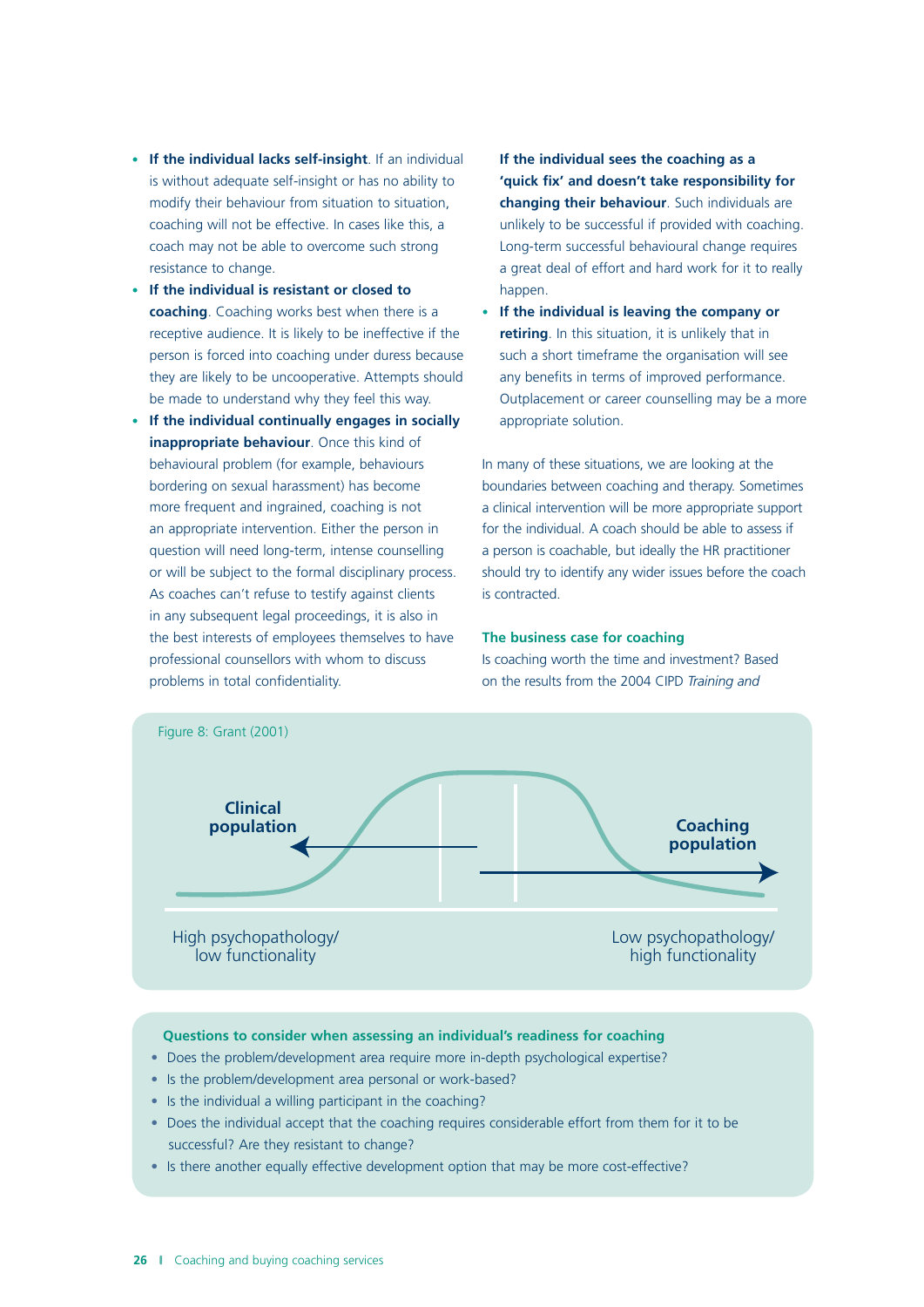*Development* survey, it would appear so. Two-thirds of respondents to the survey reported that they felt their activities had been 'effective' (61%) or 'very response and is mirrored by the fact that 99% also felt that 'coaching can deliver tangible benefits both to agreed that 'when coaching is managed effectively it can have a positive impact on an organisation's bottom line'. This is a strong endorsement by the HR community about the value and impact coaching can have in an organisational setting. MORE TH>N, the insurance arm of Royal and Sun Alliance, reorganised its commentators contend that coaching is simply an HR fad. In making the case for coaching, HR practitioners organisation and individual can expect to receive. effective' (6%) in meeting objectives. This is a positive individuals and organisations'. Furthermore, 92% also business in 2005 with a coaching focus. However, some need to be able to discuss the benefits that both the

#### *Understanding the People and Performance Link: Unlocking the black box* **(CIPD 2003b)**

 may offer an understanding of how HR activities such as coaching can impact on individual and organisational performance. This is illustrated in Figure 9. The CIPD 2003 research report, *Understanding the People and Performance Link: Unlocking the black box*,

 function of their ability, their motivation to engage with their work, and the opportunity to deploy their ideas, motivation and skills of employees, and enhance their performance. Coaching can deliver this by: The research found that employees' job performance is a abilities and knowledge effectively. Coaching contributes to this by offering an opportunity to improve the

- • developing employee skills in line with organisational objectives
- engaging employees with their work, making them feel valued and fostering commitment to the organisation
- promoting self-responsibility and initiative, and facilitating adaptation to new challenges and change
- accommodating and supporting employees' obligations to their home lives so that they are productive and effective while they are at work.

 should enable the organisation to achieve superior effective investment in HR, quality, innovation and By improving the performance of individuals, coaching performance in terms of labour productivity, costcustomer satisfaction.

#### **What does the research say? Is there a business case for coaching?**

 Some research exists about the impact of coaching interventions in organisational settings, but it is far from comprehensive. There is a broad base of research about world and in educational settings, and this does tend to suggest that coaching is effective in improving aspects of an individual's behaviour. There is also a wealth of research relating to specific elements of coaching, such as the use of specific techniques/tools (for example goal-setting). However, less is known about the impact of coaching as an intervention in organisations, and particularly about the benefits of using external coaches. Horner (2002) comments: 'There was surprisingly little empirical research on the efficacy of executive coaching coaching more generally, particularly from the sports

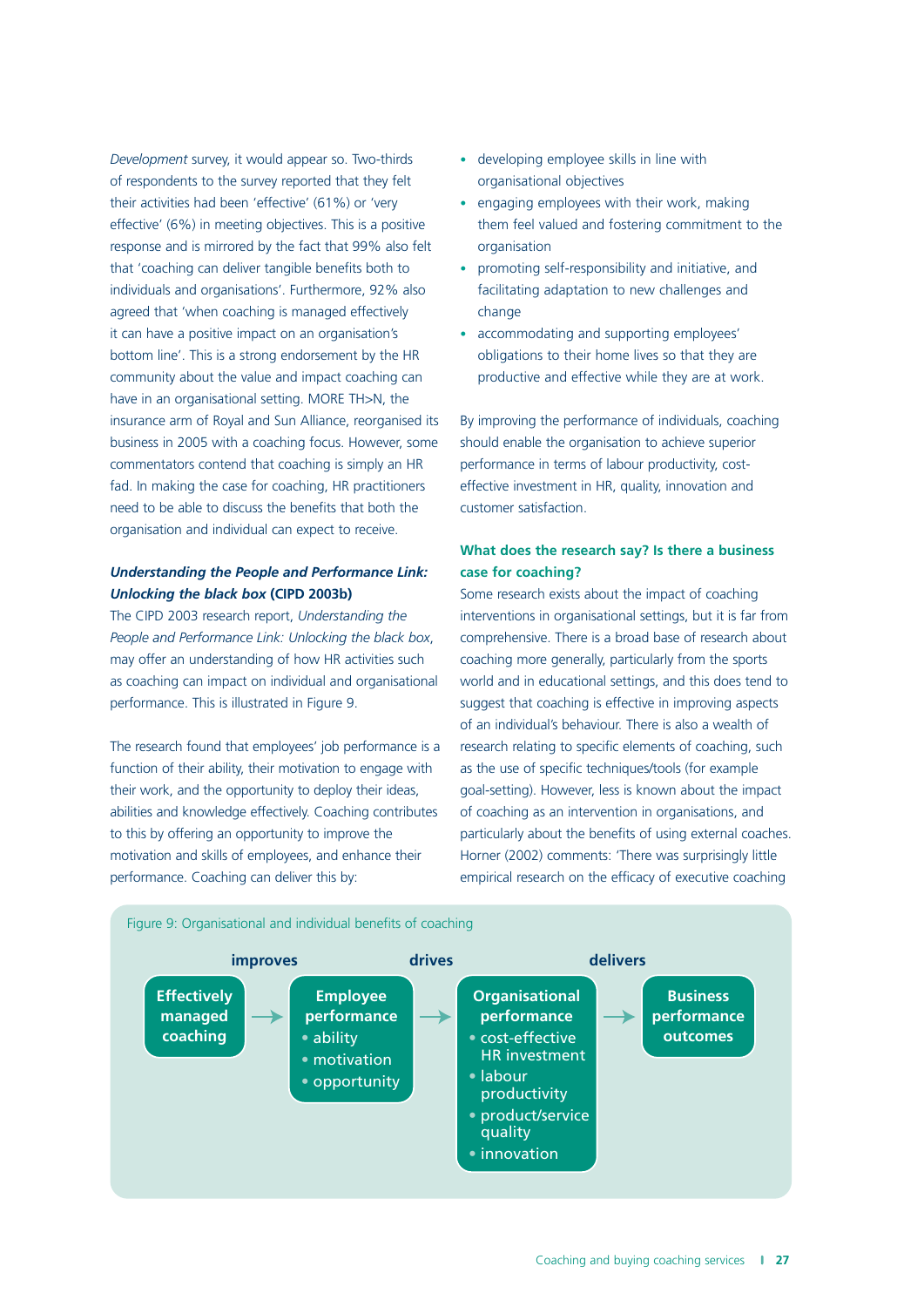particularly so for the practice of coaching by external coaches, although this lack of empirical foundation has not inhibited practitioners or authors from advocating in the practice of management and leadership. This is their approaches or publishing their views.'

 Research that has investigated the views of the participants in coaching generally has very positive findings. For example, Hall et al (1999) reported that clients most frequently rated the overall effectiveness wide range of benefits reported by individuals who take of their coaching experiences as 'very satisfactory'. And a study by the International Coach Federation found a part in coaching. These included:

| Table 10: Benefits of coaching      |     |
|-------------------------------------|-----|
| Increased self-awareness            | 68% |
| Better goal-setting                 | 62% |
| More balanced life                  | 61% |
| Lower stress levels                 | 57% |
| Enhanced self-discovery             | 53% |
| Increased confidence                | 52% |
| Improved quality of life            | 43% |
| Enhanced communication skills       | 40% |
| Increased project completion        | 36% |
| Improved health or fitness level    | 34% |
| Better relationship with co-workers | 33% |
| Better family relationships         | 33% |
|                                     |     |

 There appears to be a genuine belief from those who take part in coaching that it does deliver benefits.

 But what about benefits delivered to the organisation? Like many other training activities, it's difficult to factors that influence organisational performance. Studies are nonetheless emerging to substantiate the studies have shown that coaching positively influences productivity, quality, customer service and retention of best employees. One example is a study by Manchester Consulting Inc., aimed at demonstrating the impact organisation's bottom line. They describe a chain of identify whether coaching has a direct effect on bottom-line performance because of all the other belief that powerful benefits are achievable. Several of executive coaching (using external coaches) on the

 impact can be quantified and maximised' (McGovern et impact originating in coaching: 'coaching translates into doing, doing translates into impacting the business, this al 2001).

 Much coaching research comes from coaches academics. They often fail to separate coaching from MetrixGlobal (Anderson 2007) survey specifically targets HR and senior business professionals who manage coaching. It finds that respondents reported a 7% same amount and there was an increase in net revenue of just over 6%. The report goes on to estimate some data for productivity and net revenue in the companies surveyed. The report also suggests increased teamwork, themselves or is conducted by committed coaching other interventions and data is often of the selfreport variety, which can be susceptible to bias. The improvement in quality, productivity increased by the bench strength and better communication.

• These study results demonstrated the effectiveness of coaching and estimated an average return on investment of \$100,000 for the sample. According to a recent review of the available evidence on executive coaching, 'A conservative estimation of monetary benefits of executive coaching documented the ROI of \$3,268,325 or 689% of the investment' (De Meuse and Guangrong 2008 (quoting Parker-Wilkins 2006)).

So, it appears as though evidence is emerging, but much more research is needed before there can be said to be 'solid evidence' of the benefits of coaching. Table 10 lists some of the common benefits that coaching is purported to deliver to individuals and organisations. These can be used by HR practitioners in building the business case for using coaching in their organisation. For a comprehensive survey on available evidence on coaching see (De Haan 2008).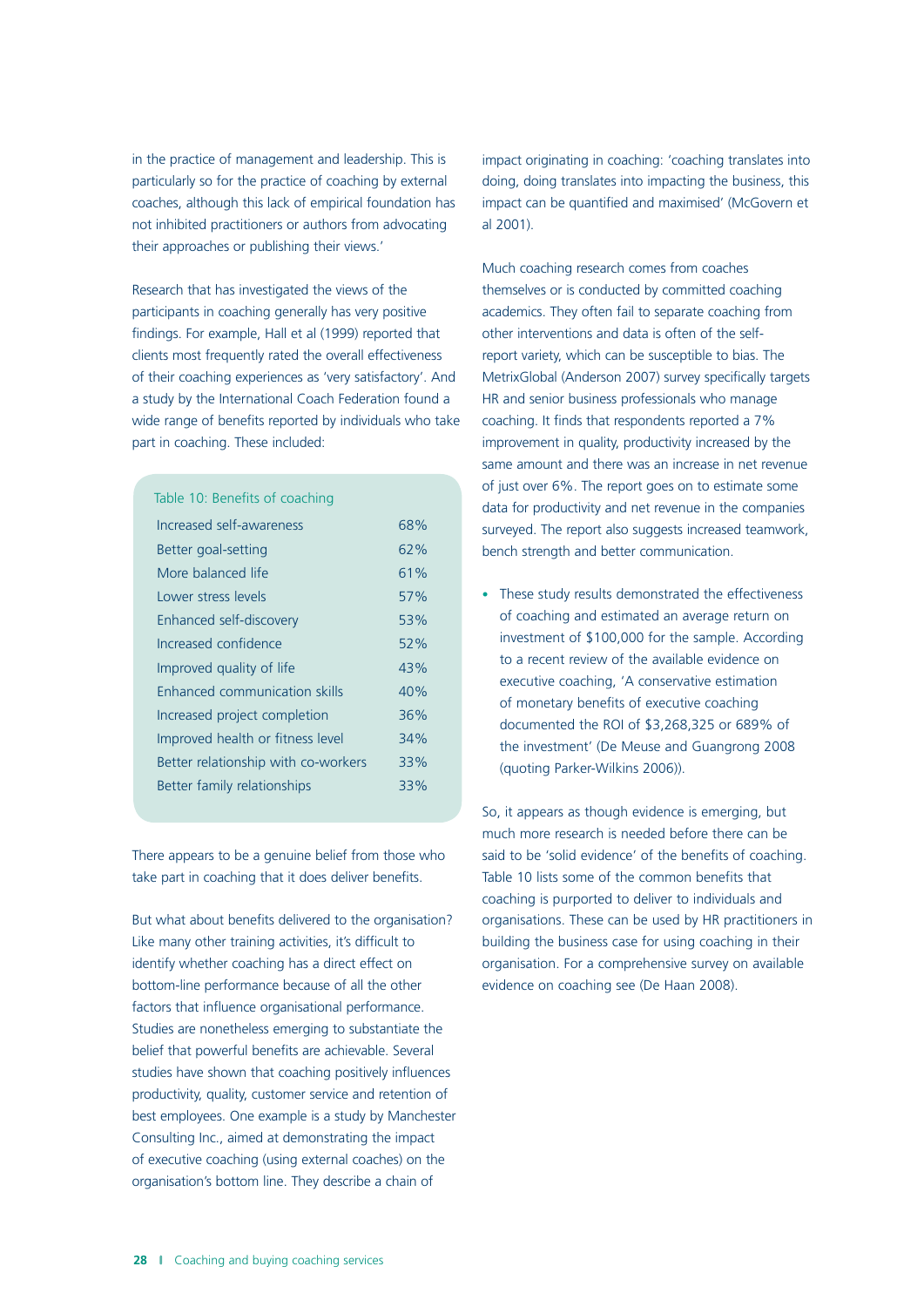### Part 5: Preparation and setting the scene

Before selecting and recruiting coaches to work with your organisation, there are some important preparatory activities that require attention. Undertaking these will ensure that the coaching initiative has been carefully thought through and that all stakeholder groups are clear about what it will involve, and what their role and responsibilities entail. These include: setting expectations and briefing the individual; gaining the buy-in of line managers; and ensuring clarity of approach and goals.

#### **Setting expectations and briefing the individual**

 individual understands about the coaching process and is engaged with it, the easier it will be for the coach to introduced, HR has an important role (working closely with the line manager) in providing information to the individual and preparing them for the coaching activities. Coaching works best when the individual is both a willing and an informed participant. The more the work with them. Before the coach and the individual are

This 'contracting' phase of coaching is crucial as it sets the terms of any coaching assignment and ensures that all parties are clear about the outcome. It also ensures that relevant managers and stakeholders can see real value in coaching as it then has a clear process, outcomes and accountabilities. This also helps with evaluation and ensuring that coaching delivers. Such issues are brought to life in a short and stimulating article on contracting (Summerfield 2007).

In the past, coaching has often had negative connotations, being seen as a remedial activity. It is therefore essential that HR practitioners or the individual's line manager spend time carefully explaining to individuals the purpose of the coaching, and making sure they don't misinterpret why it's being offered. This is crucial for realistic expectations to be set. It is also important to understand that individuals may feel apprehensive – time should be taken to explain how the process will work in order to allay fears and start the initiative off on the right foot. Key messages to convey to individuals include:

- The organisation values you and wants to further develop your skills.
- This is an opportunity for you to have some one-toone personal development time.
- The coaching will be confidential (be clear about what information, if any, will be fed back to the organisation). These often complex issues around confidentiality are discussed in a concise article by Moloney (2006).
- You will have to do the work there is no magic button to be pressed here.

Managing the individual's expectations is crucial. Provide the individual with an honest explanation of why you are recommending that they take part in some coaching, being as specific as possible. This should give them a clear understanding of why they

Areas for HR or the line manager to cover when briefing individuals are:

- the purpose of the coaching
- why they have been selected
- • the objectives for the coaching from the organisation's perspective
- • the length of the coaching arrangement (number of sessions; length of each session)
- who the coach will be
- typical outline of a coaching session
- • confidentiality and reporting back of information
- how the coaching will be evaluated.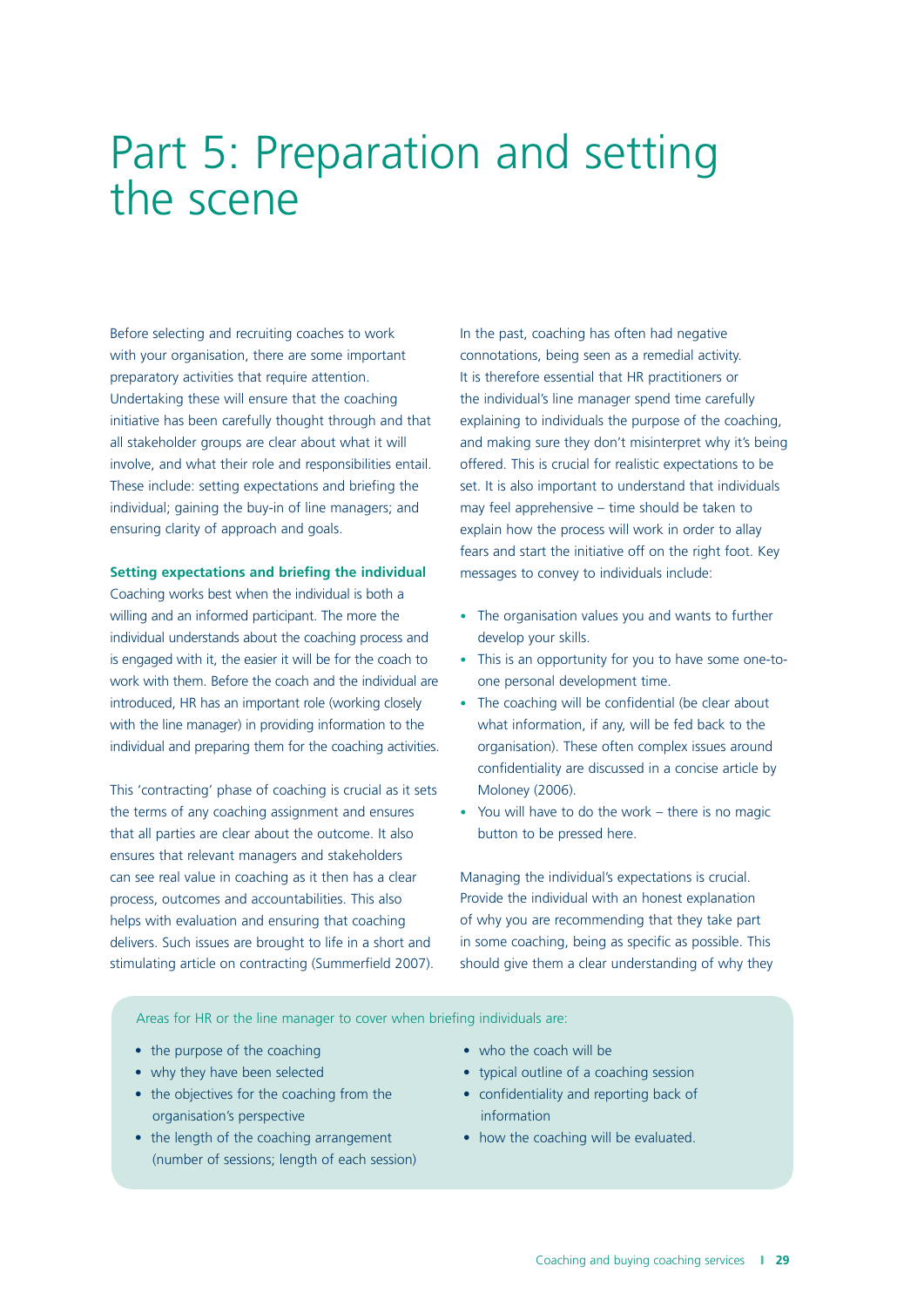are being offered the coaching. It's equally important not to 'overpromise' anything to the individual at this stage – for example, by taking part they are not guaranteed a promotion or any other specific career opportunity.

 Being clear and supportive from the outset will motivate the individual. At an early stage, they should be encouraged to consider what they would like to achieve from the coaching sessions and identify specific areas to focus on. The individual should always own their learning. When people are learning things they have identified as important, relevant and beneficial, they will be better motivated to commit to specific and practical courses of action to make it happen.

#### **Gaining the buy-in of line managers**

The line manager, while not in the primary relationship in coaching (the coach and the individual), is nonetheless an interested party. HR must ensure that the line manager understands their role in making the coaching work, and does not simply see it as an easy way to pass on responsibilities for supporting staff development.

Managers should set an example by taking the coaching activities seriously and encourage the individual to spend time and effort thinking about their development and onward career plans. HR practitioners need to explain that as part of their role in supporting the coaching initiative, the line manager:

- must provide the individual with time to undertake the coaching
- must not expect to get information back from the coach on the individual, unless it has been explicitly agreed with the individual and the coach
- should not put pressure on the individual to meet unrealistic goals or meet goals in unrealistic timeframes
- should discuss progress with the individual and what they feel they have gained
- should recognise progress and reward achievement of coaching goals.

Conveying these messages and ensuring managers take them on board is a key activity for HR practitioners as it can have a real impact on the likely success of a coaching initiative. Pemberton (2007) provides an excellent summary of the key issues and challenges for line managers in coaching. She uses the FAST (focused, action-oriented, solution-building and timely) technique to help managers achieve powerful outcomes with limited time and resource. She also counsels that managers are given little preparation for this role of coaching, often receiving minimal training, if at all. Indeed the CIPD 2007 survey indicated that in 66% of respondents only a minority of manager coaches had any training. When training is given it's usually in the shape of a course that lasts a maximum of two days. Pemberton suggests that managers need to be trained in basic coaching and then allowed to develop skills and techniques as they go.

#### **Ensuring clarity of approach and goals**

Considerable money, time and energy will need to be invested to make coaching work effectively and it is important to be clear about exactly what the coaching arrangement is trying to achieve.

#### HR practitioners should:

- • Explain what coaching is, and what it is not, to build realistic expectations of outcomes.
- • Explain how the coaching will benefit the individual, but also how this will translate into improved contribution to the team.
- • Help the manager understand issues of confidentiality.
- Manage expectations about how much information they will receive back on the progress of the coaching.
- • Explain how to identify signs that the individual is finding the coaching too demanding.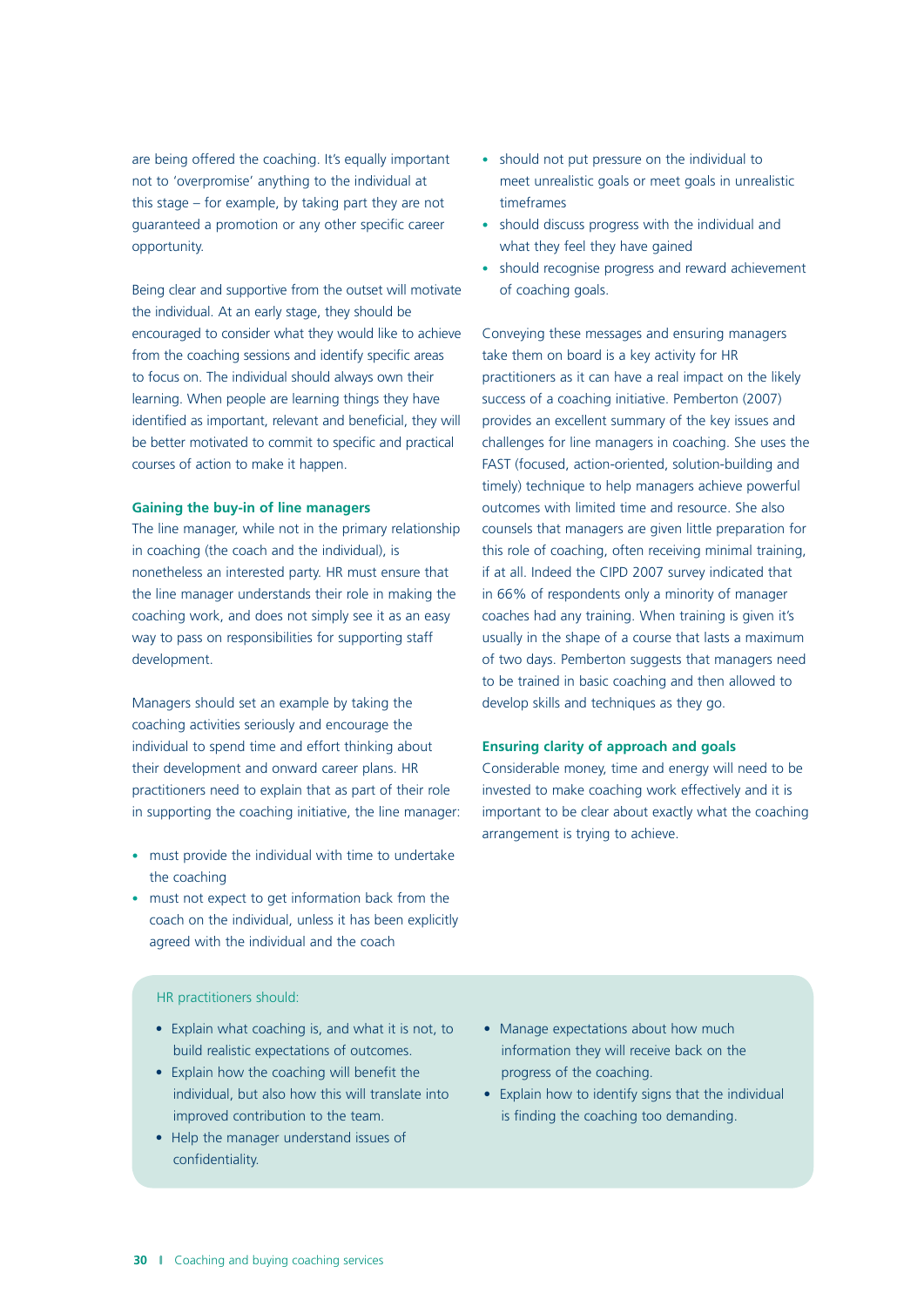When these questions have been thought through, and clear answers have been agreed, the selection and recruitment of the coach(es) can begin. Many of the answers to these questions will also be useful in the evaluation of the coaching initiative.

Questions that need to be asked include:

- What performance improvements are desired?
- • What are the organisational goals for the coaching intervention?
- • Are the organisational conditions conducive to the type of coaching you are planning to introduce?
- Is the individual 'ready' for coaching?
- • Does the individual understand why they have been offered coaching?
- • Is the line manager supportive and ready for the coaching initiative? Do they understand their role in supporting the individual?
- What is the budget for the programme?
- Who will be eligible for coaching? How many sessions will initially be planned?
- • How will we measure success, effectiveness and value for money?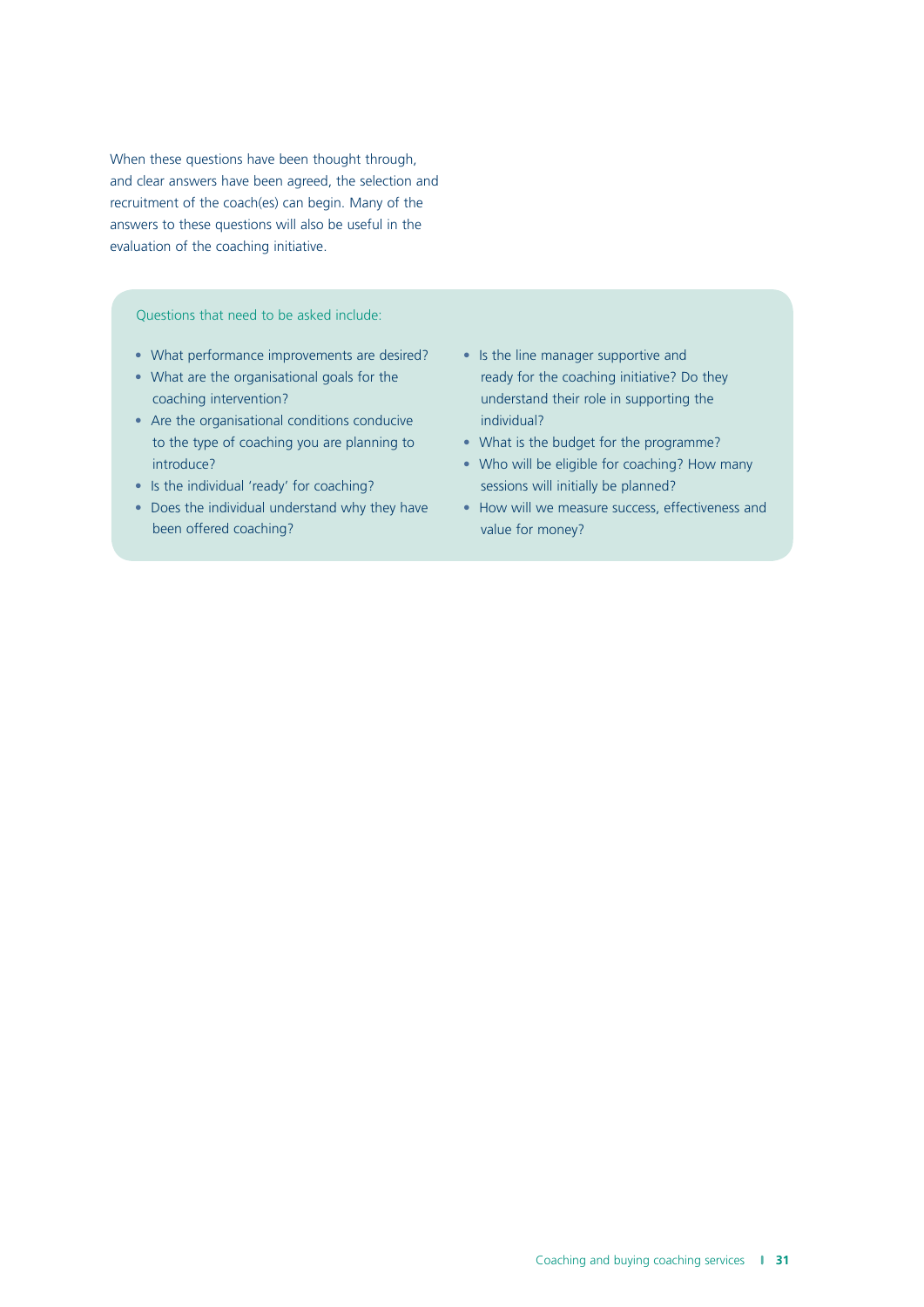# Part 6: Choosing the right coach

The complex coaching marketplace makes decisions about the choice of coach unclear and difficult to establish. There is little agreement about the characteristics of a 'good' coach and much debate about what kind of experience, background and qualifications are really needed.

Because of this, HR practitioners need to be astute 'buyers' and be clear about exactly what they want. They need to build up their own knowledge of coaching so that they can make good decisions during selection and recruitment. This part of the guide offers a template of issues that need to be considered, as well as guidance about the selection process.

#### **Internal or external?**

The first key decision is whether to use external coaches or internal coaches. Many organisations, particularly smaller ones, will simply not have the internal capability and it may be more cost-effective to hire an external coach, rather than train someone internally. Organisations that are undertaking a considerable amount of coaching, however, may find it more cost-effective to build up their internal capability and only use external coaches in specific situations. Apart from the impact of cost and resource issues, there are also some specific situations where either internal or external coaches may be preferable. Hall et al (1999) suggest the use of internal coaches when a quick intervention is needed and detailed knowledge of the corporate culture is critical. In contrast, external coaches may be more appropriate when there are highly sensitive or confidential issues to be addressed or when a coach with extensive and diverse experience is needed.

As Jarvis (2006), the author of the original version of this report and the CIPD's former coaching adviser, suggests:

'The main reason for this growth (of internal coaches) is organisations' search to develop their internal coaching capability. In looking to develop coaching skill, or to build a coaching culture, organisations are realising that having an external resource to champion coaching and provide timely coaching services can be both cost-effective and beneficial.'

The use of internal coaches has bloomed in recent times with organisations undergoing major change programmes, such as the BBC, Police Force and the National Health Service (NHS), employing high-profile internal coaches to drive change. An excellent case study is provided in the case of the Metropolitan Police's coaching champion Detective Chief Inspector Jackie Keddy. Keddy has developed a practical and solutions-focused coaching offer with innovations such as 'corridor coaching', 'Jam (just a minute) sessions' and other ways of embedding coaching with the force's leadership and change programme (see North 2007).

Table 11 provides a summary of the different reasons for using internal and external coaches.

This guide focuses on the use of external coaches, so this part will look at the profile of a good external coach, and how HR practitioners should go about recruiting and selecting coaches to work in their organisation.

#### **What does the profile of a good external coach look like?**

 The variable quality of coaches who are working in the industry has resulted in practitioners adopting a more discriminating approach in order to identify high-calibre University of Central England and Origin Consulting (Arnott and Sparrow 2004) revealed that some large organisations using coaching extensively were already coaches and secure a quality service. Research from the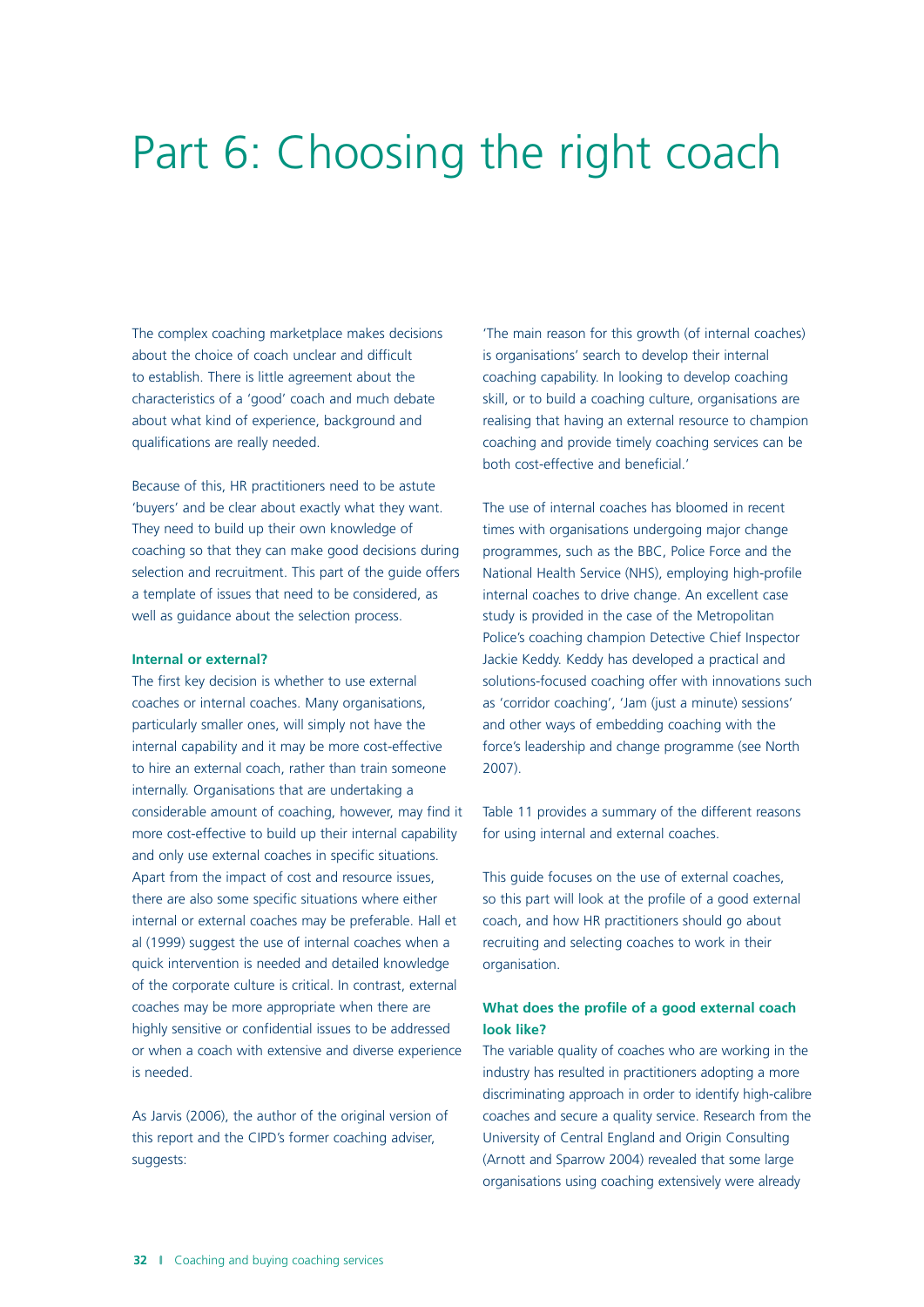#### Table 11: Use of internal and external coaches

| External coaches are preferable:                                                                                                                                                                                                                                                                                                                                                                                                                                                                      | Internal coaches are preferable:                                                                                                                                                                                                                                                                                                                    |
|-------------------------------------------------------------------------------------------------------------------------------------------------------------------------------------------------------------------------------------------------------------------------------------------------------------------------------------------------------------------------------------------------------------------------------------------------------------------------------------------------------|-----------------------------------------------------------------------------------------------------------------------------------------------------------------------------------------------------------------------------------------------------------------------------------------------------------------------------------------------------|
| for providing sensitive feedback to senior<br>business leaders. For political reasons, this can<br>be difficult for an internal coach<br>for bringing specialised expertise from a wide<br>variety of organisational and industry situations<br>when individuals are concerned about 'conflict<br>of interests' and whether confidentiality will be<br>observed<br>for providing a wider range of ideas and<br>experience<br>for being less likely to judge and being<br>perceived as more objective. | • when knowing the company culture, history<br>and politics is critical<br>• when easy availability is desired<br>• for being able to build up a high level of<br>personal trust over a period of time<br>for not being seen to be 'selling' consulting<br>$\bullet$<br>time<br>• for keeping costs under control $-$ and may be<br>less expensive. |

 using fairly stringent criteria. Apart from the right that coaches bidding for contracts are also keen to establish other coaching credentials such as evidence of a positive track record, having a structured approach, relevant qualifications, adherence to professional standards and evidence of supervision of coaches. cultural fit and personal style, the research indicates

The International Coach Federation (ICF) conducts a regular survey of coaching worldwide. The original study in 2006 surveyed 5,415 coaches from 73 countries, but the bulk was in the USA. The 2008 survey estimates anything between 30,000 and 50,000 coaches operating worldwide. The survey draws on respondents from outside the mainly US-based ICF membership. The report, conducted with PricewaterhouseCoopers (PwC) consulting, suggests that half of all respondents without a recognised coaching qualification or 'credential' are working towards one (ICF/PWC Global Coaching Study 2008). This is a response to the fact that, as we outlined in Part 1, HR has got smarter and more savvy about coach selection.

Here are some of the areas that HR practitioners should consider when selecting coaches:

• **Appropriate level of coaching experience**. Different levels of coaching experience may be required, depending on the complexity of the issues being addressed, as well as the seniority of the individual. The coach needs to be 'fit for purpose'. For example, the level of experience and skill set of a coach needed to provide career coaching for a junior manager would be different from those needed when an executive is being coached. To ascertain their level of experience, the coach should be questioned about how many hours of coaching they have delivered, how many coaching assignments they have delivered, what kinds of issues they have coached individuals for, and at what level of seniority they usually work.

• **Relevant business/industry experience**. An interesting, and debatable, criterion when selecting a coach is whether to look for candidates with relevant business experience (for example of a particular job, organisation or industry sector). Opinions differ as to whether this is a necessary requirement. Most people would agree that coaches do need strong understanding of organisational dynamics and the business world to be effective. However, direct experience of a particular industry or organisation is unlikely to be a necessary requirement for a person to be an effective coach. It is important to remember that, while the coach should have a sound knowledge of business, their real contribution is their ability to help individuals learn and develop. In some cases, though, industry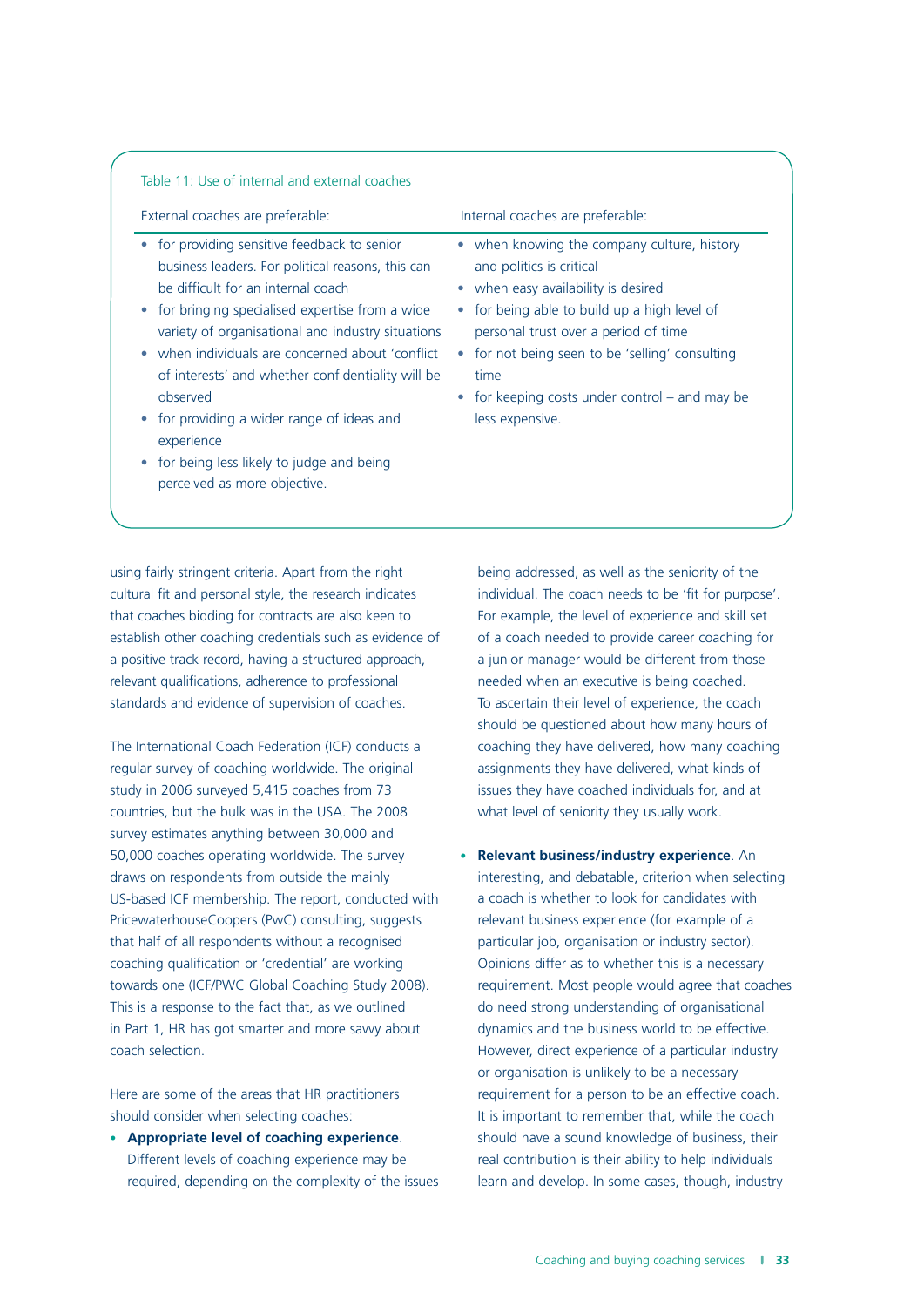experience can be useful in establishing the 'face validity' of the coach (that is, for coaches to have credibility with the individuals being coached). The competence and credibility of the coach is a major part in the process of winning over the individual and creating a good working relationship.

Some commentators point out that hiring a coach on the basis of specific experience can be counterproductive. One of the main benefits of using external coaches is their neutrality and objectivity. They can uncover limiting beliefs, values and assumptions that may be obstructing the strategic objectives of the individual and the organisation. Coaches should be hired for their ability to help someone see opportunities for improvements in performance as well as practical ways to help them make changes. It should also be noted that, if necessary, HR (working with the coach) can bring in other experts to give specific technical advice or skills coaching.

- • **References**. Talking to previous clients of the coach is a good way of finding out about their style and skills, as well as how effective they were in producing the desired results. A good coach should always be able to supply references and it's important for HR practitioners to check them early on in the process to accurately establish their credentials, experience and ability to deliver.
- **Background of the coach**. Coaches come from a variety of different professional backgrounds. Examples include HR, occupational psychology, training and development, sports psychology and management development. Naturally, these different backgrounds will mean that the coaches will bring some very different experience and skills to the coaching relationship. One of the most contentious debates is whether or not a coach should have a background in psychology. This is covered in further detail in the section on qualifications and training (page 35). There are no right and wrong answers here – the key is to find a good fit with your organisation and the needs and purpose of the coaching intervention.

experience may be desirable. In particular, relevant **• Supervision**. Supervision is a formal, independent process of reflection and review to enable the practitioner to increase their self-awareness, develop their competence and critique their work with their client (Lane 2002). Professor Mike van Oudtshoorn and Professor David Lane from the International Centre for the Study of Coaching (ICSC)/ Professional Development Foundation suggest a number of benefits that supervision can deliver. The CIPD and Bath Consulting, in an extensive study of supervision summarised in Arney (2006), explained the context for supervision. As investment in coaching has grown, so too has the need to find ways of quality assuring the services being provided, to develop and sustain the coaches who are delivering them, and to find ways of drawing out the organisational learning from the many coaching conversations taking place in the organisation.

> coaching: As Hawkins and Schwenk (2006), the report authors, explain, supervision is critical to effective

- • It offers protection to clients cases are discussed with trained professionals who are able to identify areas of potential concern and offer advice or referral to specialist support if appropriate.
- • It offers coaches the opportunity to reflect on their work and gain insights to improve their interventions.
- • It offers coaches the opportunity to identify their own personal strengths and weaknesses as a coach in order to realistically judge what limitations to set with respect to the type of work they undertake.
- • It offers coaches the opportunity to learn from peers who have had similar cases and experiences to further develop their skills as a coach.
- • It offers coaches the opportunity to keep up to date with professional developments in the field and to continually work to increase their competency as a coach.

Because of these benefits, many in the coaching world believe that supervision is an important part of a coach's continuing professional development. There is less agreement, however, about what exactly constitutes 'supervision' and whether it is necessary throughout a coach's career or just while they are being trained. During selection,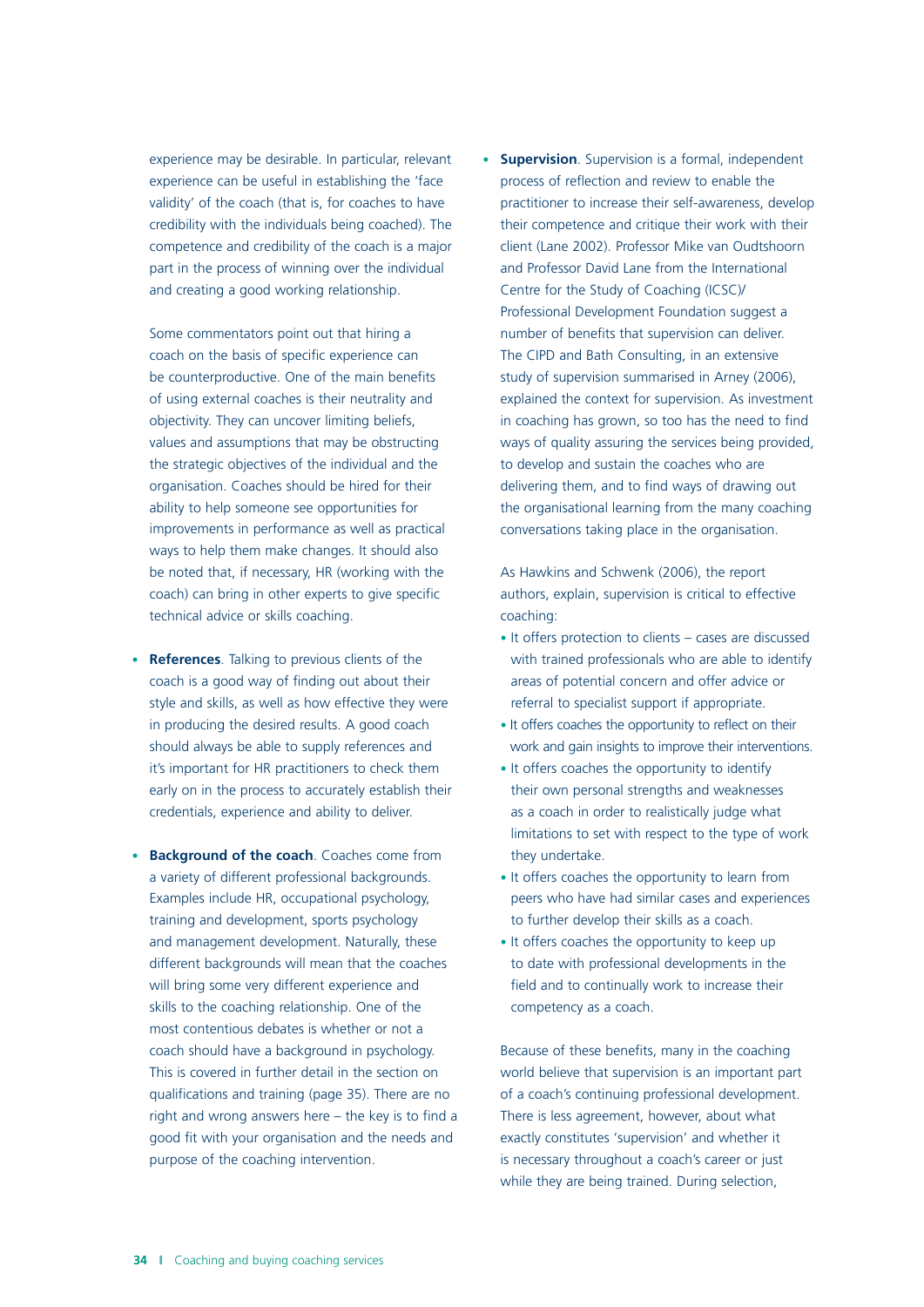HR practitioners can question coaches about • **Relevant qualifications and training**. Coaches their supervision arrangements so that they feel comfortable with how they review their coaching relationships and keep their skills up to date.

 watch out for coaches who push particular models and are unable or unwilling to flex their approach to suit a particular individual/organisation. Good coaches a wide range of theoretical backgrounds, including psychometrics, learning and counselling. • **Breadth of tools, techniques, models**. Coaches should have an extensive 'kit bag' of tools and techniques that they use in different situations and with different clients. Coaches should be able to clearly describe their favoured approaches, but we should will use models, techniques and frameworks from organisational theory, occupational psychology,

 different models, frameworks or techniques. As with many things, the simplest tools/techniques are often 'fit for purpose' to encourage reflective learning and change, and they should be able to describe these clearly and concisely during selection. Coaching tools and techniques are discussed in detail in a book by Clutterbuck and Megginson (2005). Starr (2007) also discusses a range of coaching techniques and skills, especially around the theme of rapport-building and HR people should not be overawed by the array of the most effective. Coaches should use tools that are questioning techniques.

• **Understanding of boundaries and approach to referral**. Coaches should understand the boundaries of their expertise. This means that coaches should not knowingly accept an individual into a coaching programme if they need specialist support beyond the competence of the coach or the resources available. In this situation, the coach should encourage the individual to seek appropriate support from a qualified professional. It is essential that coaches understand their own limitations and can see when their methods/techniques are not able to address an individual's needs. In this situation, the coach, in conjunction with HR, should follow a process to identify an appropriate practitioner to refer the individual on to. Buckley has advised and consulted extensively on this sensitive topic. For a summary of his approach, see Buckley (2006).

 should be able to demonstrate that they are competent in the provision of coaching services. they possess a relevant qualification. A considerable 'relevant qualification'. A key debate is whether or not coaches need to be fully qualified as chartered psychologists with the British Psychological Society (BPS). Advocates suggest that these individuals will have a solid understanding of how people work, covering topics such as personality, learning, behaviour, motivation and so on. Berglas (2002) argued: 'I believe that in an alarming number of situations, executive coaches who lack rigorous psychological training do more harm than good. By dint of their backgrounds and biases, they downplay or simply ignore deep-seated psychological problems they don't understand.' However, other parties argue that although coaches need a good understanding of relevant psychological principles and theories, it is not necessary for them to be formally qualified as a chartered psychologist. This is because coaching qualifications should cover relevant psychological theories in enough depth to provide individuals with a necessary grounding for One way of proving this is to demonstrate that debate surrounds what is considered a suitable them to operate as a coach.

ENTO, the qualifications provider, is currently developing standards for the psychological elements of coaching, with input from the coaching bodies and the CIPD. However many, notably Parsloe (a leading coach and provider of coaching services), question whether such a focus is necessary. He suggests coaches and those undertaking coaching should have awareness of a whole range of issues, from the psychological through the physiological to the environmental, but the idea that psychological skills are crucial, is he believes, 'wrong headed'. This debate will no doubt run and run!

 The training of coaches should be fit for purpose. There is definitely a place for short introductory courses, but, as with any discipline, expertise will vary depending on the length of the course, level of qualification, depth of study, practical experience of delivery and extent of supervision and support received while studying.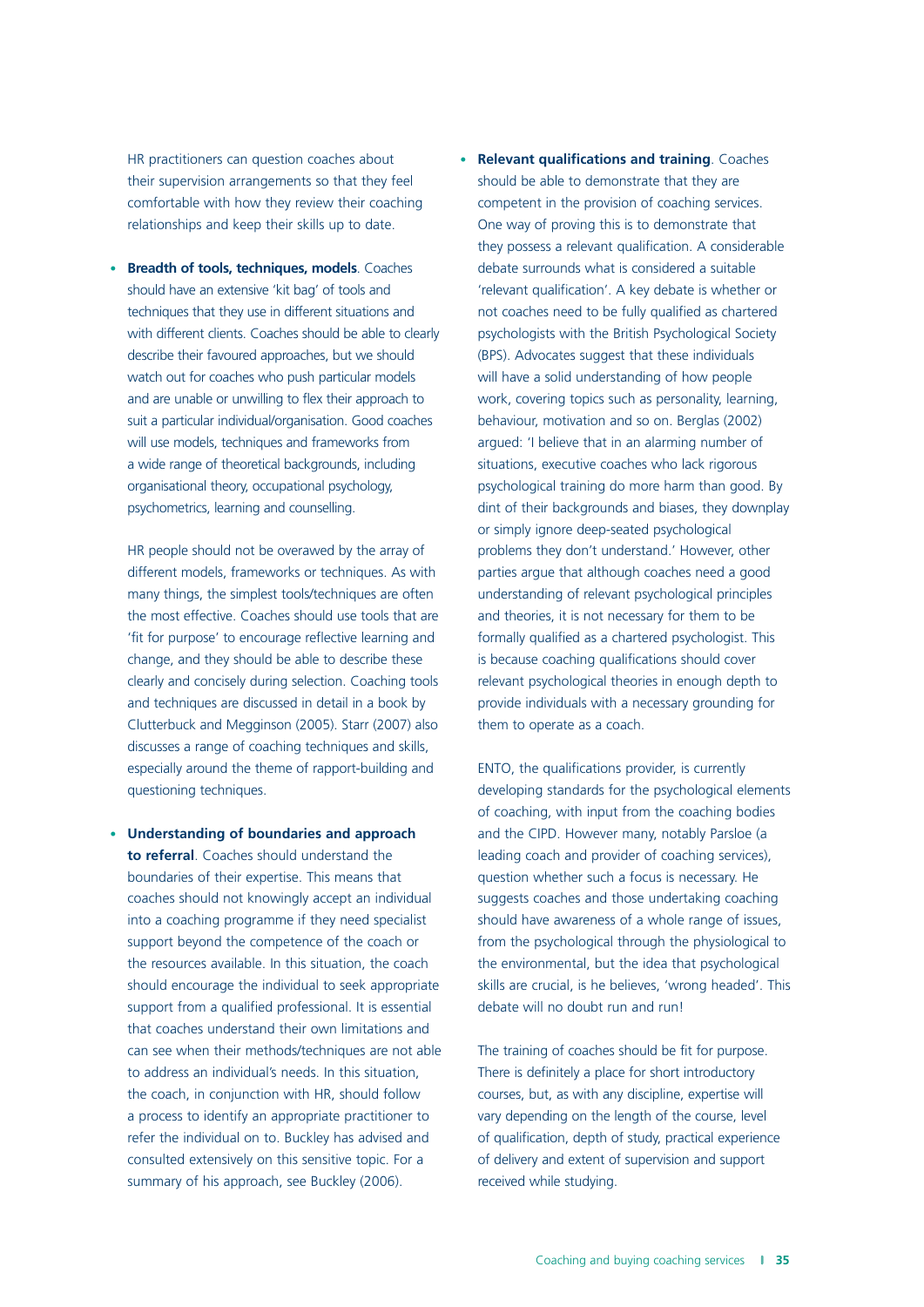There are now a number of different training routes for coaches, and new professionals have a wide range of options to choose from. Specific coaching and across the world. Understandably, a qualification that is specific to 'coaching' would seem like the most people should remember that these qualifications have only been available relatively recently and therefore the will not possess one of these newer qualifications. In such cases you should examine their other formal qualifications and experience. qualifications, ranging from master's level to short courses, are being offered by institutions across the UK relevant qualification for a coach to have. However, majority of professionals delivering coaching services

 It is also worth noting that if you are employing example skills-based coaching on presentation skills), you should look for any further 'skills-based' a coach for the specific transfer of skills (for qualifications they might need.

 There are a large number of providers involved in coaching providers, including their contact details training and accreditation in the fields of coaching. The useful sources of information on page 58 provides information about some of the different and details of the courses offered.

- **Membership of professional bodies**. Buyers of coaching services should certainly consider membership of professional bodies as part of their selection criteria. Professor Stephen Palmer, Past Chair of the Coaching Psychology Forum, believes: 'the good practitioners are likely to be a member of coaching-related professional bodies, have relevant qualifications and take part in ongoing continuing professional development.' All the main professional bodies demand that members adhere to codes of conduct and ethics with associated complaints procedures. While this is not a watertight guarantee, it does offer some avenue for complaint if the services delivered are unsatisfactory.
- • **Professional indemnity insurance**. Coaches can be asked whether they subscribe to professional indemnity insurance. Holders of professional indemnity insurance may be understood to take their professional services more seriously

by preparing for any situations where they unintentionally have a negative impact on their clients. In order to be clear, HR practitioners can ask coaches whether or not they hold professional indemnity insurance, with whom and for how much. This also provides the organisation (and HR practitioner) with some legal protection if problems arise as a result of a coaching intervention introduced by them. Before a coach is formally hired, the HR practitioner should ask to see their certificate of insurance.

- **Other qualities/personal characteristics**. The best coaches are those who give honest, realistic, challenging feedback, are good listeners and suggest good ideas for action. Beyond looking for specific qualifications, experience and knowledge, it is important to look for coaches who have certain qualities, skills or personal characteristics that are critical to successful coaching. Different qualities may be needed depending on the specific individual, the problems being tackled and the organisational context. However, it is widely agreed that there are some general skills that characterise effective coaches. These include:
	- self-awareness and self-knowledge
	- • clear and effective communication skills (verbal and non-verbal)
	- relationship-building skills (including ability to establish rapport)
	- flexibility of approach
	- listening and questioning skills
	- ability to design an effective coaching process
	- ability to assist goal development and setting, including giving feedback
	- ability to motivate
	- ability to encourage new perspectives
	- ability to assist in making sense of a situation
	- • ability to identify significant patterns of thinking and behaving
	- ability to challenge and give feedback
	- ability to establish trust and respect
	- ability to facilitate depth of understanding
	- ability to promote action
	- ability to build resilience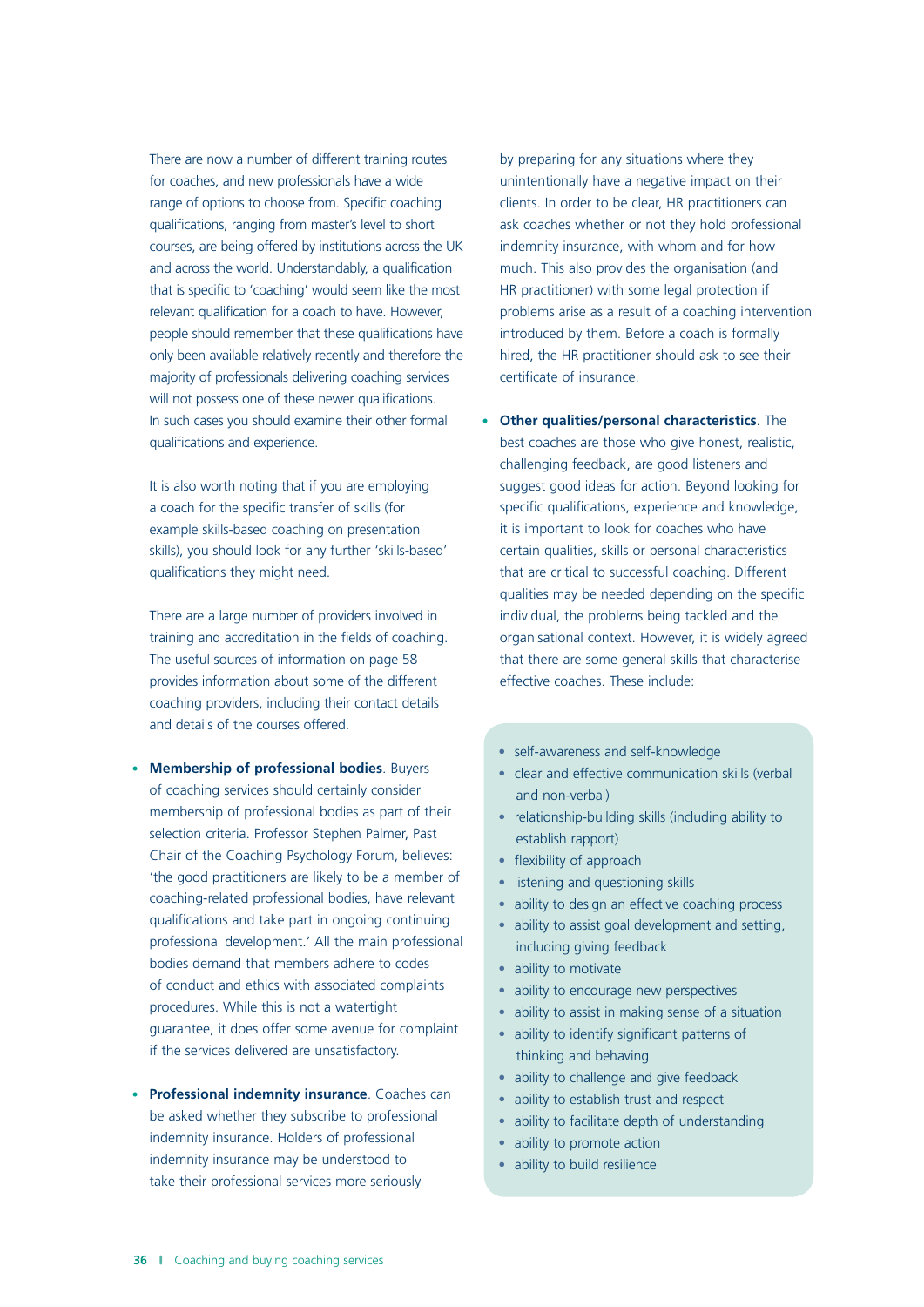The European Mentoring and Coaching Council (EMCC) has drawn together an extensive map of the specific of coaches and mentors that relate to the general abilities described above. This important initiative has engaged participants from the UK, mainland Europe and Australia and is the most comprehensive review of coaching and mentoring professional standards and knowledge, skills, behaviours and personal attributes their associated behavioural indicators.

 Building on this work, a key output will be the publication of a set of coach and mentor standards. These standards will be an important future resource for organisations in supporting the decisions associated with selecting coaches and mentors as well as the design and evaluation of coach and mentor training programmes. More information about this project can **org.uk** Dieck (2007), a leading coaching assessor, provides an inside perspective into the process required contributed to the rigour, relevance and reputation of coaching. We look at how to ensure you select rigorous, be found on the EMCC website at **www.emccouncil.**  to attain this award. This award and others have relevant and reputable coaches in the next section.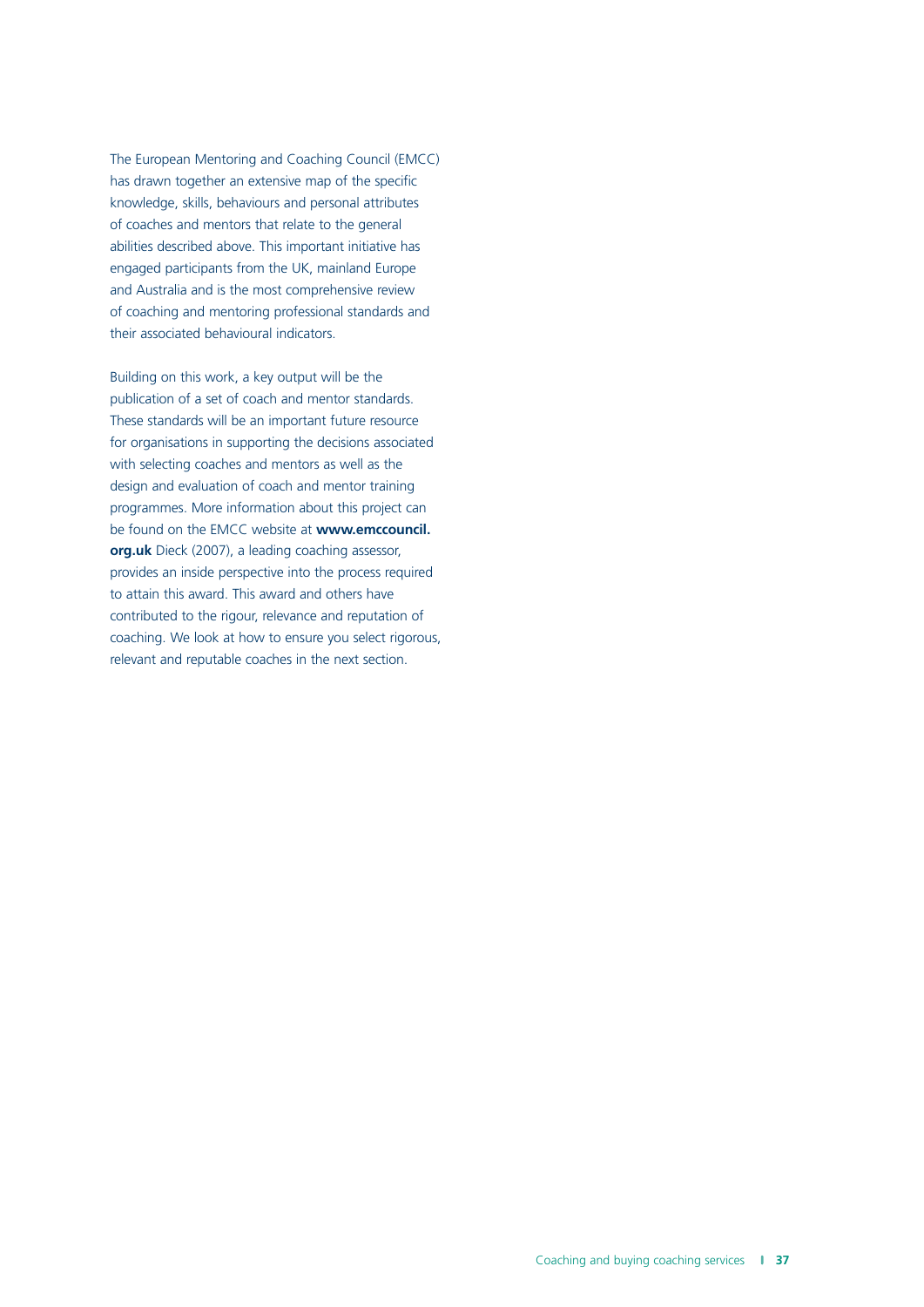### Part 7: Coach selection and matching

 undertake a thorough coach selection process. Many of the processes used in general recruitment can be adapted to fit the coach-selection process, as the same general principles apply. Nevertheless, you should still find the right match for both the organisation and individual concerned. Even if just a single coach is being Because of their knowledge and experience of recruitment, HR practitioners are well placed to take time over the selection process to make sure you hired, it's still worth using a rigorous, carefully thoughtout process.

The CIPD produced a guide to managing external coaches in 2005 which has a section on coach selection. This is available to CIPD members and provides an excellent practical resource to assist in coach selection. More recently, the CIPD's *Coaching at Work* magazine carried a special section on coach selection (Hilpern 2008).

 The details of the selection process to be used when recruiting a coach will depend on whether you are seeking to recruit a single coach to work with an individual, or a pool of suitable coaches that you can

 then 'match' to individuals in the organisation as and intervention. If you are selecting a coach to work particular needs of that individual and draw this into a desired coach profile. An example of a coach selection process in this instance is shown in Figure 10. However, it is important to make sure that the process you adopt will suit the particular needs and culture of your when coaching is identified as a suitable development with an individual, the first step will be to look at the organisation.

 When an organisation is implementing coaching for a series of individuals in the organisation, it is often sensible for the organisation to identify a number of suitable coaches (a 'pool') who fit the desired requirements of the organisation. This allows the may also have different specialisms or approaches to coaching. Developing a pool of coaches in this way also allows the possibility of offering individuals a choice about who they work with, in the knowledge that all the coaches have been assessed to ensure they fulfil the organisation's criteria. An example of a coach selection organisation to recruit a series of practitioners who fulfil the organisation's basic requirements, but who

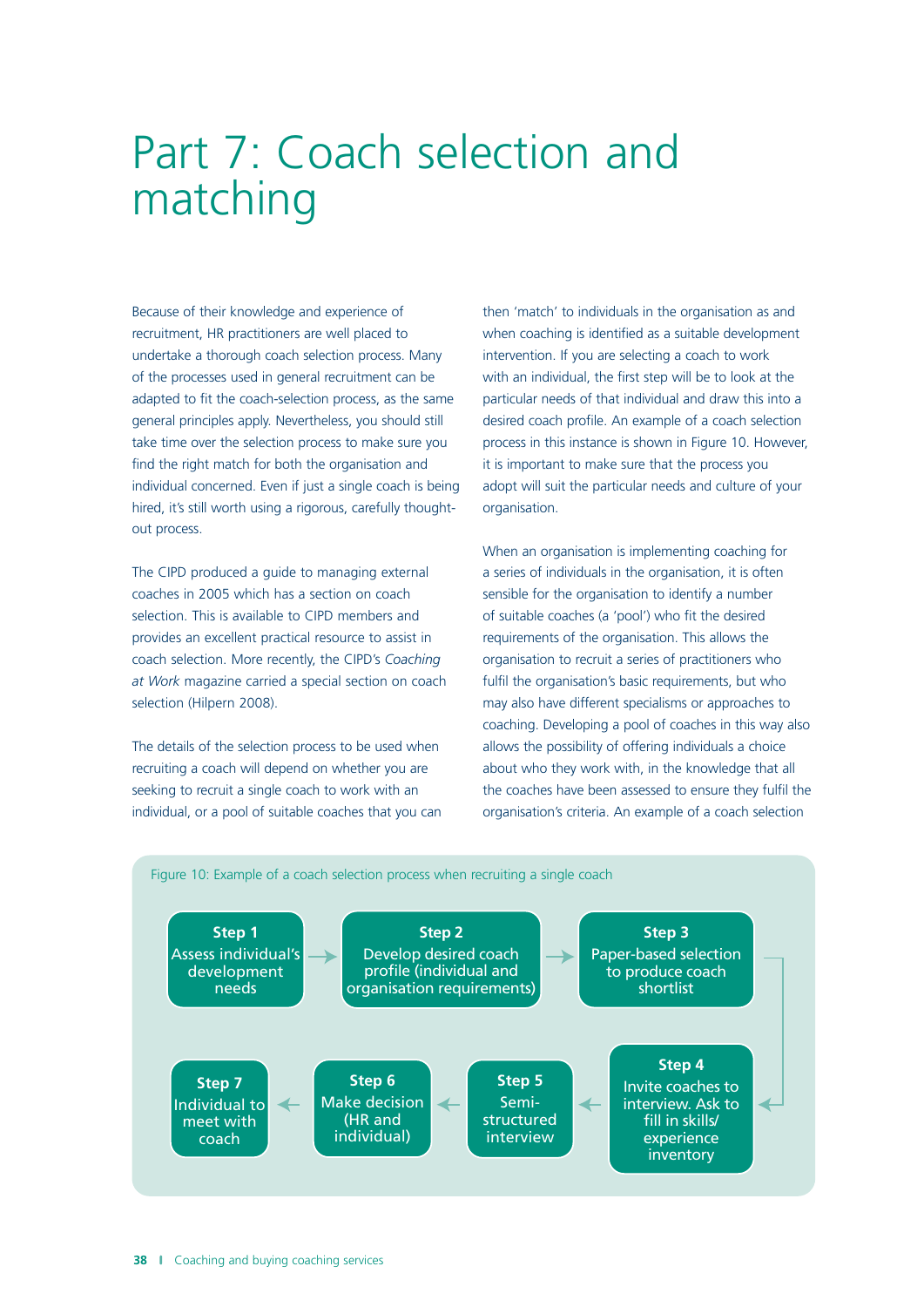

process using the pool approach is shown in Figure 11, and more detail on each step follows. HSBC, the global financial services company, has developed a pool of coaches based upon a rigorous assessment process, including one-to-one interviews and observed coaching sessions (HSBC internal document 2008).

#### **Step 1: Develop desired coach profile**

The first step in the selection process is to spend time drawing up a profile of the coach(es) you are looking to recruit. All of the factors discussed in 'What does the profile of a good external coach look like?', on page 33, should be considered. It's important to make sure that the coach profile is appropriate for the level of the individual and the budget you have. The coach profile form opposite may be useful in thinking through these issues.

#### **Step 2: Develop a pool of prospective coaches**

Once you have decided on the profile of the coach, there are several sources you can use to help you find a suitable coach. Many professional coaches are self-employed, although there are some coaching organisations that employ a number of coaches. A good way to find coaches is to contact relevant professional bodies (CIPD, ICF, AC, CPF – see 'Useful sources of information' at the end of the guide), which can refer you to people who have graduated from their programmes or who are members of their organisation. All of these bodies have codes of ethics/ conduct, so hiring a coach from these organisations

will at least help to ensure your coach's professional conduct and standards are of a high level. Another alternative is to simply use word of mouth. Ask colleagues in other organisations for recommendations of coaches who have been effective. Ask prospective coaches to provide you with their CVs and references from previous clients to aid the first step of the selection process. Another useful source of information is the Coaching and Mentoring Network website, where there is a searchable coach referral system (see 'Useful sources of information' at the end of the guide). Every coach on their system has had their qualifications checked and verified.

#### **Step 3: Paper/web-based selection to produce coach shortlist**

There are several levels of selection for coaches. The first round should involve a paper/web-based exercise of looking through the CVs of prospective coaches to identify a shortlist of suitable coaches. They should then be invited for an interview so that you can meet them and ask more questions to determine whether they are the kind of coach you are seeking.

#### **Step 4: Invite coaches to interview. Ask them to fill in skills/experience/qualities inventory**

Organisations hiring coaches need to check coaches' references and credentials thoroughly as well as assess both their coaching skills and industry knowledge. One idea is to use a questionnaire or checklist to get coaches to clarify their style and approach to coaching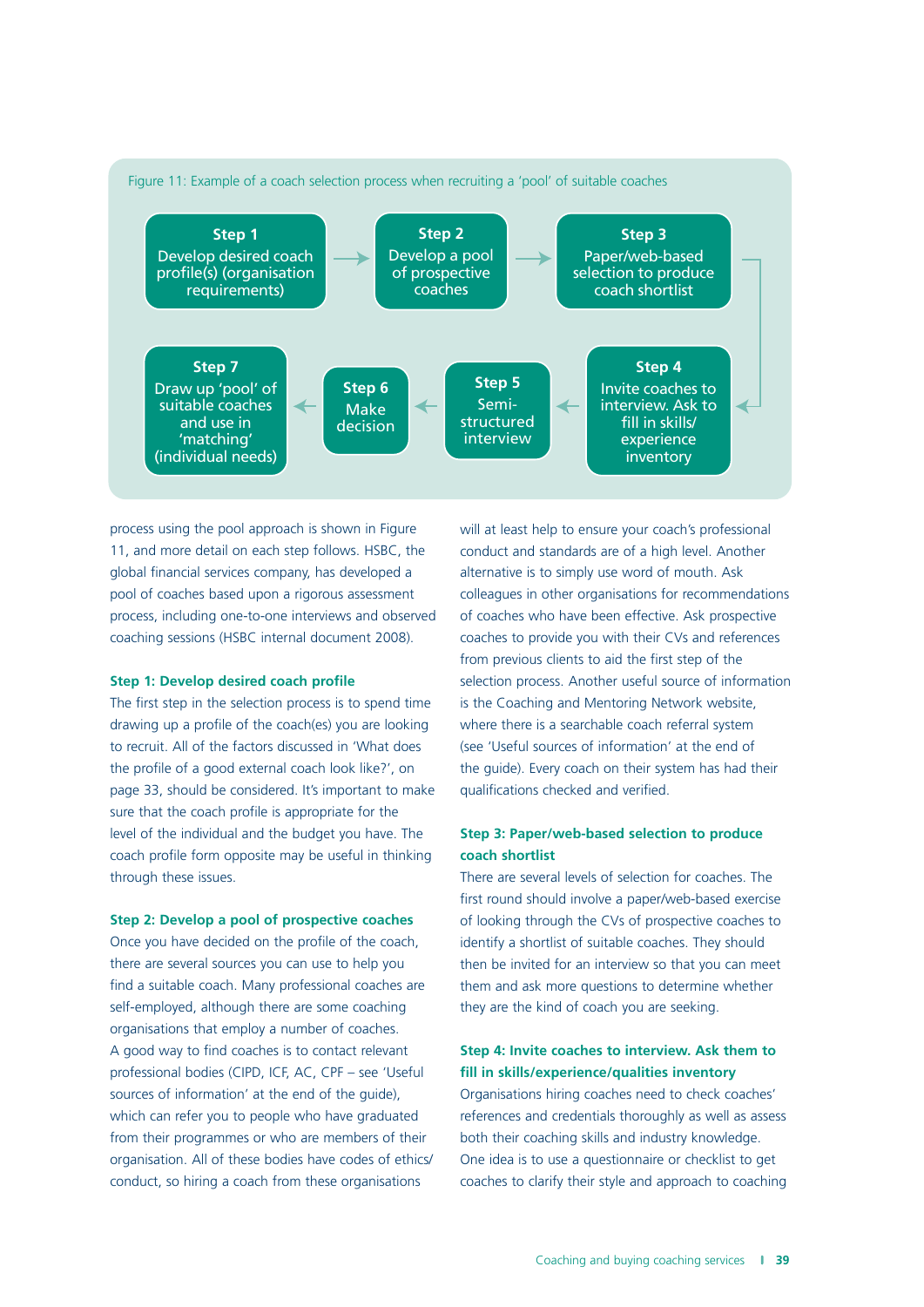#### Example of coach profile form

| <b>Area</b>                               | <b>Desired requirements</b> |
|-------------------------------------------|-----------------------------|
| Previous coaching<br>experience           |                             |
| Relevant business/<br>industry experience |                             |
| References                                |                             |
| Membership of<br>professional bodies      |                             |
| Qualifications/training                   |                             |
| Relevant experience                       |                             |
| Professional indemnity<br>insurance       |                             |
| Supervision                               |                             |
| Qualities/personal<br>attributes          |                             |
| Tools/techniques/<br>models               |                             |

 and provide information about their skills, experience and qualifications (including which assessment instruments they are qualified to use).

#### **Step 5: Interview**

 The interview should be used to establish how well the candidate matches your desired coach profile, and to information on. The interview can take place face to provided in Table 12. explore any particular areas that you would like more face or by telephone. Some example questions are

 certain situation or problem is another useful technique for gaining a more in-depth understanding of their coaching style and approach. During the interview, you should also discuss with the coaches preferred methods of working. For example, do they deliver coaching face payment, terms, frequency and estimated duration of Asking the coaches how they would approach a to face, by telephone, by email or a combination? Fees, the coaching sessions should also be discussed.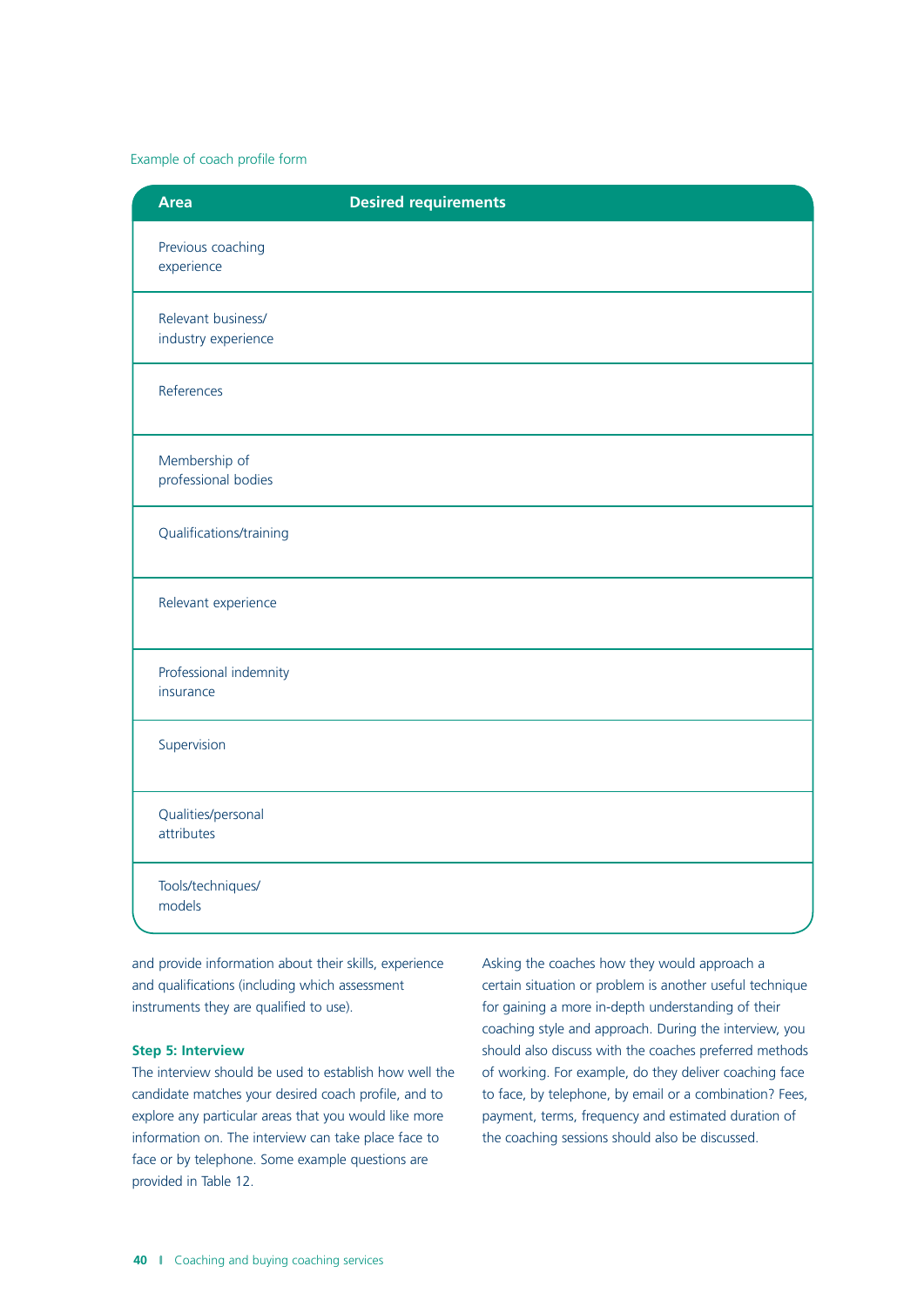#### Beware of coaches who:

- can't explain the model they use
- name individual clients
- can't say what they can do, and what they can't
- don't know who they would not coach
- have no experience in organisational settings (for example only a therapeutic background)
- insist on using their own coaching model, assessment instruments and so forth, instead of using yours or integrating it with theirs
- have only done outplacement work
- take credit for past coaching results 'I fixed this guy'
- see coaching as a 'power trip'
- use a strictly counselling approach (coaching is not counselling)

| Table 12: Questions to ask the coach during the selection process |                                                                                                                                                                                                                                                                                                                                                                                                                                                                                        |
|-------------------------------------------------------------------|----------------------------------------------------------------------------------------------------------------------------------------------------------------------------------------------------------------------------------------------------------------------------------------------------------------------------------------------------------------------------------------------------------------------------------------------------------------------------------------|
| Areas                                                             | Possible questions to ask if information has not been gathered from CVs                                                                                                                                                                                                                                                                                                                                                                                                                |
| Previous coaching<br>experience                                   | How long have you worked as a coach?<br>$\bullet$<br>In what kinds of organisations and industry sectors have you worked?<br>At what levels in an organisation have you worked?<br>How many hours of coaching have you delivered?<br>٠<br>How many coaching assignments have you delivered?<br>0<br>What kinds of issues/problems have you coached individuals on?<br>۰                                                                                                                |
| References                                                        | Are you able to provide us with references from previous clients?<br>$\bullet$                                                                                                                                                                                                                                                                                                                                                                                                         |
| Membership of<br>professional bodies                              | Are you a member of any professional bodies? If yes, at what level?<br>$\bullet$<br>Do you adhere to a code of ethics/conduct as part of your membership of a<br>۰<br>professional body?                                                                                                                                                                                                                                                                                               |
| Qualifications/training                                           | What training/qualifications have you undertaken relating to your coaching<br>$\bullet$<br>practice?<br>Please describe any development activities you have undertaken in the past<br>$\bullet$<br>year as continuing professional development.<br>Are you qualified to use any psychometric tests?                                                                                                                                                                                    |
| Relevant experience                                               | Please describe your business experience.<br>$\bullet$<br>What experience/understanding do you have of the [specific organisation/<br>industry] environment?                                                                                                                                                                                                                                                                                                                           |
| Professional<br>indemnity insurance                               | Do you hold professional indemnity insurance?<br>If yes, with whom and to what level?<br>$\bullet$                                                                                                                                                                                                                                                                                                                                                                                     |
| Supervision                                                       | How do you maintain your objectivity and perspective during coaching<br>0<br>assignments?<br>• What activities do you undertake to keep your skills up to date and ensure<br>you are keeping abreast of professional developments in the field of coaching?<br>Do you think supervision is important for coaching professionals? What<br>۰<br>formal supervision arrangements do you currently have in place?<br>Do you have your own coach or supervisor? What are their credentials? |
| Establishing the<br>coaching framework/<br>process                | How do you suggest we should evaluate the success/impact of the coaching?<br>$\bullet$<br>Can you describe the theoretical framework you use for the coaching you<br>$\bullet$<br>deliver?<br>What tools/techniques/models do you like to use?<br>$\bullet$                                                                                                                                                                                                                            |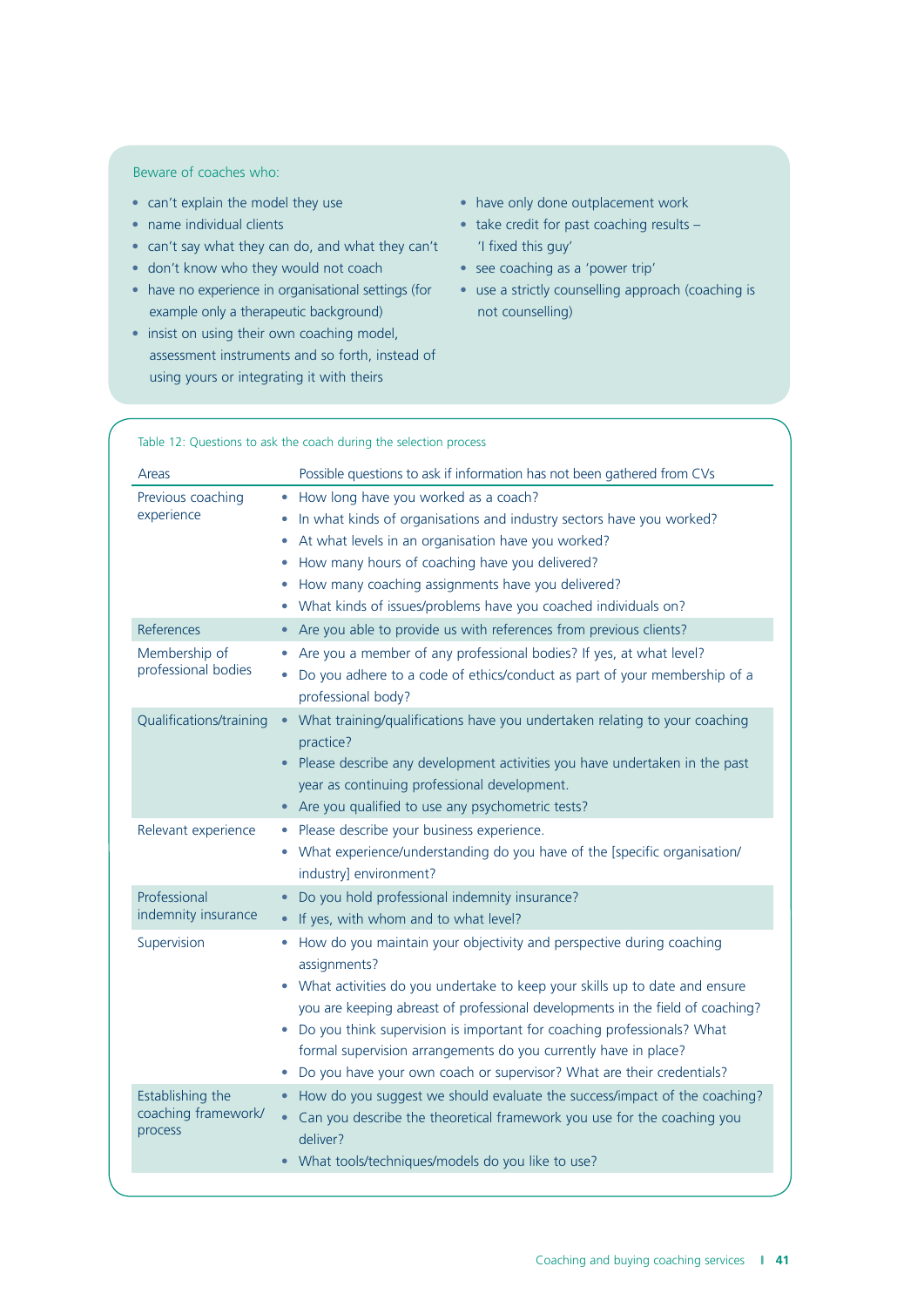| <b>Decision checklist</b>                                                                                                                              | Yes/No/<br>Unsure |
|--------------------------------------------------------------------------------------------------------------------------------------------------------|-------------------|
| Did the coach have the experience, training and/or qualifications that are<br>relevant to your needs?                                                  |                   |
| • Is the coach a member of a professional body that has a code of conduct and<br>a complaints procedure?                                               |                   |
| • Is the coach able to articulate, simply, the coaching model they use and the<br>process that they typically follow? Is it appropriate to your needs? |                   |
| Is the coach able to provide examples of the impact of previous<br>coaching assignments?                                                               |                   |
| Does the coach understand the purpose and boundaries of coaching?                                                                                      |                   |
| • Is the coach willing to work with HR and the manager in the coaching<br>engagement?                                                                  |                   |
| Has the coach undergone formal, independently accredited training?                                                                                     |                   |
| Is the coach able to provide evidence of continuing professional development?                                                                          |                   |
| • What is the coach's background? Are they familiar with how business works?<br>Do they have experience at the right level?                            |                   |
| Would the coach inspire trust and motivation in the individual?                                                                                        |                   |
| Is the coach's style aligned with organisational culture? Is it too flamboyant<br>or conservative?                                                     |                   |
| Are they credible? Would individuals take them seriously?                                                                                              |                   |
| Does the coach have a coaching supervisor? How regularly do they meet?                                                                                 |                   |
| Do they demonstrate flexibility in responding to your needs, and the needs<br>of individuals?                                                          |                   |
| Do their fees represent value for money and fit in with the agreed budget?                                                                             |                   |
| Are they available to do the work in your planned timescale?                                                                                           |                   |
| Are they located for easy access to your organisation? If no, is this an issue?                                                                        |                   |
| Do they broadly fit the coach profile you drew up?                                                                                                     |                   |
| Are there any areas for concern? Do you need to ask other questions?                                                                                   |                   |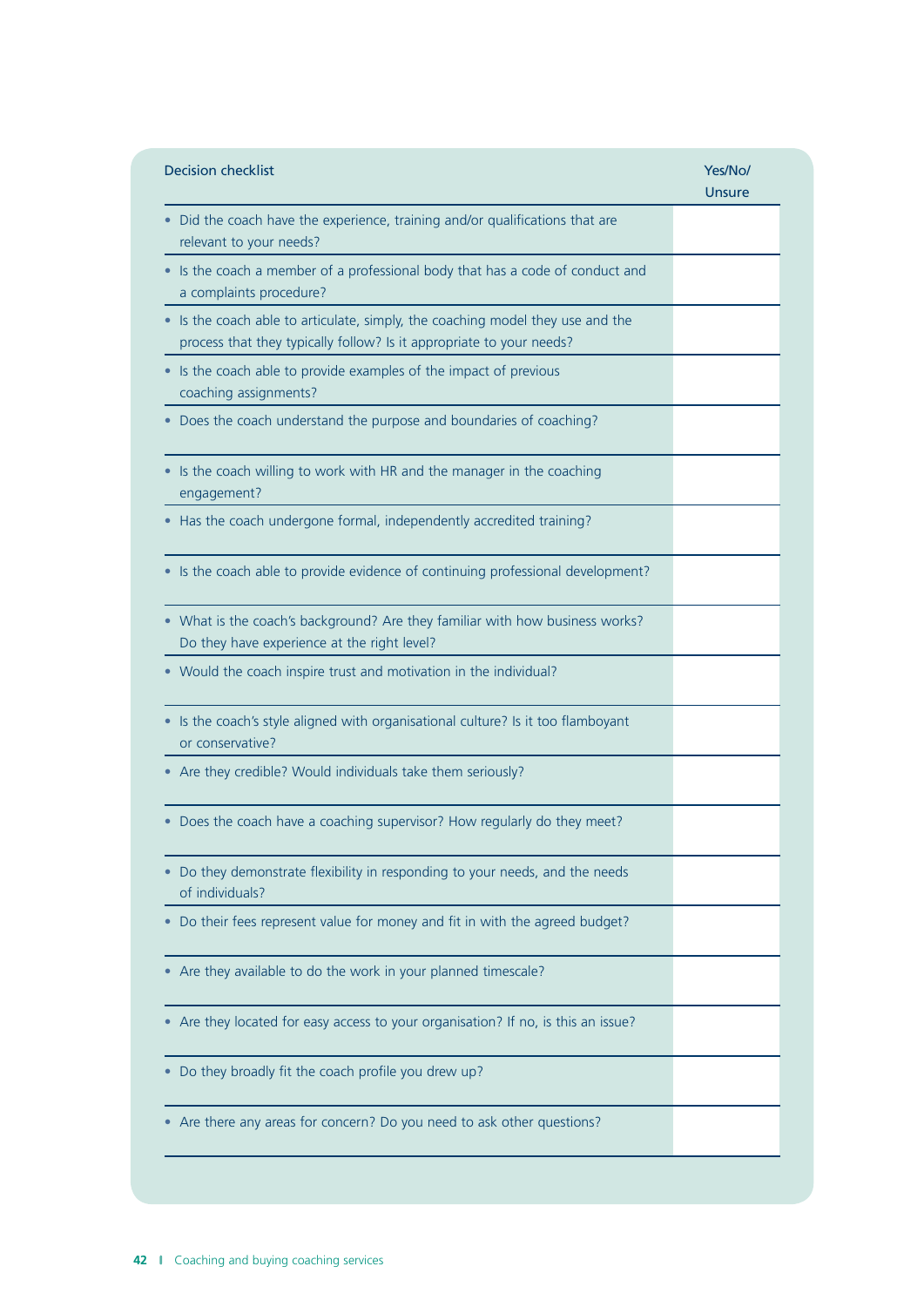#### **Step 6: Making your decision**

 the original coach profile you drew up and assess each candidate against it. The decision checklist on page 42 When making your decision, you should go back to may help with this process.

#### **Step 7: Draw up pool of suitable coaches and use in 'matching' (individual needs)**

 After you have decided which coaches are most suitable for working in your organisation, their details can be drawn up to form a pool of coaches.

#### **Individual–coach matching**

 Research has demonstrated that the single most one relationships such as coaching is the quality of the relationship between coach and client. For example, Assay and Lambert (1999) examined the relative importance of key factors in therapeutic relationships 'chemistry' issue is a major factor in coaching and is identified by Passmore (2008). A comprehensive but concise discussion of coach matching criteria and techniques is available in *Coaching at Work* (2006). With articles by leading coaching consultants such as Sam Humphrey, then head of Global Coaching at Unilever, Zulfi Hussain of the EMCC and Philip guide to key issues around this often neglected but approach, whereas a few benefit from a rather more important factor for successful outcomes in one-toand found that the largest contributing factor is the existence of a positive relationship. This is why the 'matching' of individuals to coaches is so critical. This Whiteley, this provides an excellent, accessible in-depth crucial area. Different individuals will prefer different styles of coaching relationship based on a supportive

 confrontational dialogue. Hay (2003) suggests that there is a continuum of coaching styles based on how (Figure 12). This is a very broad model of coaching styles and includes styles used by internal coaches and managers who coach, as well as external coaches. The vast majority of external coaches will work using a continuum. Considering an individual's personality and preferred learning style may give an indication of which of these styles may work best. directive the coach is in working with the individual style of coaching that is closer to the 'pull' end of the

 temperament and learning styles for coaches and clients.' learning styles, alongside information about the coaches' expertise and style to try to make a good 'match'. Hall et al (1999) suggest, 'it is an art to match HR should use information provided by the individual about their specific development needs and preferred

#### **The matching process**

 Via the coach selection process outlined above, a shortlist of coaches who meet the minimum requirements of the organisation will have been identified. Following on, HR must determine appropriate matches between the coach's expertise and the individual's needs. Figure 13 illustrates an example of a matching process.

 Having identified the specific needs of the individual, HR should identify two or three coaches who have an about the coaches can then be passed to the individual for them to choose who they would like to meet. Some appropriate skillset, experience and personality that the individual will find credible and supportive. Information

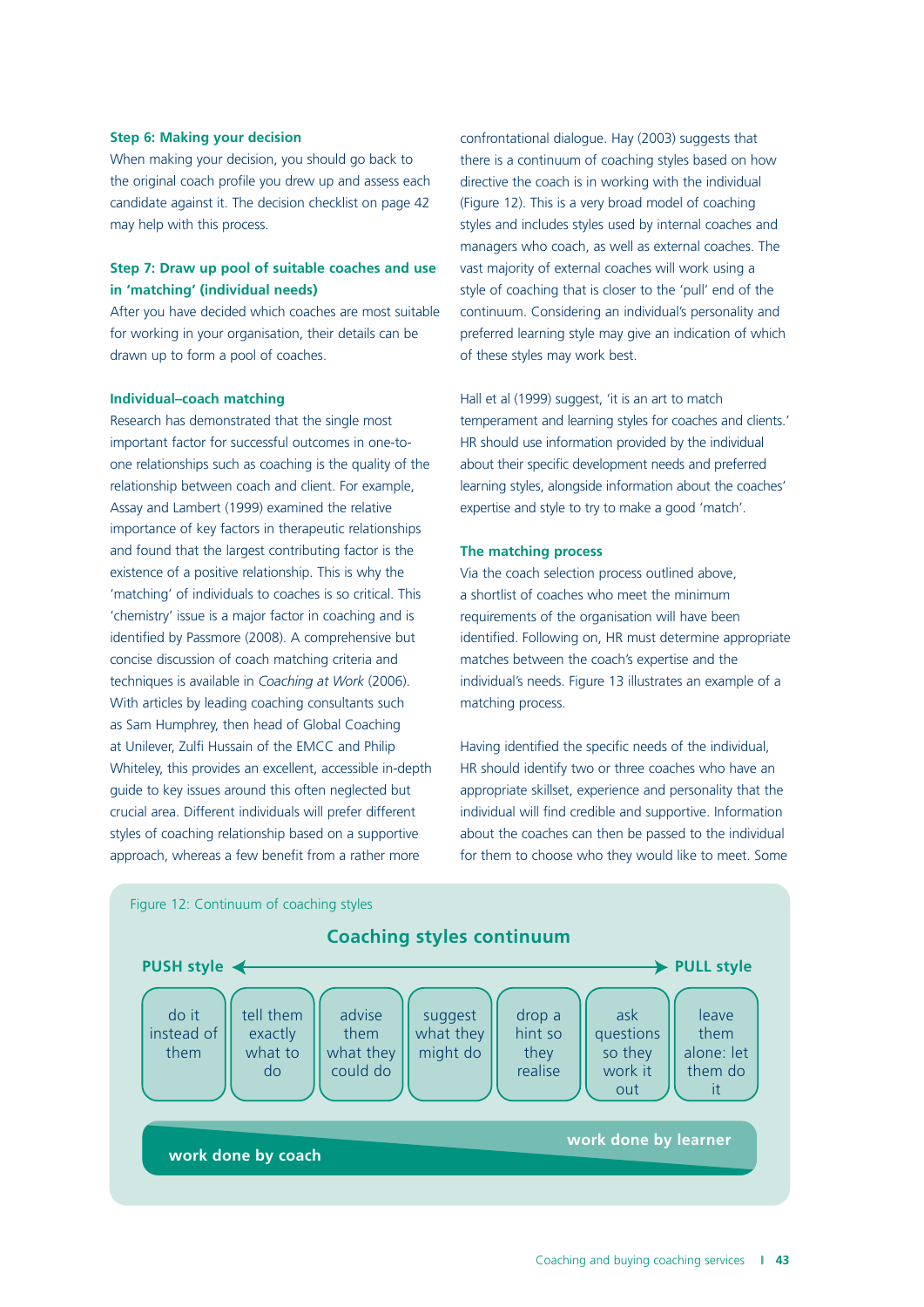larger organisations have developed searchable coach databases that individuals can browse through to select track record, but allow the individual an element of choice so that the final selection decision can be based coach. This will be essential to ensuring the coaching a coach. In this way, HR have established the coach's on a degree of 'chemistry' between the individual and relationship works.

 It is important that the individual selects the most appropriate coach for their needs, and not just the one of things they should be looking for in a coach need to they like the most. To educate the individuals, the kinds be explained (see Part 6).

#### **Contracting**

 Establishing a contract for the coaching services is very important as it sets out clearly what services have been agreed for the fees, and what outcomes and deliverables you are entitled to expect. A contract sets the ground rules for the coaching relationship so that both parties know their obligations. It is essential to avoid misunderstandings and provides a firm basis for dealing with any disagreements if any issues arise.

 The contract in coaching is often more complicated than those used in counselling/therapy. Normally the goal of coaching is defined in terms of the client's professional life rather than their personal life. As a result, the coaching contract may well include levels of complexity (due to the third party – the organisation)

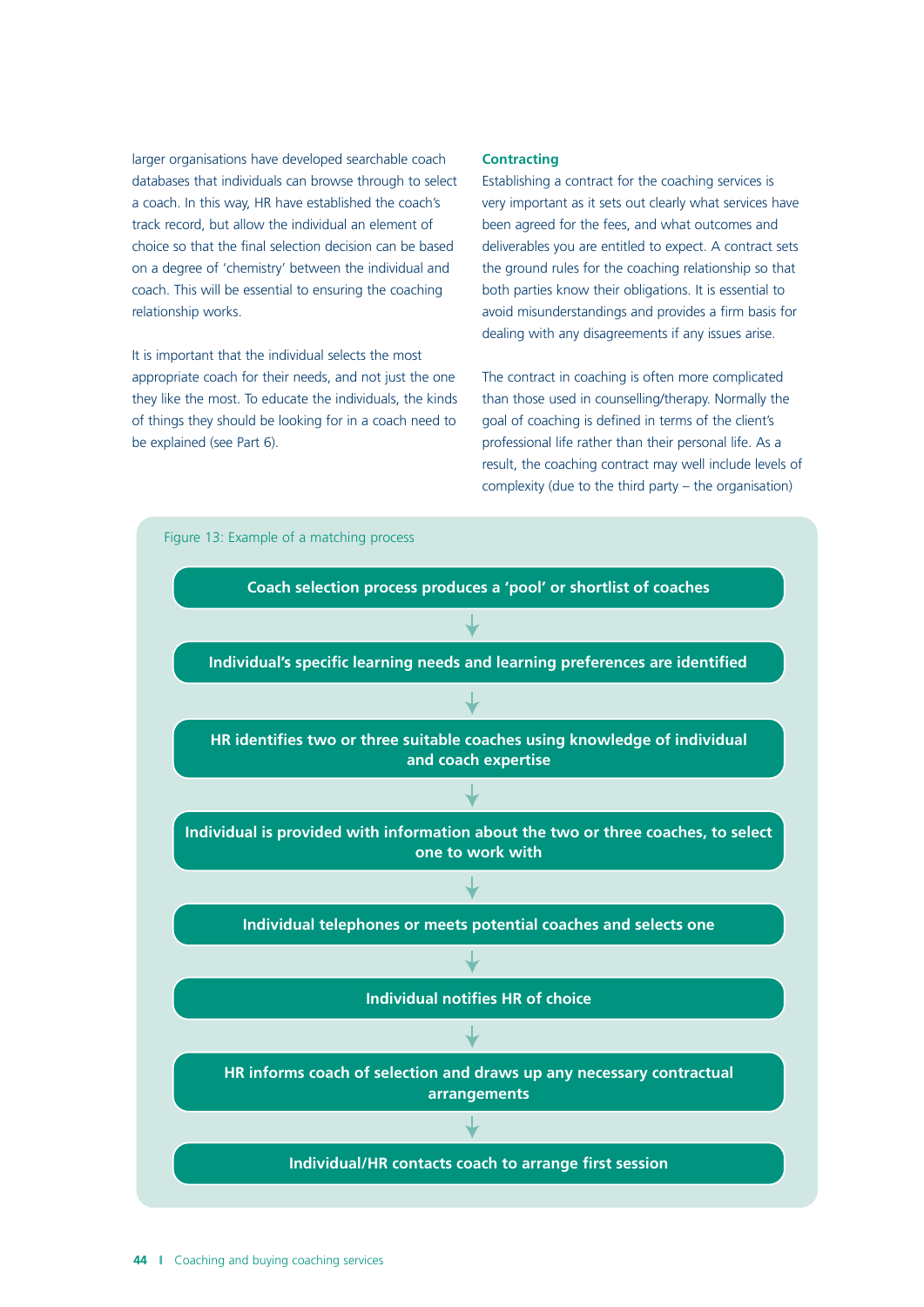may concern issues such as objectives for the coaching (individual vs organisation) and confidentiality. These areas need careful and explicit explanation in the that are not present in a therapeutic contract. Conflicts contract, particularly when the organisation is providing funding.

 The coaching contract represents both its scope and its boundaries and should therefore include:

- the parties to the contract
- how termination by either party will be handled, any alternative arrangement if the coach–individual relationship doesn't work out, for any reason, and what monies will owe if the programme is cancelled at any point
- expected outcomes/deliverables
- etiquette/expected behaviours
- timing, frequency, duration and location of coaching sessions
- confidentiality, feedback and information flow
- use of external resources
- a schedule of payments, with clear indications of when monies are due and precisely what fees include
- arrangements for dealing with additional fees (expenses and so on)
- how the work will be controlled and monitored how regular are reviews?
- criteria for evaluating the results
- if coaching organisations are being used, the coaches providing the services will be identified in the contract and any subsequent changes will take place only in consultation with the client
- agreement on the nature of the coach–client relationship (for example roles, responsibilities, boundaries, timeframes)
- dealing with further requests for business by individuals that should be cleared by HR
- any variations to the contract being discussed in full and agreed in writing.

 are spelled out clearly so that they do not give rise to disappointment or disagreement. The coach should be provided with a copy of the contract for their records. It is important that the expectations of client and coach

#### **A more detailed note on confidentiality and information flow**

 While coaches need to develop trust with the individuals they are working with, HR and top management also need to be kept abreast of progress. Thus, coaches and about the degree and type of confidentiality they confidentiality should be clarified and explained from assignment. Coaches should respect the confidentiality of both the client organisation and the individual and no information from either party should be disclosed without prior agreement. Any circumstances in which confidentiality may be breached should be identified HR have to come up with some workable agreements can promise the individuals. The nature and extent of the start to all the parties involved in the coaching and explained.

 Coaches should provide the organisation with regular updates on the progress of services and sufficient effectiveness of services provided and the satisfaction of individuals with services. Individuals should be made aware of what information is being fed back to the organisation. Individuals can be encouraged to feed back their views about the effectiveness of the coaching as and when they feel ready to do so. information to enable them to monitor the quality and

 in this section we go on in the final section to examine Having examined the selection and matching of coaches how we manage the coaches we have chosen.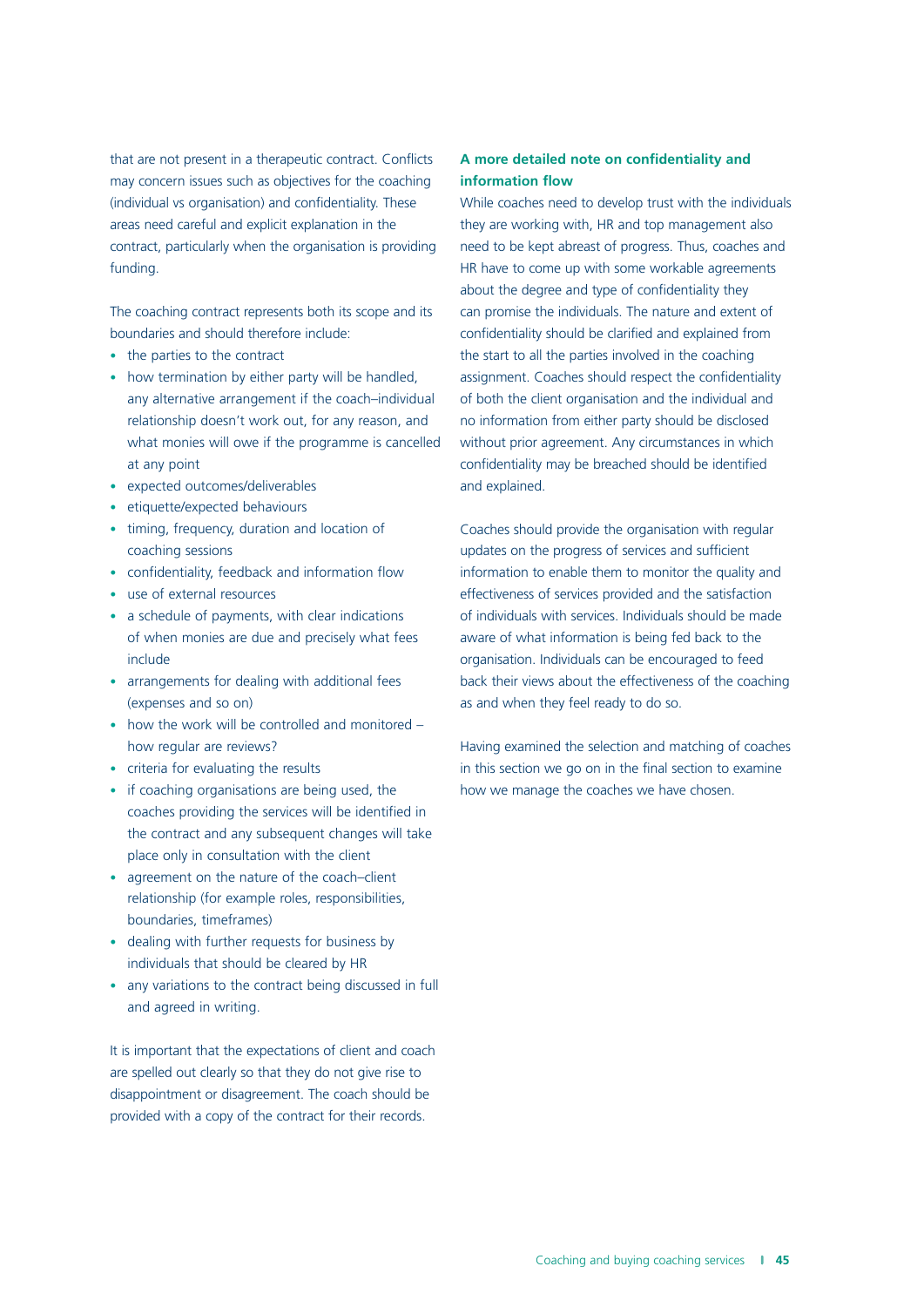### Part 8: Managing the onward coaching engagement

After a coach or coaches have been selected to work with the organisation, there are a number of activities that HR can undertake to build the coach's understanding of the organisation and make the coaching engagement run as smoothly as possible. These areas are illustrated in Figure 14 and are discussed in turn below.

#### **Initial orientation of the coach**

The first step should be to arrange a briefing meeting with the coach(es). It is important that the coach is clear about the objectives and desired outcomes for the coaching, as well as having a good understanding of the broader organisational context. Before the meeting, prepare some background material on your organisation and a detailed brief for the coach. Some of this may have been covered during selection, but it is worth spending time going over it again. During the meeting you could usefully consider covering:

 • organisation vision, mission, strategy, values, locations, products, customers, competitors and other important organisational issues

- strategy and context of why you're conducting coaching
- organisational objectives for the coaching initiative or programme
- how it fits into overall HR/training strategy and activities
- the coaching process and model, including the organisation's leadership and competency models
- $\bullet$ the outcomes/benefits you expect to achieve
- the estimated timescale for the coaching programme
- clear information about roles and responsibilities (coach/HR)
- evaluation of progress and attainment of goals
- $\bullet$ confidentiality arrangements
- $administration time and expense records, notice$ of cancellation, updates on progress, and so on
- who will be the company contact person.

If you are providing the coach with any sensitive information about the organisation, make sure they have signed a confidentiality agreement. It may also

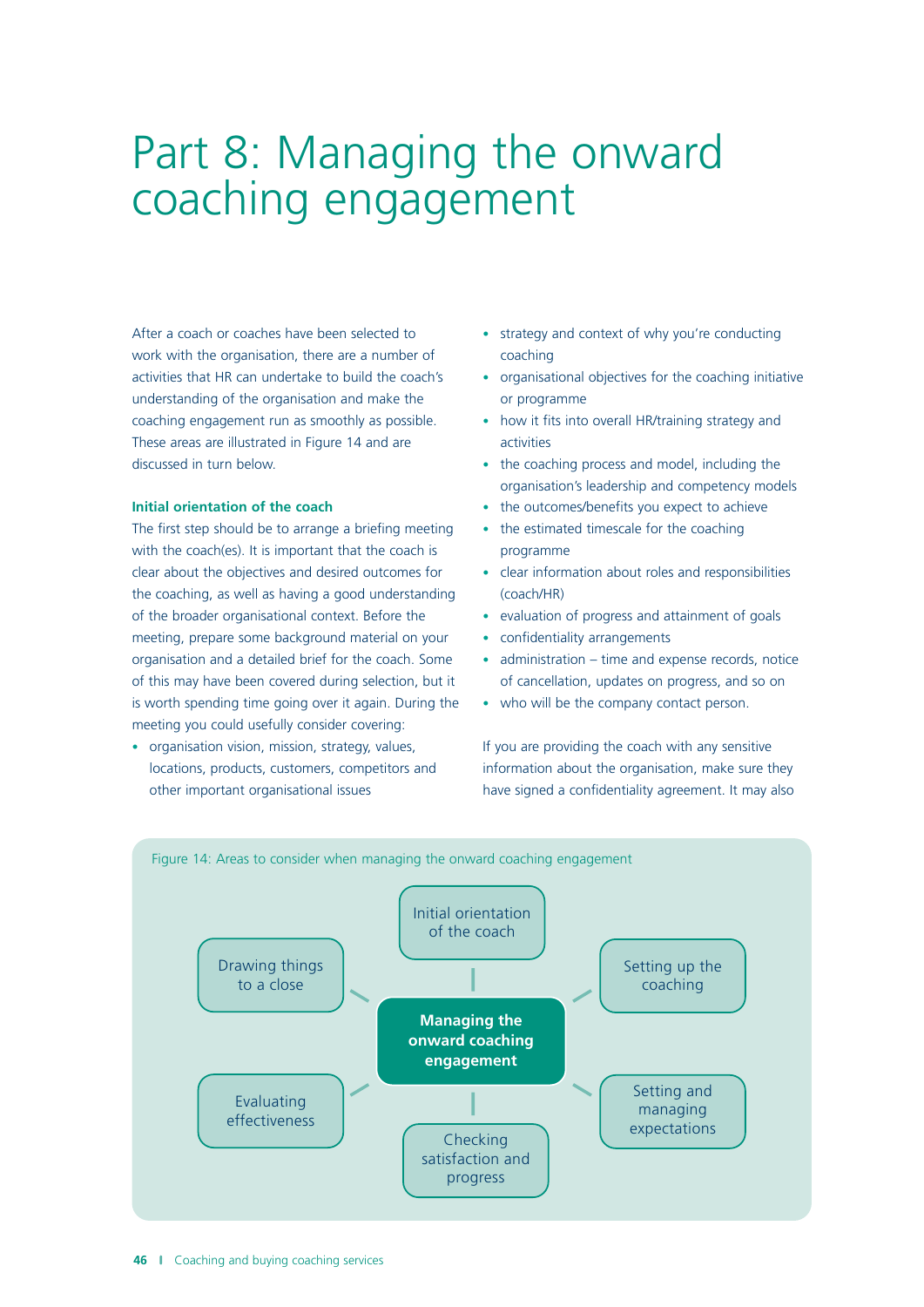be useful to have a discussion about how the coach should handle typical coaching dilemmas so that potential problems can be considered and are well thought through.

A confidential session should take place to brief the coach about the initial perceptions of the person's interpersonal strengths and weaknesses. Information from development centres, appraisals and 360-degree feedback exercises can be used to illustrate some of the issues identified.

#### **Setting up the coaching**

Many coaching relationships start with a three-way meeting between the coach, line manager and the individual to discuss how the coaching intervention will work. Occasionally, HR may also be involved in this meeting if it's considered helpful. Issues that need to be discussed up front include confidentiality, the reporting of information, the structure of coaching sessions and how the manager and HR will receive information about the effectiveness of the coaching.

There are also logistical topics to be covered. How many sessions will there be? How often should they take place, and how long will they last? Where will they take place? Will they be face to face or by telephone? Will there be any contact between sessions? Average coaching interventions are relatively short term, lasting between six and eight weeks, but some executive coaching programmes can last for a year or more. The length of the coaching contract will depend on the coaching aims, the individual's specific needs and the breadth of issues to be covered. Myles Downey (1999) suggests the following structure: four sessions, followed by a six-month break, then a check-up session, with the option of reverting to further sessions if the need arises. He suggests that this approach prevents the quasi-counselling pattern of regular fortnightly or weekly sessions running on until the individual wants it to end. It also helps to control costs and reduces the likelihood of the individual becoming dependent on the coach. Starr (2007) considers a period of six sessions followed by a review as a good way forward. For a more general discussion of coaching assignments within an organisation see Tulpa (2006).

The coaching sessions themselves should be frequent enough for momentum on the development plan to be maintained, but should also allow the individual enough time to undertake any agreed activities and to reflect on the previous session. Fortnightly or monthly sessions may be a sensible approach. There are differing opinions about the actual length of a coaching session, but many coaches recommend one to two hours as being appropriate. Janice Caplan (2003) suggests, 'Some points to bear in mind are that coaching can be intense, and an hour might well be as much as a learner can take. There are also some situations where learners need to work in a sustained fashion on issues that require a lot of thinking through, and these may require a longer session. On the other hand, some sessions may be more actionbased and the coaching may be shorter.'

There is also the question of how the sessions themselves will be structured. It may be that all the sessions will follow the same format or they will vary according to different needs at different times. The proposed structure of the sessions should be discussed so that the individual can put forward their views on the appropriateness and usefulness of the process used. Although coaches tailor their coaching in different ways depending on the specific individual's needs, many coaching relationships follow a relatively simple structure. For example:

- setting the initial goals for the proposed coaching intervention
- pre-coaching diagnostic work (for example, psychometrics, 360-degree feedback) (Passmore (2008) provides a state-of-the-art discussion of the various psychometric tools used in coaching)
- providing feedback to the individual on any diagnostic work
- $\bullet$ developing more specific action and learning plans and discussion of a variety of approaches for improving job effectiveness
- regular coaching sessions to implement new approaches and to review progress towards goals
- $\bullet$ periodic follow-up and monitoring after the regular coaching sessions have ended.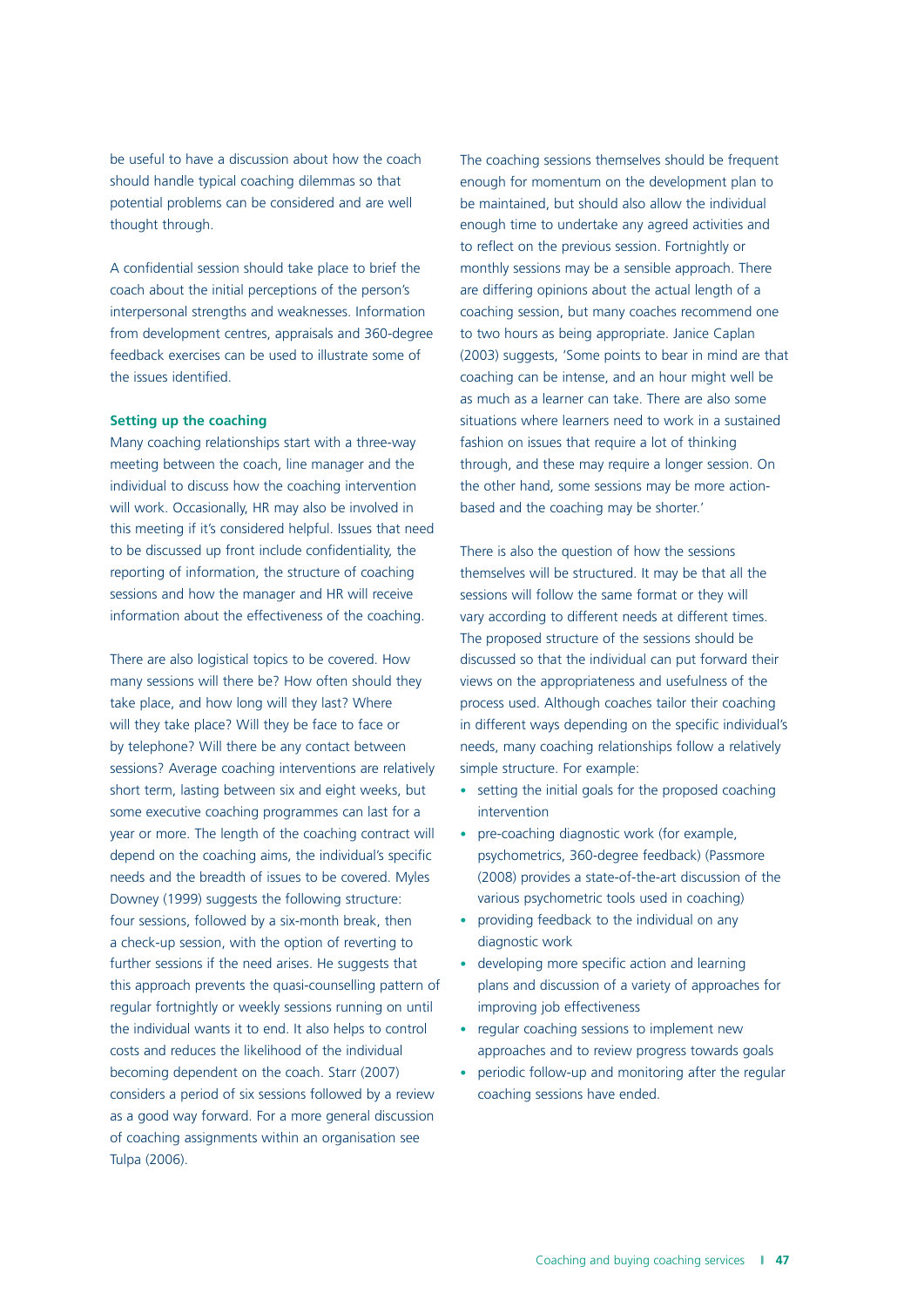The individual coaching sessions should have a fairly simple structure that allows flexibility while retaining a consistent approach. An example of some questions to structure the discussion are:

- • How do you feel about your progress with the action points from the last session?
- • What issues would you like to discuss in this session?
- What would you like to achieve?
- What factors are stopping you?
- What do you need to change to achieve your goal(s)?
- What are your action points to work on before the next session?

After the initial three-way meeting where the broad parameters are discussed and agreed, the coach and the individual should then meet. In their first meeting it will be important to set realistic expectations of the coaching relationship, discuss any initial concerns, establish trust and define the parameters of the issues to be discussed during the coaching sessions.

#### **Setting and managing expectations**

At the outset, it's essential to have an open discussion about expectations to make sure any differences are cleared up early on. The coach is not there to take responsibility away from the individual – they must take responsibility for driving their own learning and development. The role of the coach is to help the individual identify goals/development areas (in line with the organisation's goals for the coaching) and plan appropriate actions to help them build self-awareness and make sustained changes in their behaviour. It's important to establish clear objectives alongside measures to evaluate the success of the coaching intervention. This can be difficult, particularly when the changes involve people's attitudes and behaviour. However, as far as possible the objectives should be SMART:

- specific so people know exactly what's expected
- measurable so results can be evaluated
- achievable within people's capabilities
- realistic so there is a good chance of success
- timebound with clear milestones of progress.

If the organisation doesn't have any specific objectives for the coaching – for example, if the coaching is being used to enhance retention or to help people better manage their work–life balance – it's appropriate to let the coach and individual agree an

agenda and objectives without input from HR. The line manager, however, should still be involved.

#### **Checking satisfaction and progress**

During the coaching intervention, HR should monitor satisfaction and progress by gaining feedback from the individual, the line manager and the coach. The coach and the organisational representative (HR) should conduct regular updates and briefings, discuss broad areas that surface in the coaching (without breaching agreed confidentiality guidelines) and get a sense of how people are progressing towards their goals. The HR person should also keep the coach abreast of key developments and changes in the organisation that may have an impact on the individual or the coaching intervention.

Near the end of the programme, it will be useful to review progress with those who attended the original meeting. This ensures the evaluation process is started, while allowing the coach to address with the individual any outstanding issues.

Not all coaching relationships work out. This can happen for a variety of reasons and, in these instances, HR needs to have a mechanism in place for either party (coach or individual) to come out of the relationship. This process should be covered in the contractual arrangements with the external coach and should be discussed at the initial three-way meeting so that all parties are aware of it. If the coaching is terminated, the individual may choose to select an alternative coach to work with or an alternative development approach may be discussed.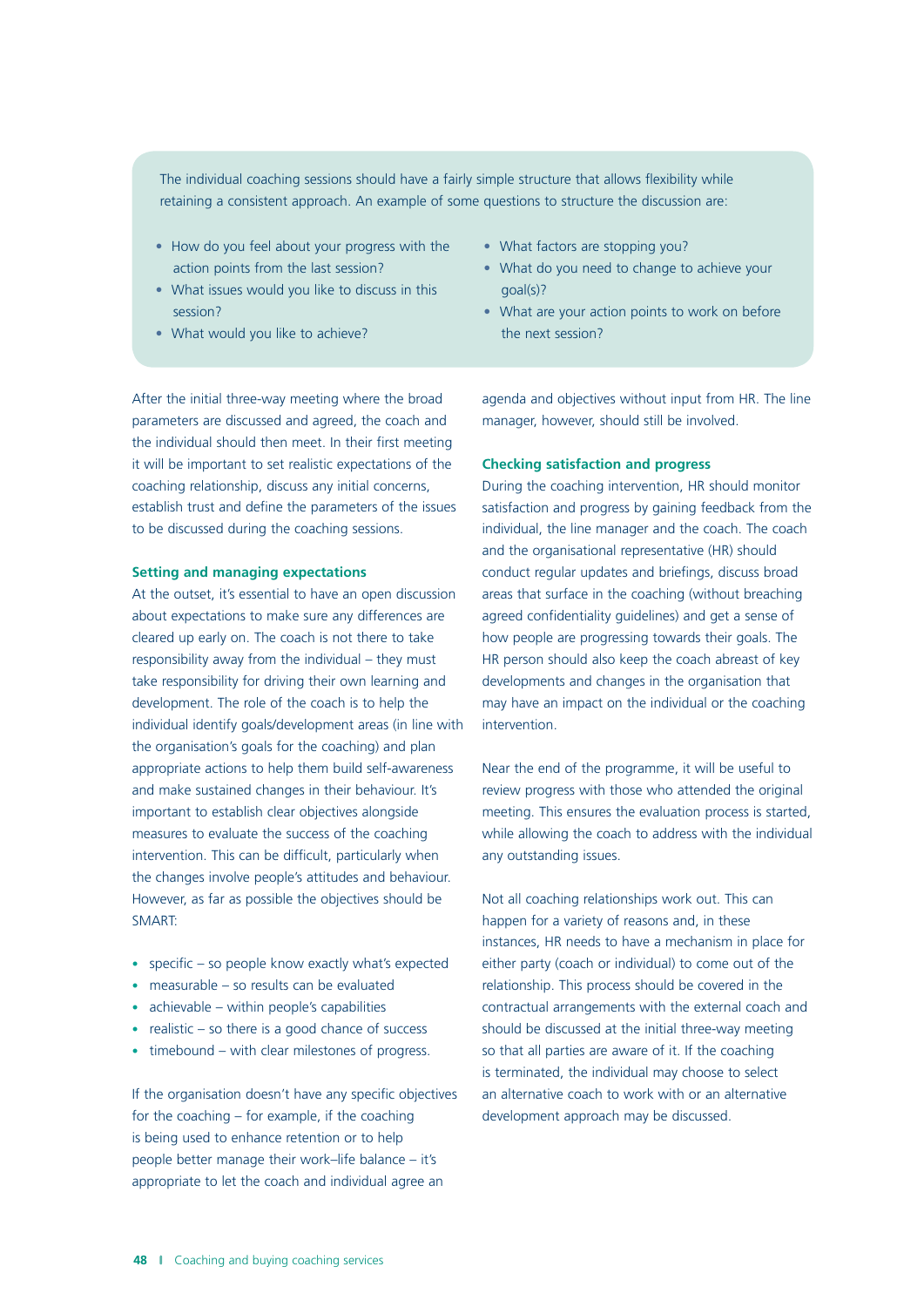#### **Evaluating effectiveness**

 critical. There should be accountability on the part of the coach, data to prove the value of the initiative for HR and closure on the part of the individual. However, formal evaluation of coaching initiatives is often on little more than anecdotal evidence to measure effectiveness. This was illustrated in the 2004 CIPD *Training and Development* survey report, which found that feedback from participants was the most common form of evaluation used in coaching. Worryingly, as leading internal coach Martin Howe commented in the 'an alarming one in five organisations are not even Assessment of the tangible benefits of coaching is lacking, with a large proportion of organisations relying CIPD *Reflections on Learning and Development* (2008), evaluating effectiveness at all'.

 This issue is addressed by Martin Howe in his 'Coaching at the crossroads' at the end of this report. Effective evaluation is however critical to coaching. If we don't value it enough to evaluate it, coaching will be seen as a soft and fluffy nice to have. Those who believe evaluation is difficult and complex, or even worse who believe it is unnecessary because the 'magic' of coaching will somehow become apparent to all and sundry, need to take a reality check. provocative piece on coaching within organisations in

 Evaluation is as fundamental to coaching as the notion of a one-to-one conversation about goals and performance. Evaluation should be the foundation of coaching assignments.

 to plan how you intend to evaluate the coaching. HR should work with the line manager and the coach early on to establish realistic ways of monitoring the coach, feedback to improve the organisation's management/administration of the coaching processes, the coaching intervention, the degree of behaviour impact on business results. Establishing the return on investment (ROI) on coaching – as with many other HR activities – is difficult, as it is hard to isolate the impact of a coaching intervention on business indicators such to identify a number of measures that can be used to assess overall effectiveness and satisfaction with the coaching intervention. There is a variety of different options and choices, but which to use will depend on the exact nature of the coaching relationship. These are Before the coaching assignment begins, it's important progress and success. Evaluation should focus on a number of different areas – the performance of the individual's and line manager's satisfaction with change/development achieved by the individual and the as productivity and turnover. However, it is possible illustrated in Figure 15.

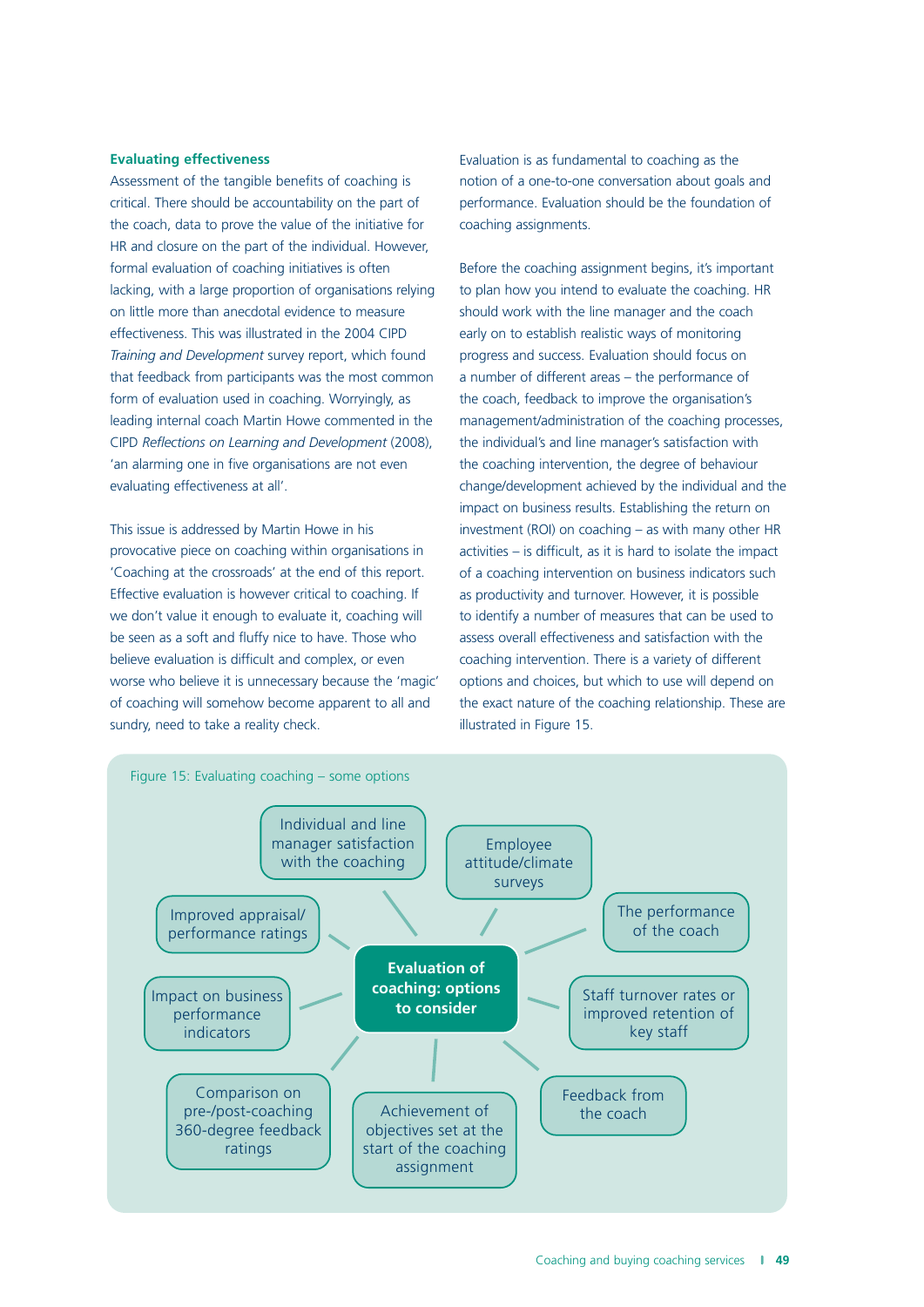Feedback from HR, the individual, the line manager and top management are all important when assessing the effectiveness of the coaching intervention. But it's essential to consider the higher-level criteria in line with Kirkpatrick's four-tier model of evaluation (Kirkpatrick 1967). In particular, HR should look at criteria to measure the degree of learning by the individual, the degree of behavioural change and the degree of improvement in business unit effectiveness. Feedback on the coach should also be recorded for use in future matching decisions.

 The CIPD/Portsmouth Business School, building upon Training and Development (ASTD), has questioned the Kirkpatrick model of evaluation. The research suggests work originally conducted by the American Society for that the valuation of learning will be driven by:

- senior management trust in the learning contribution
- organisational requirements for measurement, which gauges the contribution of learning
- the strategic significance of short-term capability requirements
- the strategic significance of long-term capability requirements.

 In the context of coaching the research suggests, as with other learning and development interventions, that there should be much more focus on an appropriate measurement and evaluation, such as:

- learning function efficiency measures
- key performance indicators and benchmark measures
- return on investment measures
- return on expectation measures.

 These return on expectation measures suggest providing a more fruitful method of evaluating training and development, including coaching.

#### **Drawing things to a close**

 As the coaching assignment draws to a close, the coach should discuss any further development or actions that may be appropriate to continue progress and growth, and to maintain and reinforce any new learned skills or behaviours. The coach also needs to discuss with the individual and the line manager/HR any further development actions that may have been raised during the coaching:

- What other forms of ongoing development can be put in place (for example action learning groups, mentors)?
- How will onward progress continue to be monitored?
- How can the individual continue to receive feedback on their performance/development?
- What other areas for development have been identified?

 follow up with individuals and their managers periodically to assess progress and results. It may be that, at a later stage, further coaching may be appropriate to help the individual fine-tune behaviour Once the coaching relationship concludes, HR may and to reinforce the changes they have made.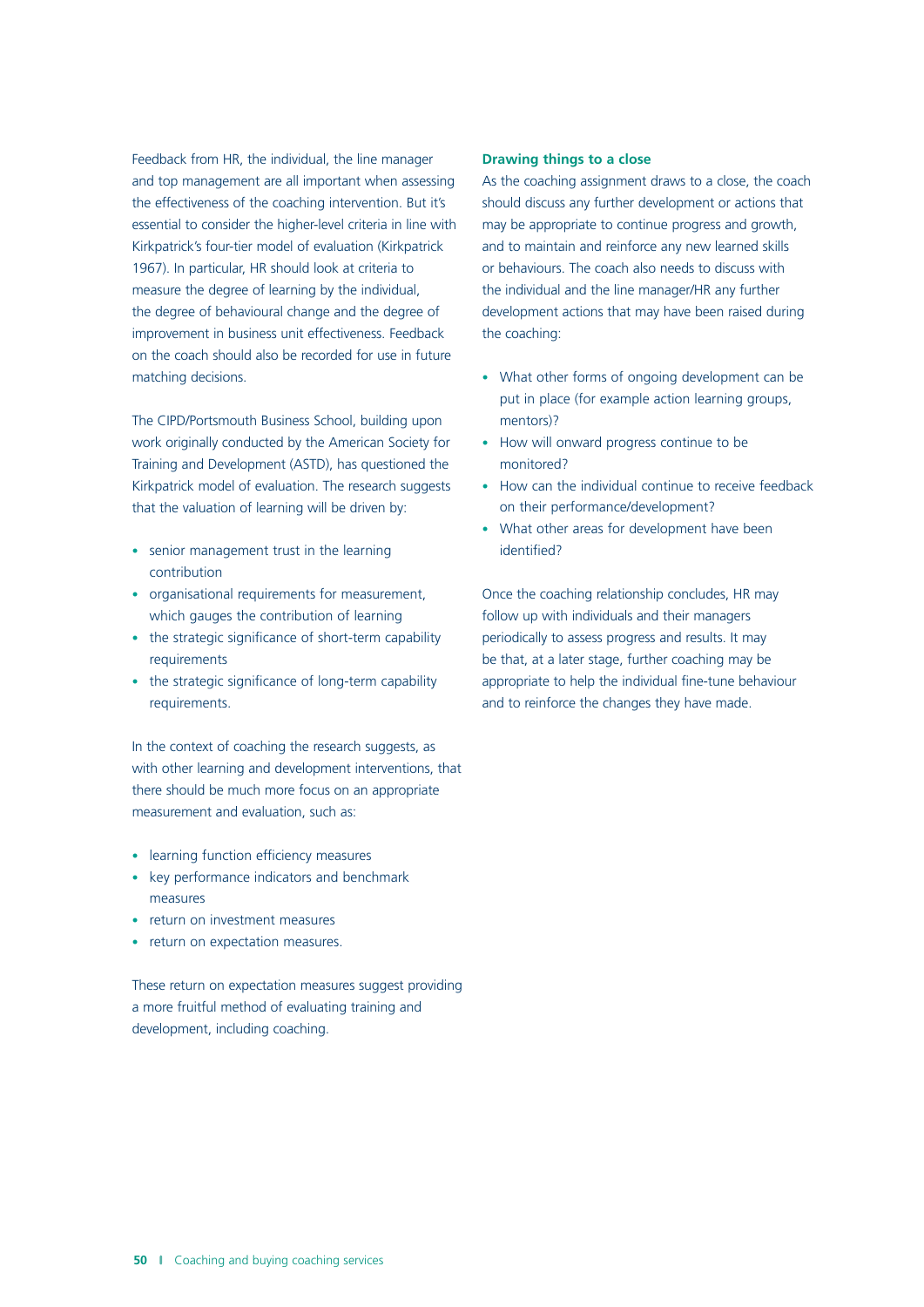### Summary and conclusions

 Coaching has rapidly become a significant part of many organisations' learning and development strategy. However, due to its relatively recent emergence, few HR professionals have in-depth expertise of managing coaching activities, and in particular selecting and supervising external coaches. So, many practitioners are struggling with a variety of issues preventing them from gaining full value from their current coaching activities. Among the challenges reported in the first version of this report are confusion around the terminology in use, a lack of agreement about what a good coach looks like, engaging different stakeholders in coaching relationships, drawing up contractual arrangements and evaluating significant challenges for HR professionals as they work to draw up a framework to ensure value for money and alignment with the organisation's strategic goals. the impact of activities. All of these were identified as

 It's clear from our subsequent surveys and detailed research that these issues are being resolved. Coaching what to look for and they know how to manage the grounded internal resource. Indeed, when we look at enter more constrained economic times the value of coaching as a continuous improvement process, which into its own. For coaching is ultimately about building resilience in organisations and individuals and helping is no longer an unknown quantity, professionals know partnership between expert external coaches and coaching four years on from the publication of the first version of this report, we can see that much has changed and that much value has been added. Perhaps as we helps people to lead, change and adapt, will come them to meet the real and difficult challenges they face.

 The coaching industry was also identified as being at a critical stage. Future success was likely to be determined by the quality and professionalism of coaches and their ability to deliver demonstrable value to their clients. This is now being taken seriously and both suppliers and buyers are pushing for greater professionalism, quality standards standards and a range of other initiatives show that the side, organisations are becoming ever more sophisticated about their use of coaching services. Evidence of the effectiveness of coaching interventions is being sought and more ethical practice. The round table, the EMCC coaching profession is raising its game. On the demand

 and more questions are being asked about accountability and what returns are being seen. HR practitioners continue to exert pressure in terms of minimum expected standards, qualifications and outcomes, so that practitioners who benefits of coaching interventions are realised. operate unethically are weeded out and the potential

 Hopefully this revised guide provides CIPD members with advice and guidance to help them navigate demystifying many of the concepts and terminology in use and providing clear advice and guidance on some of the processes. We have tried not to set out a single 'best practice' set of processes, but rather discussed the options and offered some suggestions of ways to forward some of these ideas and adapt them to fit their informed, tailored and proactive approach to selecting through the complex coaching marketplace, by think through the issues. The challenge for HR is to take organisation's culture and strategy, so that they have an coaches and managing coaching activities effectively.

#### **Conclusion**

 Since the first version of this report was written, coaching and mentoring has evolved and matured as a critical in all contexts. The growth of coaching has brought with it an appreciation of the need for standards and stability. The HR profession has played a big role in setting the standards threshold for coaching, ensuring that The coaching businesses have also ensured through the continue to develop. The drive towards professionalisation even its techniques, to frustrate attempts to organise the area through a single professional voice. aspect of learning and development. Coaching is used right across industry in all types of organisation and coaches add value and deliver real and lasting impact. development of standards frameworks that coaching will is a key aspect of this, although there is enough diversity and difference of view about coaching, its purpose and

 That said, when we look at coaching four years on from the publication of the first version of this report, we can see that much has changed and that much value has been added. Perhaps as we enter more constrained change and adapt, will come into its own. economic times, the value of coaching as a continuous improvement process, which helps people to lead,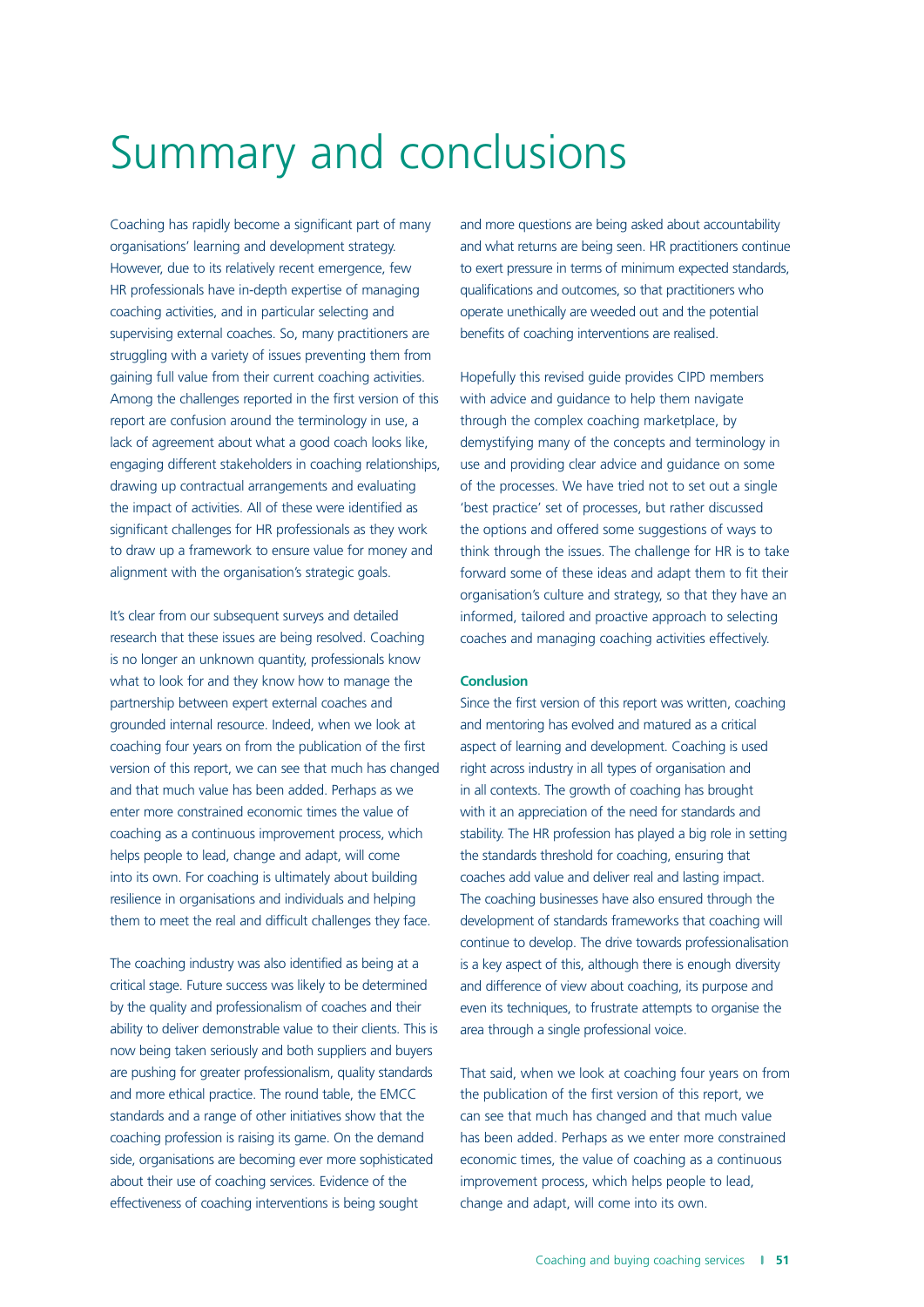### Coaching at the crossroads – is it enough to position coaching activities with line managers?

#### Martin Howe

 strategic choice is emerging between leaving coaching activity positioned with line managers and their direct reports, or using designated internal coaches and fully The results of the 2008 CIPD *Learning and Development*  survey suggest that coaching may be at a crossroads. A trained peer coaches to embed a 'coaching culture' that, fully aligned with organisational objectives, pervades every aspect of corporate life.

#### **- ...workplace based coaching has moved beyond being 'the latest fad' and is here to stay.**

 Surely, over the last ten years, workplace-based coaching stay. The decline reported in 2007 has been reversed, with 71% of organisations now claiming to be using coaching. There is still no great clarity emerging around the purpose of coaching. has moved beyond being 'the latest fad' and is here to coaching in some form – but what does this really mean? It would seem that coaching is still the least understood learning intervention. This may explain the discrepancies in reporting coaching activity in recent years as organisations grapple with the central issue of what actually constitutes coaching. Of more concern is the murky picture painted by organisations undertaking

 The easier choice of pathway at this crossroads is to remain in relative confusion, by tacking coaching on to an ever-growing list of line manager responsibilities, as road leads to a clear, embedded, fully aligned strategy that deploys dedicated coaches to impregnate the entire organisational culture. It is the more difficult option because it involves engagement at every level and the if it were just another devolved HR function. The harder commitment of resources to training internal coaches. It is sad, but hardly surprising then, that only a quarter of

 respondents formally write coaching into their learning and development strategy.

 The total number of organisations using coaching is bolstered by the high number of respondents (80%) who report that line managers are using 'coaching' methods, that the *main* responsibility for delivering coaching within their organisation lies with their line managers. While some organisations are prepared to give at least some basic coaching training to line managers, there is less responsibility for delivering coaching in only 14% of organisations. Can you build a coaching culture without in some form, with the staff they have responsibility for. The highest percentage of respondents (36%) reported evidence of a commitment to develop staff whose only job is coaching. Specialist internal coaches have the main dedicated internal coaches?

**At a time of unprecedented, exponential change, coaching can help to deliver significant transformation.** 

 Vakola, Soderquist and Prastacos (2007) argue for a change of emphasis from 'what managers currently business strategy. The tackling of underachievement and 'acquisitional' skills development provided by 'operational' coaching is certainly helpful, but if the strategic imperative is driven by change and differentiation, then consistent 'transformational operational coaching provided by line managers may At a time of unprecedented, exponential change, coaching can help to deliver significant transformation. do' to what is needed for effective performance in the future by 'defining the right mix of skills and behaviours individuals would need to possess' to deliver the coaching' needs to be in place (CIPD 2007b). While the produce a number of performance-related benefits, it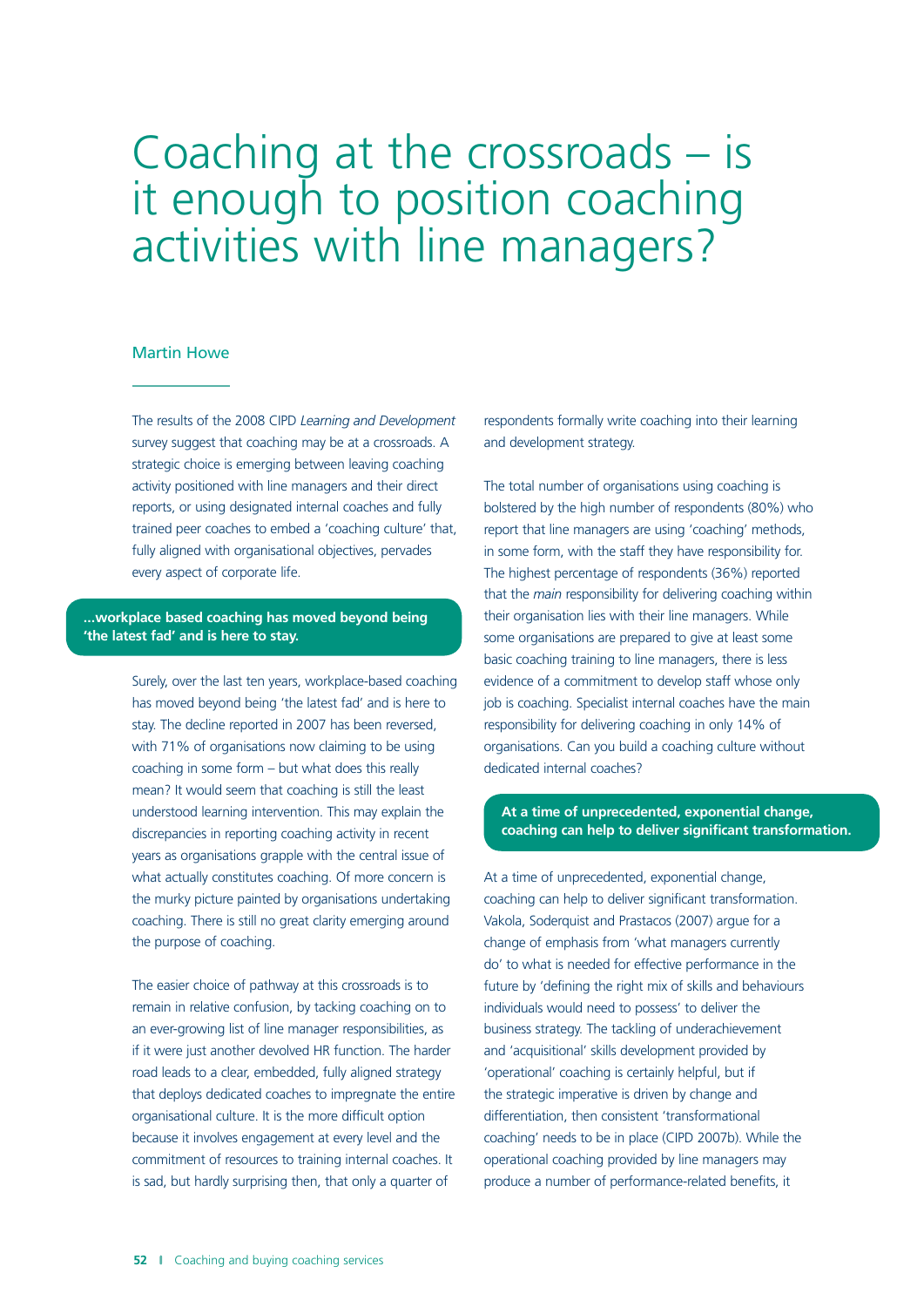is the transformation delivered by dedicated internal coaches that will add value through lasting behavioural change. With the emphasis on line managers conducting 'operational' coaching, is there a danger of missing out on 'transformational coaching'?

 relationship is the single most important determinant of success in coaching' (CIPD 2007a). Is it really possible a credible transformational coaching relationship can thrive? There are a number of reasons why line managers – coaching staff they have responsibility for – may find it It is now accepted that 'the quality of the coaching for line managers to create the environment in which difficult to deliver transformational coaching:

- • *Developing deep rapport*. Ideally, teams are carefully put together to ensure a healthy balance of qualities and personalities. However, the reality is that, on many occasions, managers inherit a team, whose replenishment is driven by organisational necessity. Even where the coaching training for line managers has been excellent, the level of rapport required for transformational behavioural change may not always be possible with every team member.
- • *Boundary issues*. There is an understandable reluctance to share personal issues with a line manager who has influence over future roles. This does not, on the whole, allow the exploration of limiting beliefs, or barriers to behavioural change, that lie outside work.
- • *Emotional awareness*. Line managers are not best placed to harness the power of emotion. This is because it is harder to explore the link between emotion and motivation with a direct report, where an 'emotional' response may be interpreted as weakness. This link is particularly relevant to coaching because 'its success is often attributed to client motivation' (Backirova and Cox 2007).
- • *Quality time*. Even where coaching is being facilitated successfully, do line managers really have the time? 'With flattened pyramids, increased spans of control and just the general pace of organizational life… many managers now have over ten direct reports' (Cunningham 2007, p4) to

coach. Clutterbuck and Megginson (2005) found that 'coaching behaviours tend to be abandoned in the face of more urgent, if less important, demands on (top) managers' time' (p232).

• *Mixed motives*. Ten years ago Leat and Lovell (1997) demonstrated the difficulty of combining a number of objectives within the line management relationship, arguing that combining remedial, maintenance, development and reward outcomes is just too challenging. While dealing with underachievement or disappointing performance issues it may not be possible to also address individual developmental aspirations. These variant objectives can lead to a real tension that occurs when a supervisor has to simultaneously be 'coach' and 'judge'. Can a line manager really be both a developmental coach, looking to the future, and a dispassionate assessor of past performance, especially where there is a performance-related element to the reward package?

 A surprisingly high number (44%) of organisations offer coaching to all employees, but if this is through their own line manager, largely for remedial purposes (74%, rising to 80% in the private sector), how effectively is this contributing towards achieving visionary organisational

#### **temptation to wrap up corrective action in a sugary Should organisations be more honest about the coating of coaching vocabulary?**

 objectives? Should organisations be more honest about the temptation to wrap up corrective action in a sugary coating of coaching vocabulary? No wonder only 12% of one in five organisations using coaching are not even evaluating its effectiveness at all! participants think coaching is 'very effective'. An alarming

 Why is there an apparent unwillingness to evaluate coaching? Is it because what some organisations seem to like behaviour – is not actually coaching at all? It may be there is massive potential in many organisations to do so transformational relationships are bringing distinctive be doing – encouraging line managers to exhibit coachunfair to declare that the 'emperor has no clothes', but much more to create a coaching culture where dedicated competitive advantage and organisational success.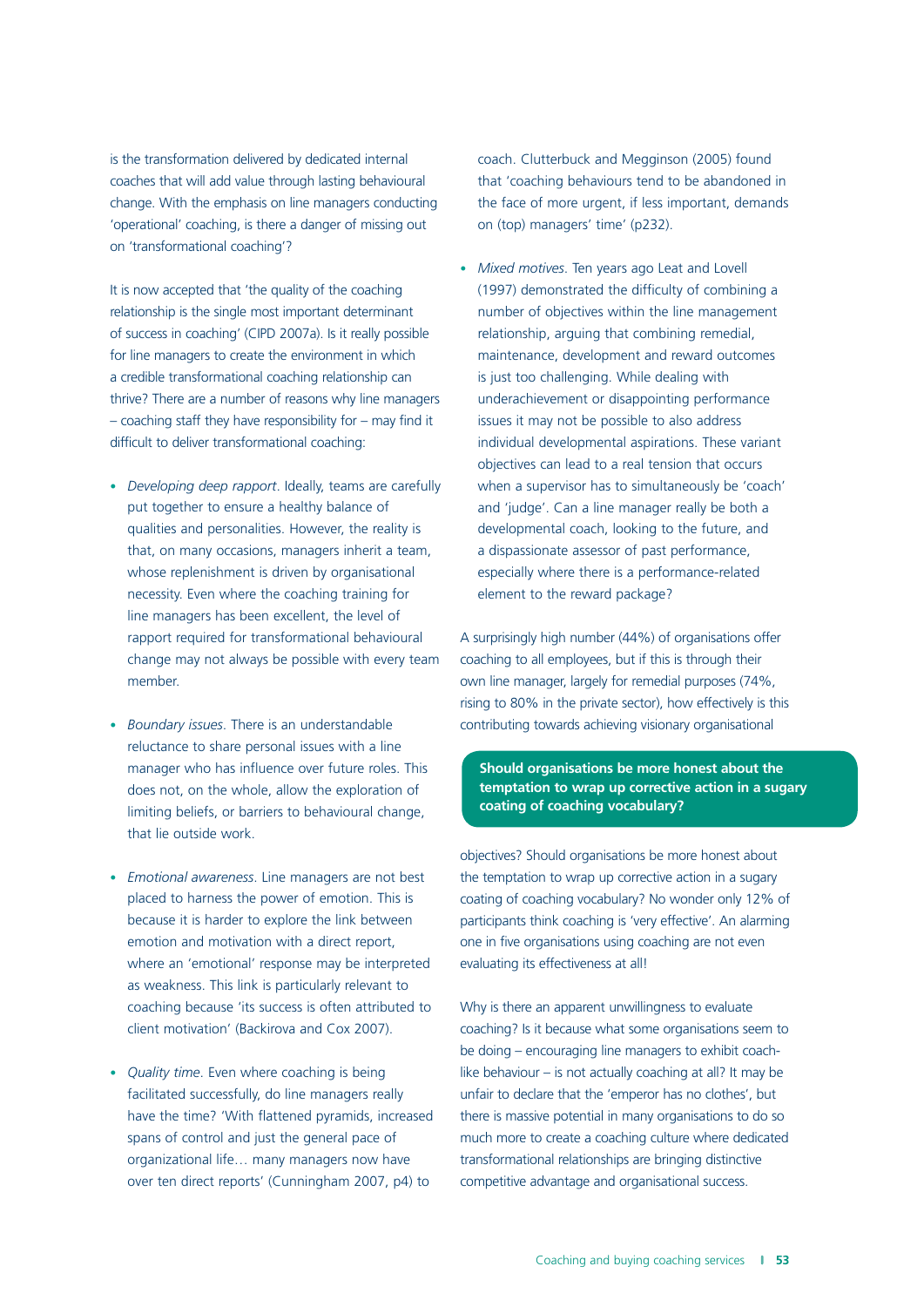The choice at this crossroads appears to be between, on learning approach, as one weapon in the performance using coaching as part of a wider management development programme. This tends to isolate the coaching offering from the organisational culture. On the other hand, the use of dedicated internal coaches organisational change agenda, as a distinctive new equates to Clutterbuck and Megginson's 'embedded where 'people at all levels are engaged in coaching, both same function and across functions and levels' (2005, was 'the importance of building a coaching ethos from the one hand, using line managers as part of a blended enhancement armoury – 61% of respondents reported can help to establish coaching as part of the mainstream Unwritten Ground Rule (UGR®) (Simpson 2007). This stage' of measuring progress towards a coaching culture, formal and informal, with colleagues both within the p233). Changing to a 'coaching and collaboration' culture at Vodafone meant that the 'coaching approach' to management was integral. One of the key discoveries the top-down' (Eaton and Brown 2002).

 **The danger, if nothing changes, is that a reliance on responsibilities, will take coaching down a path away from a coherent, aligned strategy to a fog of blurred line managers attempting to coach, as one of many boundaries.** 

 The danger, if nothing changes, is that a reliance many responsibilities, will take coaching down a path away from a coherent, aligned strategy to a fog of strategies including 'systematic', 'emergent' and 'tailored at a time of unprecedented change and increasing we do things around here'. on line managers attempting to coach, as one of blurred boundaries. The reality is, of course, that most organisations are on a journey, deploying a whole mix of middle ground' (CIPD 2007a). The direction of the journey depends on the quality of response to a number of key challenges faced by the coaching community demands for flexibility, where only the versatile survive. The challenge is to create the case for dedicated internal coaches creating relationships that radically change attitudes and behaviour throughout the organisation to produce an atmosphere where coaching is truly 'the way

#### **Implications for practitioners**

Challenges for the next ten years

- To clarify what coaching is and, more importantly, what it is not!
- To have a clearer understanding of 'how' coaching works. Insights from the world of neuroscience may provide further evidence for the benefits of coaching, helping to construct a sound business case for dedicated internal coaches. (See, for example, the work of David Rock (2006).)
- To harness the power of emotion. Emotions are proving to be very powerful drivers for positive change.
- To establish a clearer correlation between coaching interventions, performance improvements and key organisational targets, by evidencing the impact of coaching.
- To develop strategies aimed at increasing the number of dedicated internal coaches, including those who are peers of the coachees. This can avoid some of the pitfalls associated with the limiting line manager relationship. However, the training of internal coaches to secure deeper impact needs to involve a 'spaced learning approach over a number of weeks (which) provides better results than short, intensive programmes' (Grant 2007).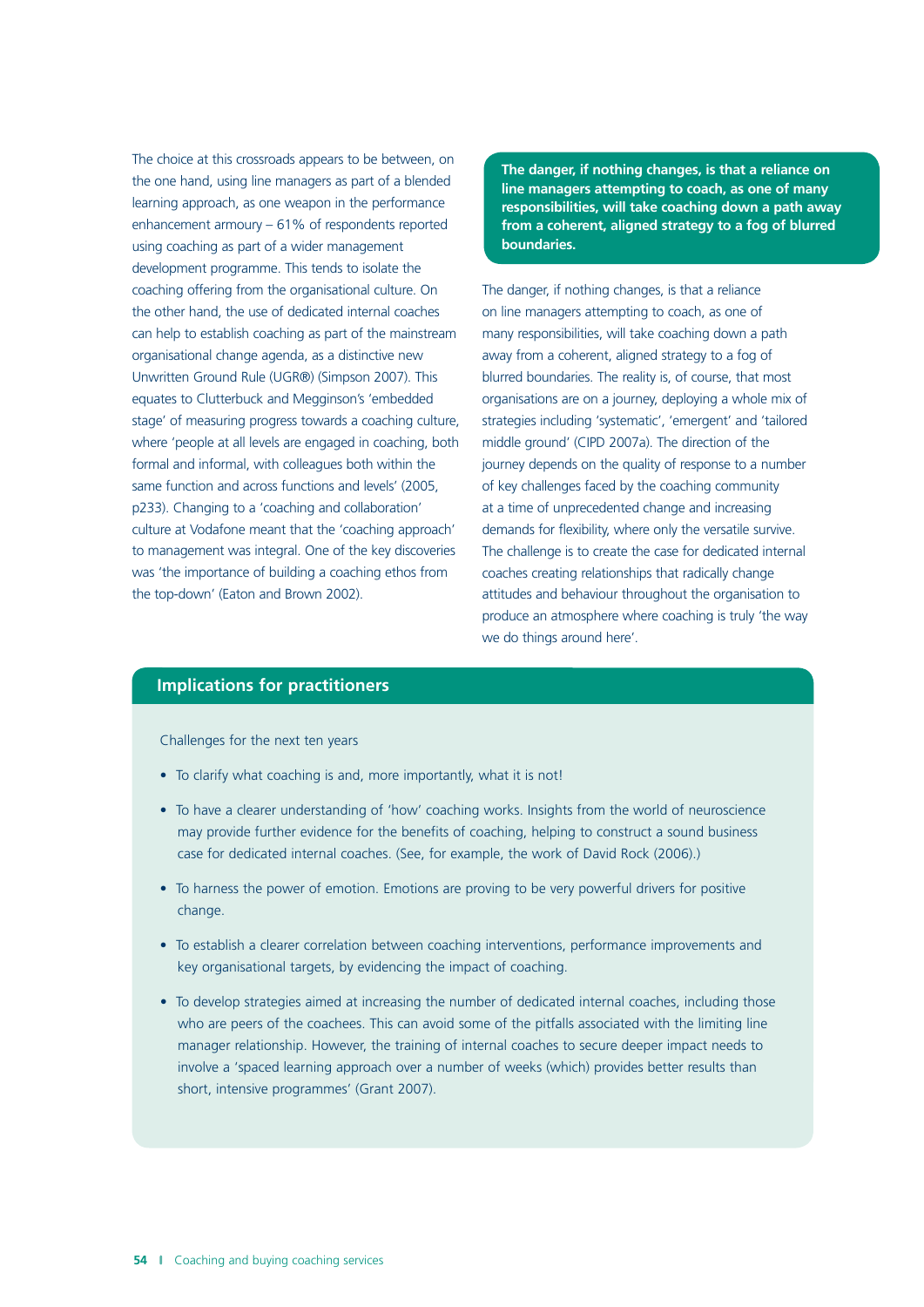### References

ANDERSON, V. (2007) *The value of learning: from return on investment to return on expectation*. London: CIPD. Online details available at: www.cipd. co.uk/bookstore

ARNEY, E. (2006) Guiding vision. *Coaching at Work*. Vol 1, No 7, November/December. pp34–36.

 *2004*. Birmingham: University of Central England. ARNOTT, J. and SPARROW, J. (2004) *The coaching study* 

 ASSAY, T.P. and LAMBERT, M.J. (1999) The empirical case for the common factors in therapy: quantitative *Training Magazine*, February 2003. pp32–34. findings. In: SILLS, C. Towards the coaching relationship.

BERGLAS, S. (2002) The very real dangers of executive coaching. *Harvard Business Review*. June. pp86–92.

BLAKELEY, K. (2006) The blind leading. *Coaching at Work*. Vol 1, No 4, May/June. pp32, 34–35.

BRUMWELL, I. and REYNOLDS, P. (2006) How coaching saves time and reduces costs at BT Retail. *Strategic HR Review*. Vol 5, No 5, July/August. pp20–23.

BUCKLEY, A. (2006) How to recognise when a client is mentally unwell. *Coaching at Work*. Vol 1, No 7, November/December. pp54–55.

 CAPLAN, J. (2003) *Coaching for the future: how smart companies use coaching and mentoring.* London: CIPD.

CHARTERED INSTITUTE OF PERSONNEL AND DEVELOPMENT. (2008a) *Latest trends in learning, training and development: reflections on the 2008 learning and development survey [online]*. London: CIPD. Available at: www.cipd.co.uk/surveys

CHARTERED INSTITUTE OF PERSONNEL AND DEVELOPMENT. (2008b) *Learning and development: annual survey report [online]*. London: CIPD. Available at: www.cipd.co.uk/surveys

CHARTERED INSTITUTE OF PERSONNEL AND DEVELOPMENT. (2008c) *Who learns at work? Employees' experiences of workplace learning: survey report [online]*. London: CIPD. Available at: www.cipd. co.uk/surveys

CHARTERED INSTITUTE OF PERSONNEL AND DEVELOPMENT. (2007c) *Learning and development: annual survey report [online]*. London: CIPD. Available at: www.cipd.co.uk/surveys

CHARTERED INSTITUTE OF PERSONNEL AND DEVELOPMENT. (2006) *Learning and development: annual survey report [online]*. London: CIPD. Available at: www.cipd.co.uk/surveys

CHARTERED INSTITUTE OF PERSONNEL AND DEVELOPMENT. (2005) *Managing external coaches: practical tips for HR [online]*. Practical tool. London: CIPD. Available at: http://www.cipd.co.uk/tools

CHARTERED INSTITUTE OF PERSONNEL AND DEVELOPMENT. (2005) *Training and development: annual survey report [online]*. London: CIPD. Available at: www.cipd.co.uk/surveys

CHARTERED INSTITUTE OF PERSONNEL AND DEVELOPMENT. (2005) *Who learns at work? Employees' experiences of training and development: survey report [online]*. London: CIPD. Available at: www.cipd.co.uk/surveys

CHARTERED INSTITUTE OF PERSONNEL AND DEVELOPMENT. (2004) *Training and development 2004*. London: CIPD. Available at www.cipd.co.uk/ surveys

CHARTERED INSTITUTE OF PERSONNEL AND DEVELOPMENT. (2003a) *Managing employee careers*. London: CIPD. Available at www.cipd.co.uk/surveys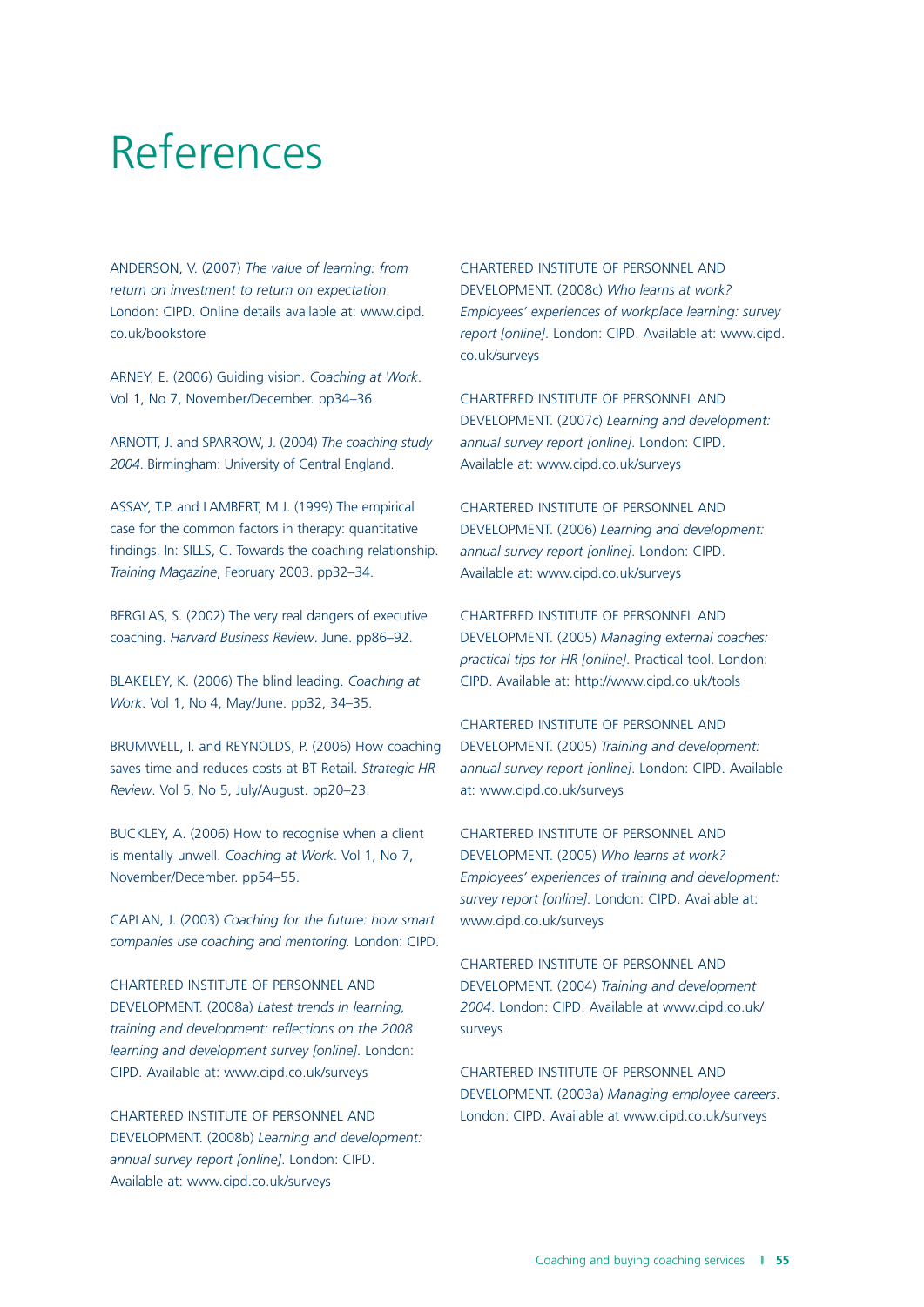DEVELOPMENT. (2003b) *Understanding the people and performance link: unlocking the black box*. London: CIPD. CHARTERED INSTITUTE OF PERSONNEL AND Online details available at: www.cipd.co.uk/bookstore

CHARTERED INSTITUTE OF PERSONNEL AND DEVELOPMENT. (2002) *Who learns at work? [online]*. London: CIPD. Available at: www.cipd.co.uk/surveys

CHARTERED INSTITUTE OF PERSONNEL AND DEVELOPMENT. (2001) *Who learns at work?* London: CIPD. Available at www.cipd.co.uk/surveys

CLUTTERBUCK, D. (2004) *Everyone needs a mentor: fostering talent in your organisation*. 4th ed. London: CIPD.

CLUTTERBUCK, D. (2003) *Creating a coaching climate*. London: Clutterbuck Associates.

CLUTTERBUCK, D. (2001) *Everyone needs a mentor*. London: CIPD.

DE HAAN, E. (2008) *Relational Coaching: journeys towards mastering one-to-one learning*. Wiley.

DE MEUSE, K.P. and GUANGRONG, D. (2008) *Does executive coaching work? A research analysis*. Minneapolis, MN: Lominger.

DIECK, M. (2007) Prize possession. *Coaching at Work*. Vol 2, No 6, November/December. pp40–42.

DOWNEY, M. (1999) *Effective coaching*. London: Orion Business Books.

DOWN, M. (2007) Storming ahead. *Coaching at Work*. Vol 2, No 2, March/April. pp40–43.

GARVEY, B. (2004) The mentoring/counselling/ coaching debate. *Development and Learning in Organizations*. Vol 18, No 2. pp6–8.

GRANT, A.M. (2001) *Towards a psychology of coaching*. Sydney: Coaching Psychology Institute, School of Psychology, University of Sydney.

GRECO, J. (2001) Hey coach! *Journal of Business Strategy*. March/April.

GUEST, A.B., WILLIS, P. (2003) *Coaching – Take the ride – but avoid the bandwagon*. Total Business. Available at: http://www.coachingnetwork.org.uk/ resourcecentre/articles/ViewArticle.asp?artId=77

HALL, D.T., OTAZO, K.L. and HOLLENBECK, G.P. (1999) Behind closed doors: What really happens in executive coaching. *Organizational Dynamics*. Vol 28. pp39–53.

HAWKINS, P. and SCHWENK, G. (2006) *Coaching supervision: maximising the potential of coaching [online]*. Change agenda. London: Chartered Institute of Personnel and Development. Available at: http:// www.cipd.co.uk/researchinsights

HAY, J. (2003) Coaching. *Train the Trainer*. Issue 7.

HAY, J. (1997) *Action mentoring*. London: Sherwood Publishing.

HAY, J. (1995) *Transformational mentoring*. London: Sherwood Publishing.

HILPERN, K. (2008) Three's a crowd. *Coaching at Work*. Vol 3, No 2, March/April. pp20–26.

HORNER, C. (2002) *Executive coaching: the leadership development tool of the future?* MBA dissertation, Imperial College of Science, Technology and Medicine.

HUMPHREY, S. and HOLLAND, S. (2006) A chemistry lesson. *Coaching at Work*. Vol 1, No 6, September/ October. pp22–25.

IRELAND, S., HUSSAIN, Z. and LAW, H. (2006) The perfect matchmaker. *Coaching at Work*. Vol 1, No 6, September/October. pp27–29.

INTERNATIONAL COACH FEDERATION and PRICEWATERHOUSECOOPERS. (2008) *The ICF global coaching study*. Lexington, KY: International Coach Federation.

JACKSON, P.Z. and MCKERGOW, M. (2005) *Solutions focus: the simple way to positive change*. London: Nicholas Brealey.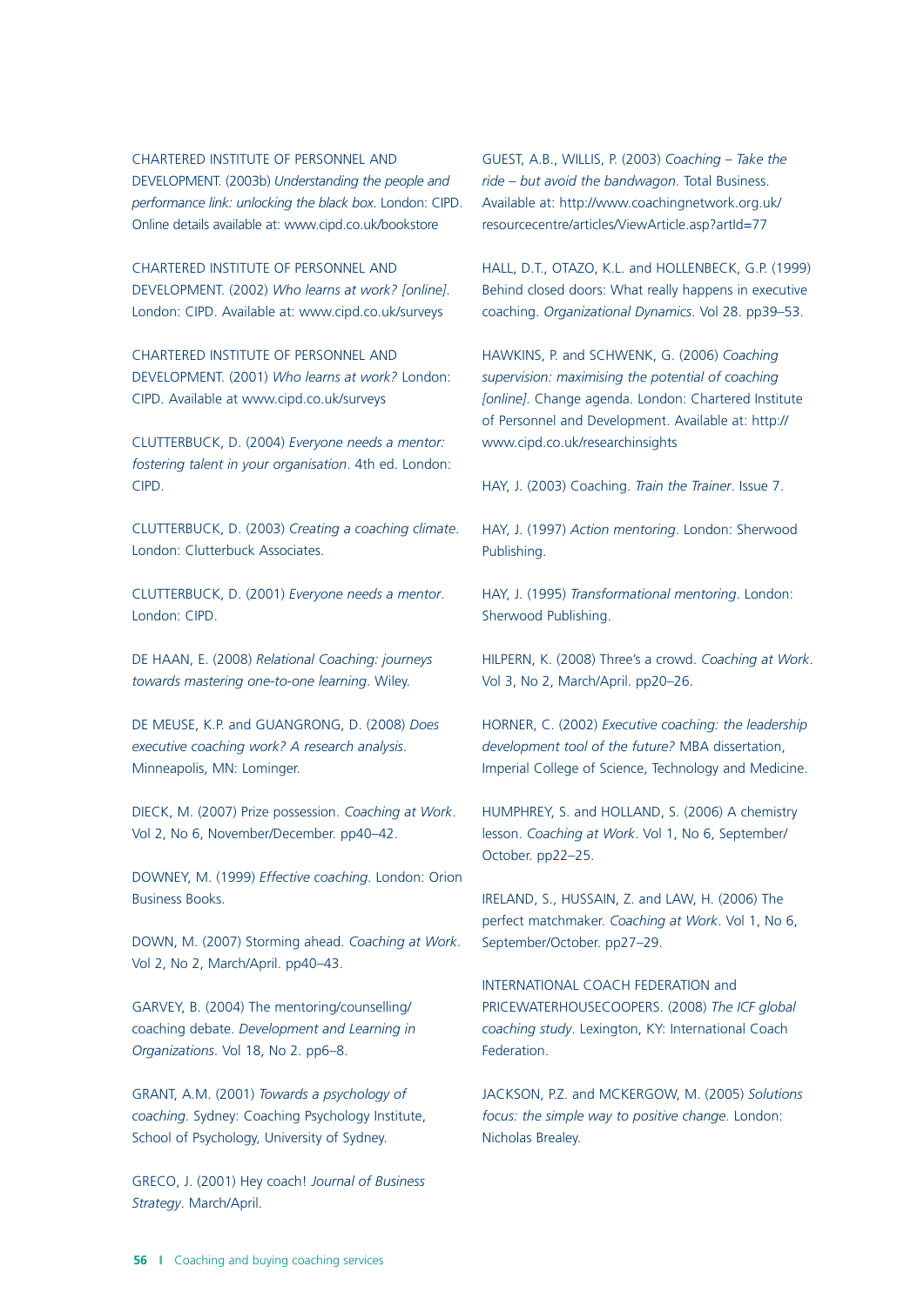JARVIS, J., LANE, D.A. and FILLERY-TRAVIS, A. (2006) *The case for coaching: making evidence-based decisions*. London: Chartered Institute of Personnel and Development.

JARVIS, J. (2006) Insider knowledge. *Coaching at Work*. Vol 1, No 3, March/April. pp24, 26–27.

KILBURG, R. (1996) Towards a conceptual understanding and definition of executive coaching. *Consulting Psychology Journal*. Vol. 48, No 2. pp134–144.

KIRKPATRICK, D.L. (1967) Evaluation of training. In: CRAIG, R.L. and BITTEL, L.R. (eds). *Training and evaluation handbook*. New York: McGraw-Hill.

KNIGHTS, A. (2008) The web we weave. *Coaching at Work*. Vol 3, No 2, March/April. pp28–32.

KNIGHTS, A. and POPPLETON, A. (2008) *Developing coaching capability in organisations*. London: CIPD. Online details available at: www.cipd.co.uk/bookstore

LANE, D. (2002) *The emergent coaching models.*  European Mentoring and Coaching Council Conference EMCC9. Available at www.pdf.net

LEE, G. (2003) *Leadership coaching: from personal insight to organisational performance*. London: Chartered Institute of Personnel and Development.

LEES, J. (2008) The theory of flight. *Coaching at Work*. Vol 3, No 3, May/June. pp40–43.

MARSDEN, H. (2008) Nice little earner. *Coaching at Work*. Vol 3, No 5, September/October. pp12–13.

MASCIARELLI, J. (1999) Less lonely at the top. *Management Review.* April.

 McGOVERN, J., LINDEMANN, M. and VEGARA, M. (2001) change, organisational outcomes and return on investment. Maximising the impact of executive coaching: behaviour *Manchester Review*. Vol 6, No 1. pp3–11.

MEGGINSON, D. and CLUTTERBUCK, D. (2004) *Techniques for coaching and mentoring*. Oxford: Elsevier Butterworth-Heinemann.

MEGGINSON, D. (2007) Life as you know it. *Coaching at Work*. Vol 2, No 5, September/October. p58.

MEYLER CAMPBELL, (2008) *Coaching at Work*. Vol 3, No 5, September/October.

MOLONEY, K. (2006) Secrets of the trade. *Coaching at Work*. Vol 1, No 3, March/April. pp48–50.

NORTH, S. (2007) Inside job. *Coaching at Work*. Vol 2, No 6, November/December. pp20–23.

PARLSOE, E. (1999) *The manager as coach and mentor*. London: Institute of Personnel and Development.

PASSMORE, J. (2008) *Psychometrics in coaching: using psychological and psychometric tools for development*. London: Kogan Page.

PEMBERTON, C. (2007) Guiding lights. *Coaching at Work*. Vol 2, No 5, September/October. pp42–45.

STARR, J. (2007) *The coaching manual: the definitive guide to the process, principles and skills of personal coaching*. 2nd ed. London: Prentice Hall.

STARR, J. (2003) *The coaching manual*. London: Pearson Education.

SUMMERFIELD, J. (2007) Contractual obligations. *Coaching at Work*. Vol 2, No 5, September/October. pp46–48.

TULPA, K. (2006) *Coaching within organisations*. In: PASSMORE, J. (ed.) *Excellence in coaching: the industry guide*. London: Kogan Page.

UBEROY, A. (2006) The wider picture. *Coaching at Work*. Vol 1, No 4, May/June. pp29–31.

WHITELEY, P. (2008) Working the team. *Coaching at Work*. Vol 1, No 7, November/December. pp42, 44–45.

WHITELEY, P. (2006) Pioneering medicine. *Coaching at Work*. Vol 1, No 6, September/October. pp30–31.

WHITMORE, J. (1996) *Coaching for performance*. 2nd ed. London: Nicholas Brealey.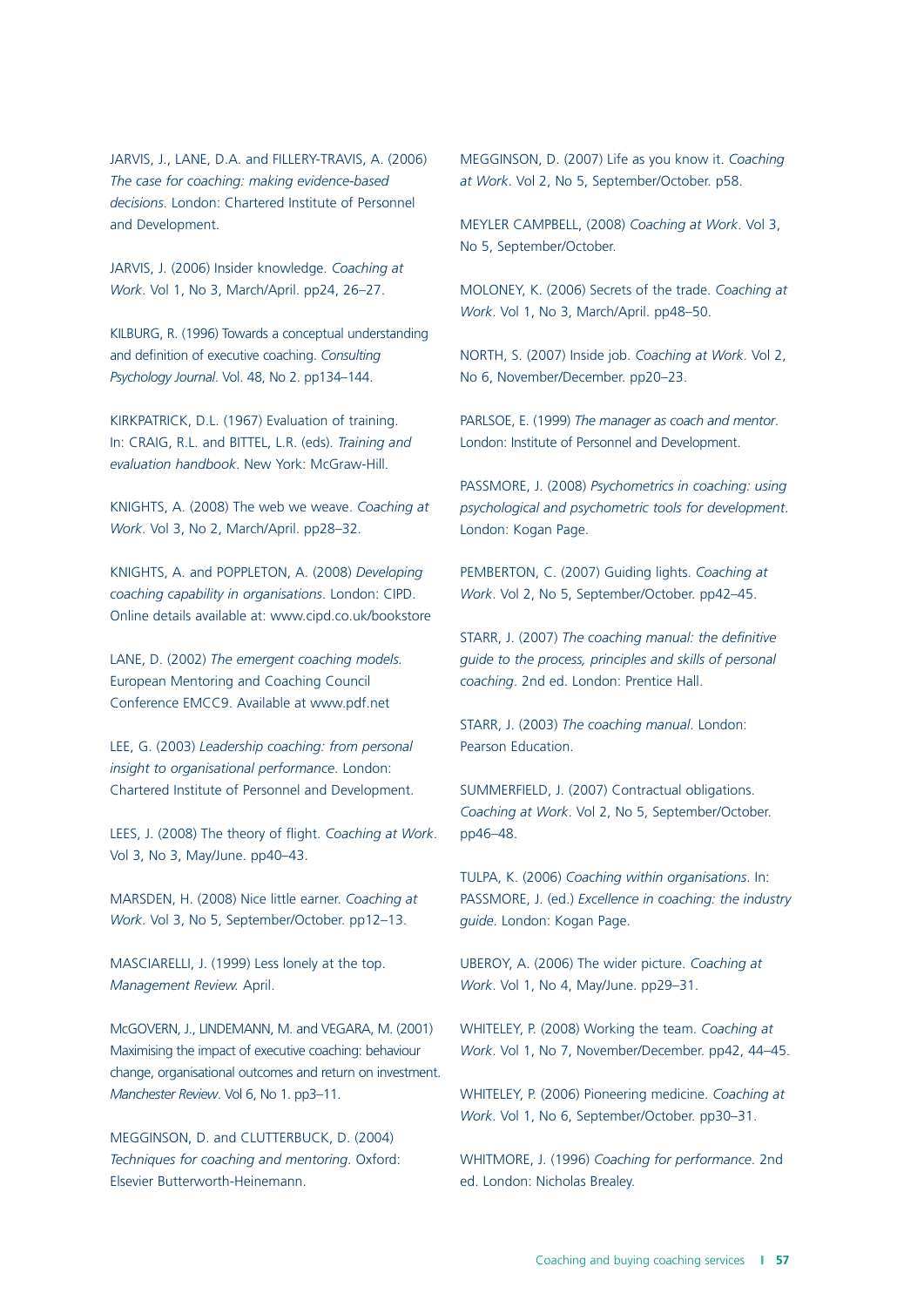### Useful sources of information

#### **Professional coaching bodies (non-profit, independent)**

#### **Association for Coaching**

66 Church Road, London W7 1LB Tel: +44 (0)20 7389 0746 Email: enquiries@associationforcoaching.com Website: www.associationforcoaching.com

**Coaching Psychology Forum (CPF)**  Email: sgcpcomm@bps.org.uk Website: www.sgcp.org.uk

#### **European Mentoring and Coaching Council**

Sherwood House, 7 Oxhey Road, Watford WD19 4QF Tel: +44 (0)70 0023 4683 Email: info@emccouncil.org Website: www.emccouncil.org

#### **International Coach Federation**

Tel: +44 (0)87 0751 8823 Email: info@coachfederation.org.uk Website: www.coachfederation.org

#### **Coaching-related organisations**

#### **Association of Business Psychologists**

 211/212 Piccadilly, London W1J 9HG Tel: +44 (0)20 7917 1733 Email: admin@theabp.org Website: www.theabp.org.uk

#### **Association of Career Professionals International**

 World Headquarters, 204 E Street, NE, Washington DC 20002, United States of America Tel: 1-202-547-6377 Email: info@acpinternational.org Website: www.acpinternational.org

### **Association for Professional Executive Coaching and Supervision (APECS)**  Tel: 01892 864038

Email: pam.atkinson@apecs.org

#### **British Psychological Society**

St Andrews House, 48 Princess Road East, Leicester LE1 7DR Tel: +44 (0)11 6254 9568 Email: enquiry@bps.org.uk Website: www.bps.org.uk

#### **Chartered Institute of Personnel and Development (CIPD)**

151 The Broadway, London SW19 1JQ Tel: 020 8612 6200 Fax: 020 8612 6201 Email: training.hotline@cipd.co.uk Website: www.cipd.co.uk

#### **Coaching and Mentoring Network**

 PO Box 5551, Newbury, Berkshire, RG20 7WB Tel: +44 (0)87 0733 3313 Email: info@coachingnetwork.org.uk Website: www.coachingnetwork.org.uk

### **International Centre of the Study of Coaching (ICSC), Middlesex University**

Tel: +44 (0)20 8411 6118 Email: wbl@mdx.ac.uk Website: www.mdx.ac.uk/wbl/research/icsc.asp

#### **International Stress Management Association**

PO Box 491, Bradley Stoke, Bristol BS34 9AH Tel: 01179 679284 Email: stress@isma.org.uk Website: www.isma.org.uk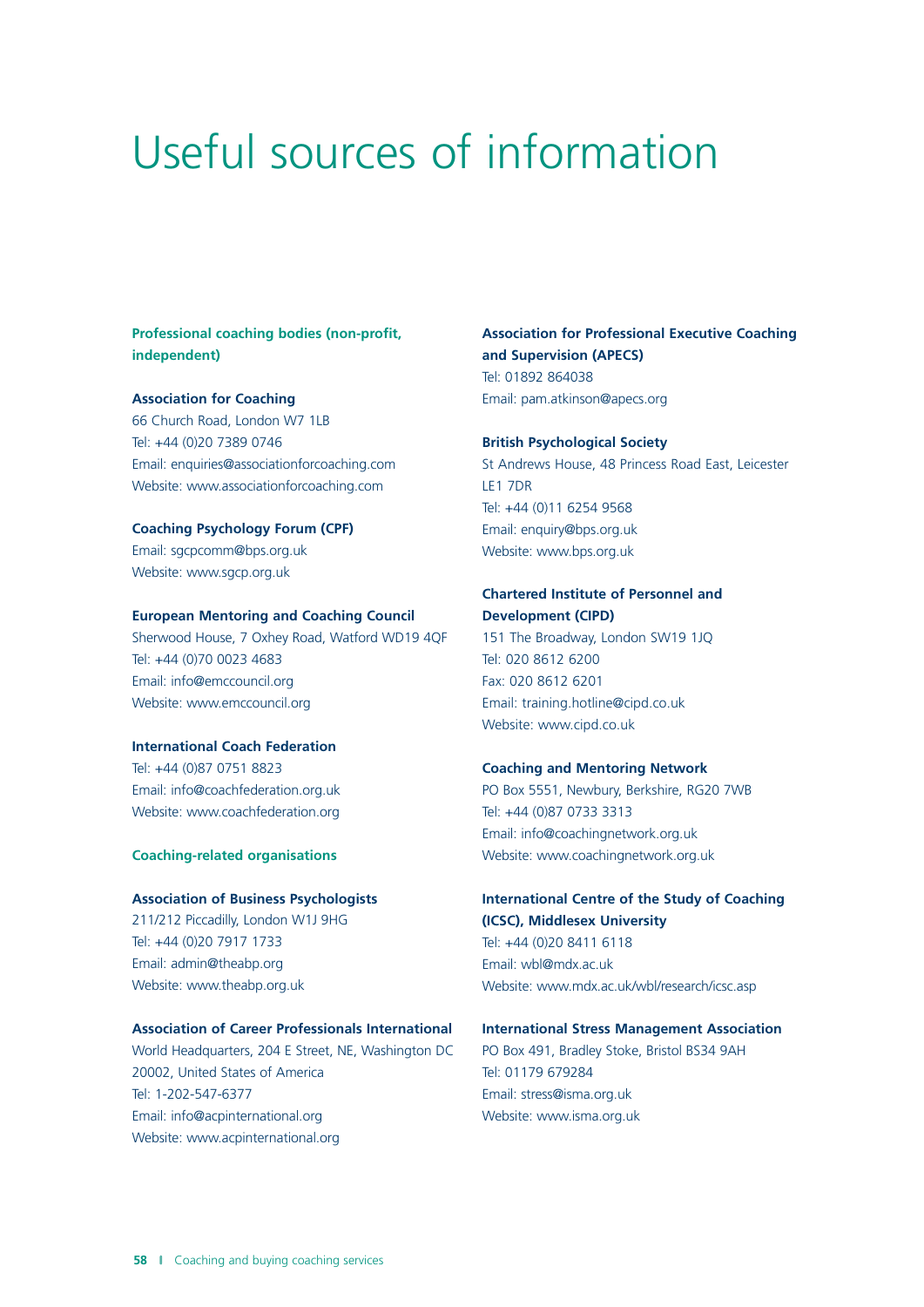#### **Mentoring and Befriending Foundation**

 First Floor, Charles House, Albert Street, Eccles, Manchester M30 0PW Tel: +44 (0)16 1787 8600 Email: info@mandbf.org.uk Website: www.nmn.org.uk

#### **Worldwide Association of Business Coaches**

 c/o WABC Coaches Inc, 8578 Echo Place West, Sidney BC V8L 5E2, Canada Email: membersupport@wabccoaches.com Website: www.wabccoaches.com

#### **Organisations offering coaching qualifications/ training courses**

#### **AAA coaching partners**

Tel: +44 (0)61 75591 2403 Email: michelle@aaa-coaching-partners.com Website: www.aaa-coaching-partners.com

#### **Academy of Executive Coaching**

64 Warwick Road, St Albans, Herts AL1 4DL Tel: +44 (0)17 2786 4806 Email: info@aoec.com Website: www.aoec.com

#### **Centre for Coaching**

Broadway House, 3 High Street, Bromley BR1 1LF Tel: +44 (0)20 8228 1185 Email: dawncope.cfsm@btconnect.com Website: www.centreforcoaching.com

#### **Chartered Institute of Personnel and Development (CIPD)**

151 The Broadway, London SW19 1JQ Tel: 020 8612 6200 Fax: 020 8612 6201 Email: training.hotline@cipd.co.uk Website: www.cipd.co.uk/training

#### **City University**

Northampton Square, London EC1V 0HB Tel: +44 (0)20 7040 5060 Email: conted@city.ac.uk Website: www.city.ac.uk/conted

#### **Clutterbuck Associates**

Genville Court, Britwell Road, Burnham SL1 8DF Tel: +44 (0)16 2866 1667 Email: info@clutterbuckassociates.co.uk Website: www.clutterbuckassociates.co.uk

#### **Coach Training Alliance**

 885 Arapahoe Avenue, Boulder, CO 80302, United States of America Tel: 1-303-464-0110 Email: ideas@CoachTrainingAlliance.com Website: www.coachtrainingalliance.com

#### **Coach Training Institute**

 4000 Civic Centre Drive, Suite 500, San Rafael, CA 94903 Tel: 1-415-451-6000 Website: www.thecoaches.com

#### **Coach U Europe**

 284 Walsall Road, Bridgtown, Cannock, Staffordshire WS11 0JL Tel: +44 (0)80 0085 4317 Email: info@coacheurope.com Website: www.coachueurope.com

#### **Coaching Futures**

37 Grays Inn Road, London SW1X 8PQ Tel: +44 (0)20 7242 4030 Email: info@coachingfutures.co.uk Website: www.coachingfutures.co.uk

#### **The Coaching Academy**

39–43 Putney High Street, London SW15 1SP Tel: +44 (0)20 8789 5715 Email: info@the-coaching-academy.com Website: www.coec.co.uk

#### **Corporate Coach U**

 11523 Palm Brush Trail, Bradenton, FL 34202, United States of America Tel: 1-406-543-2772 Email: admissions@coachinc.com Website: www.coachu.com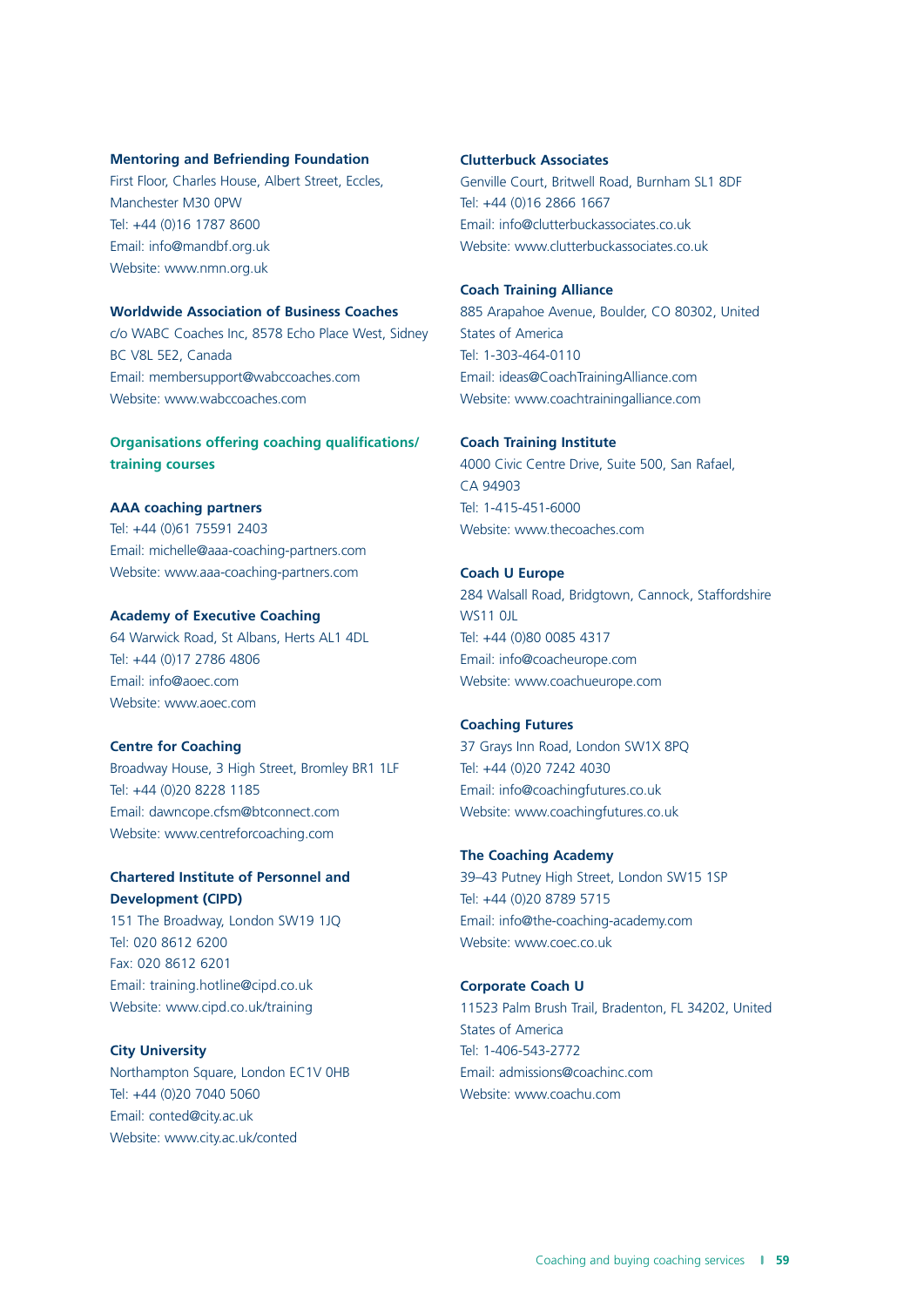#### **Duncan MacQuarrie Limited**

Tel: +44 (0)87 0751 8822 Email: info@DuncanMacQuarrie.com Website: www.DuncanMacQuarrie.com

#### **European Coaching Foundation**

23 Blackwell Business Park, Blackwell, Shipston-on-Stour, Warwickshire CV36 4PE Tel: +44 (0)87 0010 6270

#### **i-coach academy**

Suite 5, 56 Queen Anne Street, London W1G 8LA Tel: +44 (0)20 7317 1882 Email: london@i-coachacademy.com Website: www.i-coachacademy.com

#### **Newcastle College**

 FREEPOST NT920, Scotswood Road, Newcastle-upon-Tyne NE4 5BR Tel: +44 (0)19 1200 4000 Email: enquiries@ncl-coll.ac.uk Website: www.ncl-coll.ac.uk

#### **Newfield Network Inc**

Tel: +1 303 449 6117 Email: carolyn.carstens@newfieldnetwork.com Website: www.newfieldnetwork.com

#### **Oxford Executive Coaching**

19 Norham Road, Oxford OX2 6SF Tel: +44 (0)18 6531 0320 Email: bebrilliant@ox-ec.co.uk Website: www.ox-exec.co.uk

#### **Oxford Brookes University**

Headington Campus, Gipsy Lane, Oxford OX3 0BP Tel: +44 (0)18 6548 4848 Email: query@brookes.ac.uk Website: www.brookes.ac.uk

#### **The Oxford School of Coaching and Mentoring**

 The OCM Group Ltd, Suite 1, Orchard House, Hopcraft Lane, Deddington, Oxfordshire OX15 0TD Tel: +44 (0)18 6933 8989 Email: pat@oscm.co.uk Website: www.oscm.co.uk

#### **Penna Plc**

St Mary's Court, 20 St Mary at Hill, London EC3R 8EE Tel: +44 (0)80 0028 1715 Email: corporate@e-penna.com Website: www.e-penna.com

#### **Performance Consultants**

Tel: +44 (0)20 7415 4055 Website: www.performanceconsultants.co.uk

#### **Peter Bluckert Coaching**

3 Albion Place, Leeds, West Yorkshire, LS1 6JL Tel: +44 (0)11 3388 2816 Email: mail@pbcoaching.com Website: www.pbcoaching.com

#### **School of Coaching**

MWB Business Exchange Centres Ltd, 26–28 Hammersmith Grove, London W6 7BA Tel: +44 (0)20 7004 7151 Email: info@theschoolofcoaching.com Website: www.theschoolofcoaching.com

#### **Sheffield Hallam University**

 Finance, Stoddart Building, City Campus, Howard St, Postgraduate Office Room 7301, School of Business and Sheffield S1 1WB Tel: +44 (0)11 4225 2820 Email: sbf@shu.ac.uk Website: www.shu.ac.uk

#### **The Coaching Academy**

39–43 Putney High Street, London SW15 1SP Tel: +44 (0)20 8789 5676 Email: info@the-coaching-academy.com Website: www.the-coaching-academy.com

#### **Wolverhampton University**

 The Postgraduate and Professional Office, University of Wolverhampton, Compton Park Campus, Compton Road West, Wolverhampton WV3 9DX Tel: +44 (0)19 0232 1081 Email: uwbs-graduate@wlv.ac.uk Website: www.uwbs.wlv.ac.uk